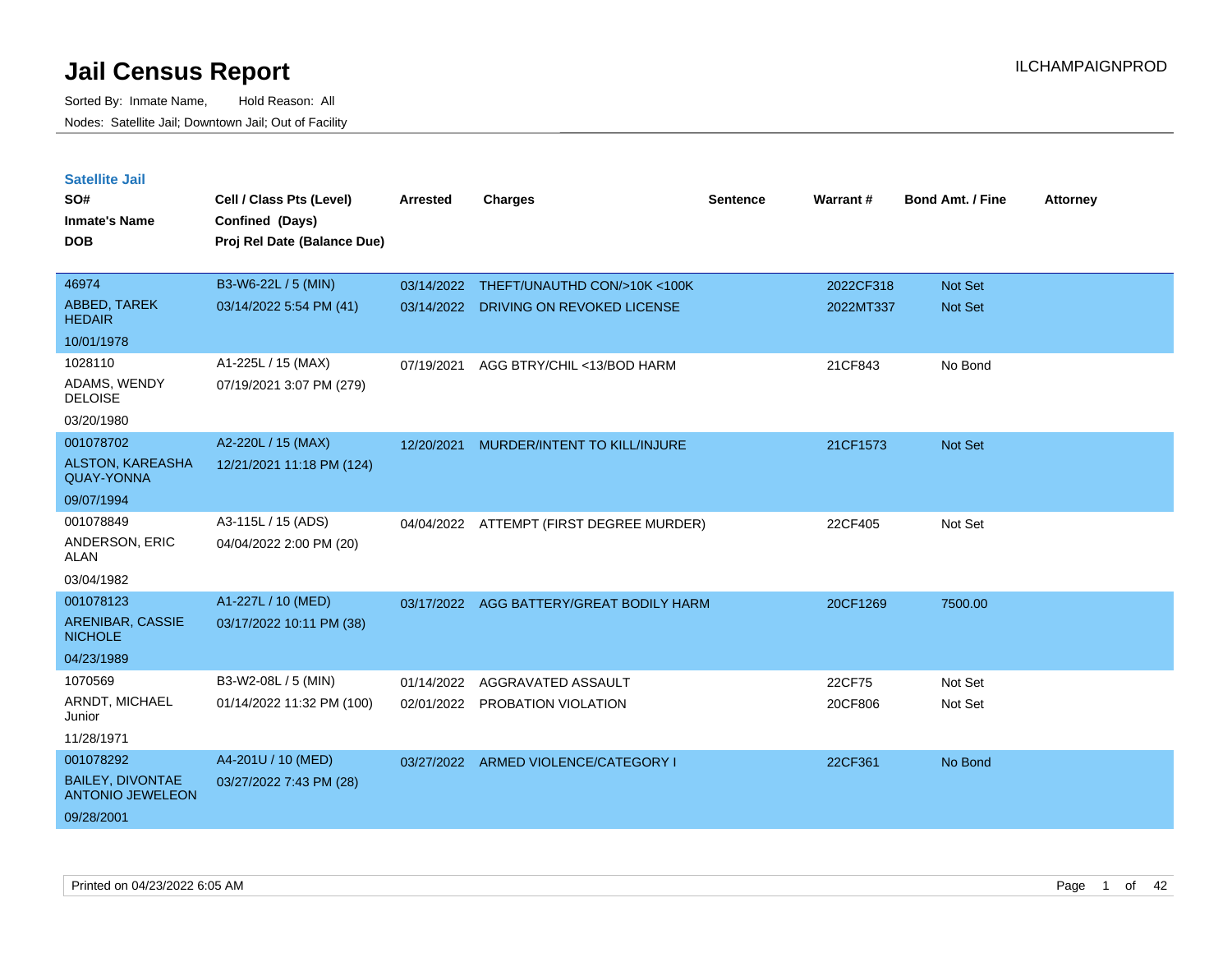| SO#<br><b>Inmate's Name</b>                                          | Cell / Class Pts (Level)<br>Confined (Days)                      | <b>Arrested</b>                                                                  | <b>Charges</b>                                                                                                                                                                                                                                           | <b>Sentence</b> | <b>Warrant#</b>                                                                     | <b>Bond Amt. / Fine</b>                                                       | <b>Attorney</b> |
|----------------------------------------------------------------------|------------------------------------------------------------------|----------------------------------------------------------------------------------|----------------------------------------------------------------------------------------------------------------------------------------------------------------------------------------------------------------------------------------------------------|-----------------|-------------------------------------------------------------------------------------|-------------------------------------------------------------------------------|-----------------|
| <b>DOB</b>                                                           | Proj Rel Date (Balance Due)                                      |                                                                                  |                                                                                                                                                                                                                                                          |                 |                                                                                     |                                                                               |                 |
| 001079027<br><b>BANKS, GRANZLEE</b>                                  | B1-105U / 10 (MED)<br>04/07/2022 3:10 PM (17)                    | 04/07/2022                                                                       | AGG UNLAWFUL USE OF WEAPON                                                                                                                                                                                                                               |                 | 2022CF425                                                                           | <b>Not Set</b>                                                                |                 |
| 01/13/1993                                                           |                                                                  |                                                                                  |                                                                                                                                                                                                                                                          |                 |                                                                                     |                                                                               |                 |
| 001078565<br><b>BARBER, MARK</b><br>ANTHONY, Junior<br>09/24/2003    | B1-104U / 15 (MAX)<br>11/05/2021 7:40 AM (170)                   | 11/05/2021<br>11/05/2021<br>11/05/2021                                           | POSSESSION OF STOLEN FIREARM<br>RECEIVE/POSS/SELL STOLEN VEH<br><b>BURGLARY</b>                                                                                                                                                                          |                 | 21CF1366<br>2021CF1309<br>21CF1369                                                  | Not Set<br>25000.00<br>Not Set                                                |                 |
| 518851<br>BARKER, ALEXANDER<br><b>MASSIE</b><br>09/24/1986           | A4-104L / 10 (MED)<br>01/11/2022 2:37 PM (103)                   | 01/11/2022<br>01/11/2022<br>01/11/2022<br>01/11/2022<br>01/11/2022<br>01/11/2022 | DRIVING ON REVOKED LICENSE<br>OBSTRUCTING IDENTIFICATION<br>FELON POSS/USE WEAPON/FIREARM<br>POSS AMT CON SUB EXCEPT(A)/(D)<br><b>BAD CHK/OBTAIN CON PROP/&gt;150</b><br><b>BAD CHK/OBTAIN CON PROP/&gt;150</b><br>01/11/2022 METH DELIVERY/15<100 GRAMS | 20y (DOC)       | 2020TR16539<br>2020CM222<br>20CF361<br>2020CF863<br>20CF192<br>19CF1686<br>20CF1383 | 1500.00<br>1500.00<br>15000.00<br>15000.00<br>15000.00<br>15000.00<br>No Bond |                 |
| 969121<br><b>BECKLEY, ANTHONY</b><br><b>PATRICK</b><br>06/30/1989    | A4-206L / 15 (MAX)<br>11/25/2021 7:16 PM (150)                   | 11/25/2021<br>11/25/2021                                                         | HOME INVASION/GREAT BOD HARM<br><b>CRIM TRESPASS TO RESIDENCE</b>                                                                                                                                                                                        | 4y (DOC)        | 2021CF840<br>21CF1444                                                               | No Bond<br>Not Set                                                            |                 |
| 001077327<br><b>HAFIZ EL</b><br>11/07/1985                           | B4-223L / 10 (MED)<br>BENJAMIN, CLARENCE 04/10/2022 5:16 AM (14) | 04/10/2022                                                                       | <b>DOMESTIC BATTERY</b><br>04/10/2022 RESIST/OBSTRUCTING A PEACE OFFICE                                                                                                                                                                                  |                 | 21CM826<br>22CM102                                                                  | 1000.00<br>100.00                                                             |                 |
| 001078969<br>BEVERLY, SAYVION<br><b>LAMONTE</b><br>11/20/2002        | B1-104L / 10 (MED)<br>03/22/2022 10:20 PM (33)                   | 03/22/2022                                                                       | AGG UNLAWFUL USE WEAPON/PERSON                                                                                                                                                                                                                           |                 | 22CF345                                                                             | Not Set                                                                       |                 |
| 64877<br><b>BIALESCHKI.</b><br><b>JONATHON MICHAEL</b><br>12/30/1983 | BOOKH-7<br>04/22/2022 9:56 PM (2)                                | 04/22/2022                                                                       | POSS STOLEN VEHICLE > \$25,000<br>04/22/2022 DRVG UNDER INFLU OF ALCOHOL                                                                                                                                                                                 |                 | 2022CF268<br>2022DT86                                                               | 2500.00<br>2500.00                                                            |                 |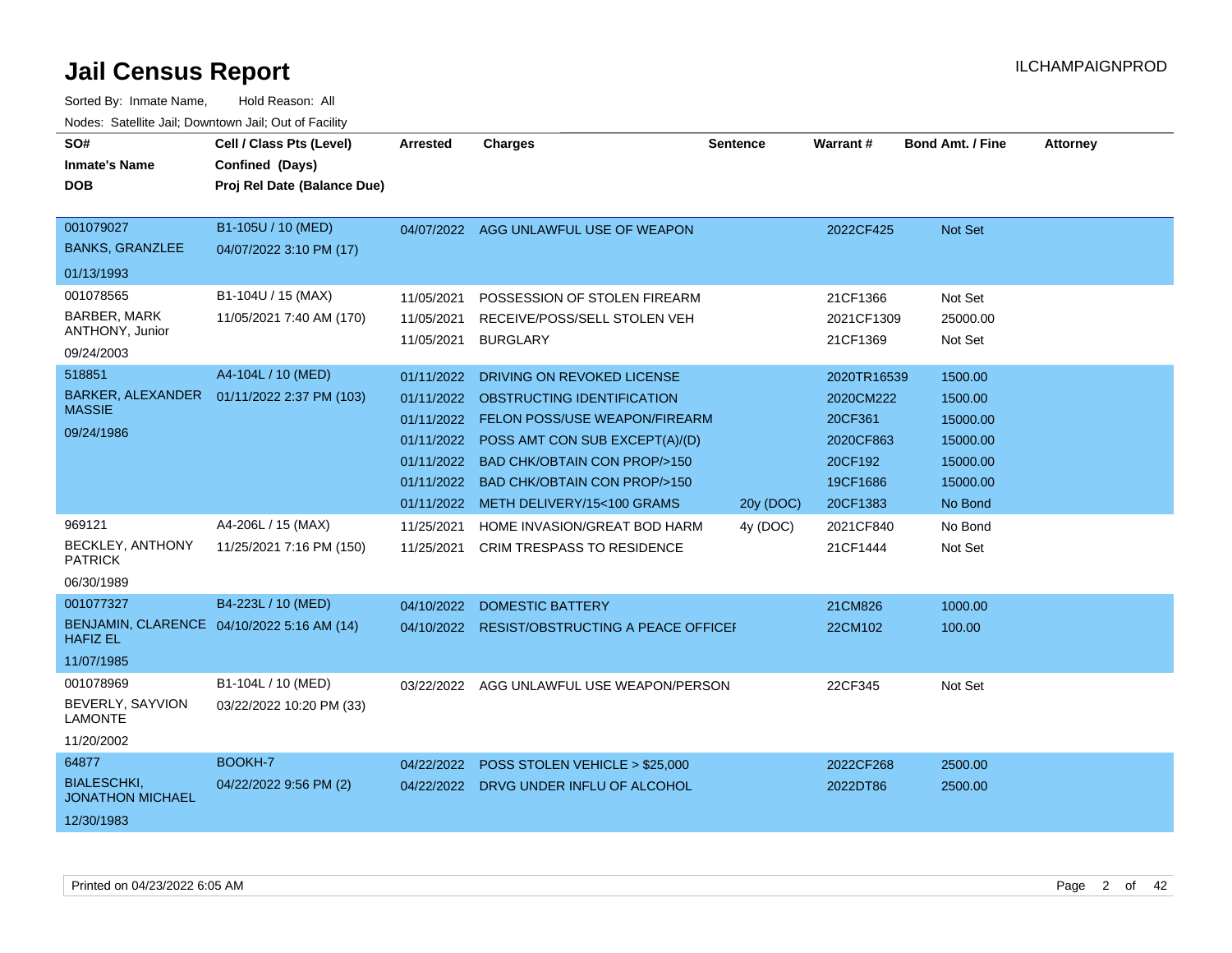| SO#<br><b>Inmate's Name</b><br><b>DOB</b>            | Cell / Class Pts (Level)<br>Confined (Days)<br>Proj Rel Date (Balance Due) | <b>Arrested</b>          | <b>Charges</b>                                                                                                                                         | <b>Sentence</b> | Warrant #                                          | <b>Bond Amt. / Fine</b>                    | <b>Attorney</b> |
|------------------------------------------------------|----------------------------------------------------------------------------|--------------------------|--------------------------------------------------------------------------------------------------------------------------------------------------------|-----------------|----------------------------------------------------|--------------------------------------------|-----------------|
| 64848<br><b>BLISSIT, ANTHONY</b><br><b>LATHEN</b>    | BOOKH-7<br>04/23/2022 1:31 AM (1)                                          | 04/23/2022<br>04/23/2022 | DOM BTRY/BOD HARM/4+ PRECONV<br><b>ESCAPE/VIOLATE ELEC MONITORING</b><br>04/23/2022 HRSMT/THREATEN PERSON/KILL<br>04/23/2022 BATTERY/CAUSE BODILY HARM |                 | 20-CF-1099<br>21-CF-372<br>21-CF-339<br>2022CMAWOW | 25000.00<br>25000.00<br>25000.00<br>100.00 |                 |
| 02/16/1985                                           |                                                                            |                          |                                                                                                                                                        |                 |                                                    |                                            |                 |
| 923208<br>BREADY, ANDREW<br><b>NICHOLAS</b>          | B3-W7-26L / 10 (MED)<br>01/22/2022 7:43 PM (92)                            |                          | 01/22/2022 CRIM TRES TO RES/PERS PRESENT                                                                                                               |                 | 22CF92                                             | Not Set                                    |                 |
| 06/08/1988                                           |                                                                            |                          |                                                                                                                                                        |                 |                                                    |                                            |                 |
| 001079000<br><b>BROCK, TONY LAMAR</b>                | A4-201L / 15 (MAX)<br>04/01/2022 9:02 AM (23)                              | 04/01/2022               | MURDER/STRONG PROB KILL/INJURE                                                                                                                         |                 | 22CF102                                            | 2000000.00                                 |                 |
| 04/01/2004                                           |                                                                            |                          |                                                                                                                                                        |                 |                                                    |                                            |                 |
| 61675<br><b>BROWN, ANTONIO</b><br><b>BURNETT</b>     | B1-202L / 10 (MED)<br>02/10/2022 3:28 PM (73)                              | 02/10/2022               | AGG DISCHARGE FIREARM/OCC BLDG                                                                                                                         |                 | 20CF374                                            | 100000.00                                  |                 |
| 03/04/1983                                           |                                                                            |                          |                                                                                                                                                        |                 |                                                    |                                            |                 |
| 51247<br><b>BROWN, DANTE</b><br><b>MAURICE</b>       | B1-202U / 10 (MED)<br>04/15/2021 6:24 PM (374)                             | 04/15/2021               | FELON POSS/USE WEAPON/FIREARM                                                                                                                          |                 | 21CF411                                            | Not Set                                    |                 |
| 04/19/1979                                           |                                                                            |                          |                                                                                                                                                        |                 |                                                    |                                            |                 |
| 1015739                                              | <b>BOOKH-2 / 5 (MIN)</b><br>BROWN, JERI CHANCY 04/14/2022 10:11 PM (10)    | 04/14/2022               | <b>CRIMINAL TRESPASS BUILDING</b><br>04/19/2022 AGGRAVATED BATTERY                                                                                     |                 | 22CM114<br>2021CF1260                              | 100.00<br>Not Set                          |                 |
| 03/07/1989                                           |                                                                            |                          |                                                                                                                                                        |                 |                                                    |                                            |                 |
| 1028357                                              | A4-203U / 15 (MAX)                                                         | 03/23/2022               | DOMESTIC BATTERY/OTHER PRIOR                                                                                                                           |                 | 22CF348                                            | <b>Not Set</b>                             |                 |
| <b>BROWN, MARCUS</b><br><b>RICKELL</b><br>01/06/1995 | 03/23/2022 7:13 PM (32)                                                    |                          | 03/23/2022 FELON POSS/USE WEAPON/FIREARM                                                                                                               |                 | 22CF349                                            | No Bond                                    |                 |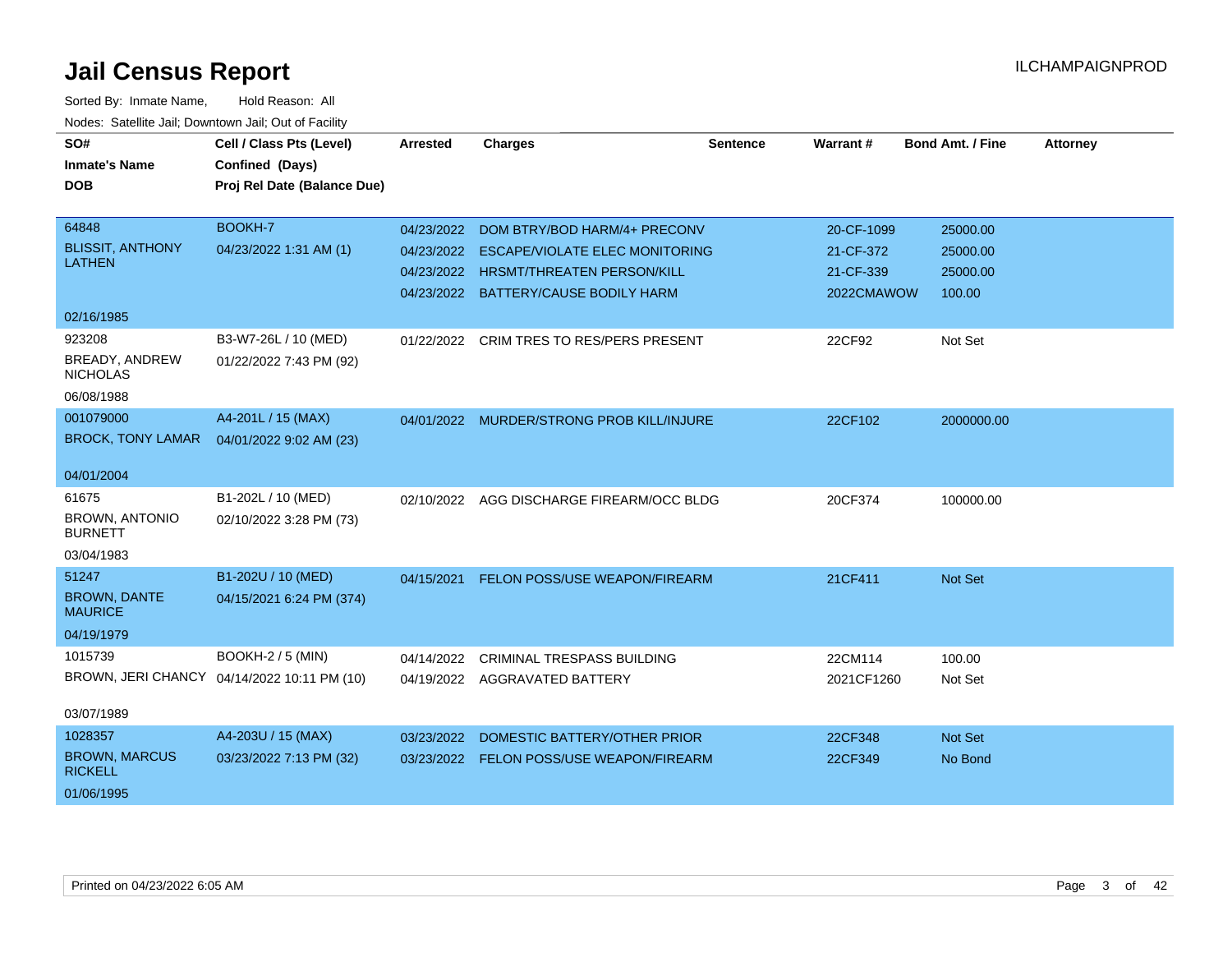| SO#                                            | Cell / Class Pts (Level)    | <b>Arrested</b>   | <b>Charges</b>                            | <b>Sentence</b> | <b>Warrant#</b> | <b>Bond Amt. / Fine</b><br><b>Attorney</b> |  |
|------------------------------------------------|-----------------------------|-------------------|-------------------------------------------|-----------------|-----------------|--------------------------------------------|--|
| <b>Inmate's Name</b>                           | Confined (Days)             |                   |                                           |                 |                 |                                            |  |
| <b>DOB</b>                                     | Proj Rel Date (Balance Due) |                   |                                           |                 |                 |                                            |  |
|                                                |                             |                   |                                           |                 |                 |                                            |  |
| 990921                                         | B4-121L / 15 (MAX)          | 01/20/2022        | MFG/DEL 1<15 GR COCAINE/ANLG              |                 | 19CF369         | 25000.00                                   |  |
| <b>BROWN, QUINTIN</b><br><b>MARSHAUN</b>       | 01/20/2022 7:19 PM (94)     |                   | 01/20/2022 ARMED HABITUAL CRIMINAL        |                 | 21CF935         | 750000.00                                  |  |
| 09/26/1991                                     |                             |                   |                                           |                 |                 |                                            |  |
| 29957                                          | B4-222L / 15 (MAX)          | 11/13/2021        | FELON POSS/USE WEAPON/FIREARM             |                 | 21CF1390        | Not Set                                    |  |
| BROWN, RODNEY<br>LOUIS                         | 11/13/2021 8:57 PM (162)    |                   | 11/13/2021 AGG CRIM SX AB/>5 YR OLDER VIC |                 | 2019CF0718      | 250000.00                                  |  |
| 01/07/1968                                     |                             |                   |                                           |                 |                 |                                            |  |
| 981645                                         | B4-225L / 15 (MAX)          | 01/27/2022 MURDER |                                           |                 | 22CF114         | 1000000.00                                 |  |
| <b>BRUMFIELD,</b><br><b>JONATHAN EZEKEIL</b>   | 01/27/2022 8:15 PM (87)     |                   |                                           |                 |                 |                                            |  |
| 08/03/1989                                     |                             |                   |                                           |                 |                 |                                            |  |
| 1047579                                        | A1-124L / 10 (MED)          |                   | 02/24/2022 ARMED ROBBERY/NO FIREARM       |                 | 22CF232         | Not Set                                    |  |
| BUTLER, TAMYRA<br><b>COSHAWN</b>               | 02/24/2022 5:40 AM (59)     |                   |                                           |                 |                 |                                            |  |
| 07/06/1988                                     |                             |                   |                                           |                 |                 |                                            |  |
| 39474                                          | B1-101U / 10 (ADS)          | 07/06/2021        | MFG/DEL 15<100 GR HEROIN/ANLG             |                 | 21CF792         | Not Set                                    |  |
| CAMPBELL, AARON<br><b>JACOB</b>                | 07/06/2021 11:56 PM (292)   |                   |                                           |                 |                 |                                            |  |
| 07/18/1974                                     |                             |                   |                                           |                 |                 |                                            |  |
| 001078953                                      | A4-203L / 10 (MED)          |                   | 03/15/2022 POSSESSION OF STOLEN FIREARM   |                 | 2022CF319       | Not Set                                    |  |
| CAMPBELL,<br>MOHAMMED BURNELL                  | 03/15/2022 10:50 PM (40)    |                   |                                           |                 |                 |                                            |  |
| 09/25/1991                                     |                             |                   |                                           |                 |                 |                                            |  |
| 1045467                                        | A4-104U / 15 (MAX)          | 04/01/2022        | MFG/DEL CANNABIS/30-500 GRAMS             |                 | 20CF87          | 100000.00 / 34.00                          |  |
| CARPENTER-MOORE,<br><b>JOSEPH CARL, Junior</b> | 04/02/2022 5:22 PM (22)     |                   | 04/01/2022 MFG/DEL CANNABIS/30-500 GRAMS  |                 | 19CF1770        | 100000.00 / 34.00                          |  |
| 04/18/1992                                     |                             |                   |                                           |                 |                 |                                            |  |
| 1060436                                        | B1-106U / 10 (MED)          | 01/06/2022        | AGGRAVATED UNLAWFUL RESTRAINT             |                 | 22CF29          | Not Set                                    |  |
| CARTER, DERESHEO<br><b>DEWAYNE</b>             | 01/06/2022 8:43 PM (108)    |                   | 01/06/2022 FELON ESCAPE/PEACE OFFICER     |                 | 22CF28          | Not Set                                    |  |
| 09/10/1991                                     |                             |                   |                                           |                 |                 |                                            |  |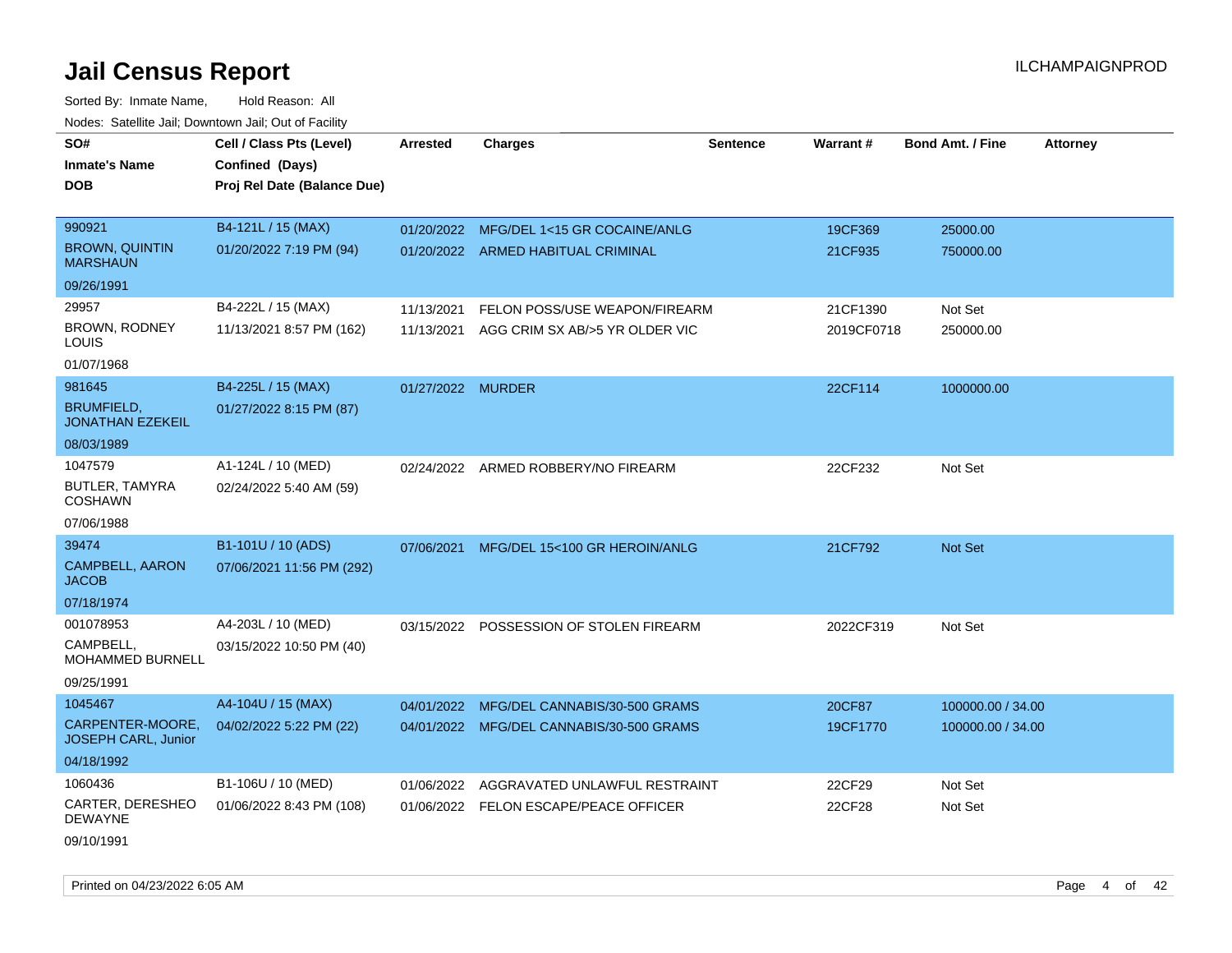Sorted By: Inmate Name, Hold Reason: All Nodes: Satellite Jail; Downtown Jail; Out of Facility

| SO#                                       | Cell / Class Pts (Level)                        | Arrested   | <b>Charges</b>                                | <b>Sentence</b> | Warrant#   | <b>Bond Amt. / Fine</b> | <b>Attorney</b> |
|-------------------------------------------|-------------------------------------------------|------------|-----------------------------------------------|-----------------|------------|-------------------------|-----------------|
| <b>Inmate's Name</b>                      | Confined (Days)                                 |            |                                               |                 |            |                         |                 |
| <b>DOB</b>                                | Proj Rel Date (Balance Due)                     |            |                                               |                 |            |                         |                 |
|                                           |                                                 |            |                                               |                 |            |                         |                 |
| 1064838                                   | A3-213U / 10 (ADS)                              | 04/13/2022 | VIOLATE OP/OTHER PRIOR                        |                 | 2022CM68   | 5000.00                 |                 |
| <b>CARTER, JAMAL</b>                      | 04/13/2022 6:34 PM (11)                         | 04/13/2022 | DRIVING DURING SUSPENSION                     |                 | 2022MT403  | 200.00                  |                 |
| <b>ANTONIO</b>                            |                                                 | 04/13/2022 | <b>FELON POSS/USE WEAPON/FIREARM</b>          |                 | 2022CF464  | <b>Not Set</b>          |                 |
| 09/25/1997                                |                                                 | 04/18/2022 | CRIMINAL TRESPASS TO PROPERTY                 |                 | 2020CF1015 | <b>Not Set</b>          |                 |
| 001077353                                 | B1-106L / 15 (MAX)                              | 02/12/2022 | FELON POSS/USE WEAPON/FIREARM                 |                 | 22CF173    | No Bond                 |                 |
| CARTER, JAMES<br><b>IVORY</b>             | 02/13/2022 1:19 AM (70)                         |            | 02/12/2022 ALCOHOL SALES - MINOR 19-20        |                 | 2020OV127  | 1000.00                 |                 |
| 08/12/2000                                |                                                 |            |                                               |                 |            |                         |                 |
| 957936                                    | A4-103U / 15 (MAX)                              |            | 03/10/2022 DELIVERY OF OR POSSESSION OF W/INT |                 | 22CF295    | Not Set                 |                 |
| CAVETTE, JUSTIN<br><b>EUGENE</b>          | 03/10/2022 12:10 PM (45)                        |            |                                               |                 |            |                         |                 |
| 08/02/1988                                |                                                 |            |                                               |                 |            |                         |                 |
| 1029088<br>CHAPPLE, MALIK                 | B1-107L / 10 (MED)<br>12/22/2021 10:02 AM (123) | 12/21/2021 | FELON POSS/USE FIREARM PRIOR                  |                 | 21CF1338   | 250000.00               |                 |
| <b>BIANCO</b>                             |                                                 |            |                                               |                 |            |                         |                 |
| 10/25/1994                                |                                                 |            |                                               |                 |            |                         |                 |
| 1072407                                   | A2-121L / 10 (MED)                              | 04/17/2022 | FORGERY/ISSUE/DELIVER DOCUMENT                |                 | 2021CF1159 | 24820.00                |                 |
| <b>CLARK, AMY KANANI</b>                  | 04/17/2022 1:20 AM (7)                          |            | 04/17/2022 AGG BATTERY/PEACE OFFICER          |                 | 22CF473    | No Bond                 |                 |
| 11/29/1988                                |                                                 |            |                                               |                 |            |                         |                 |
| 001078812                                 | B1-207U / 15 (MAX)                              | 02/01/2022 | ARMED ROBBERY/ARMED W/FIREARM                 |                 | 22CF145    | Not Set                 |                 |
| COBB, SINTRAE<br>SANCHEZ                  | 02/01/2022 8:33 PM (82)                         |            |                                               |                 |            |                         |                 |
| 07/05/2002                                |                                                 |            |                                               |                 |            |                         |                 |
| 001077485                                 | A1-227U / 15 (MAX)                              | 12/21/2021 | MURDER/INTENT TO KILL/INJURE                  |                 | 2021CF1282 | 1000000.00              |                 |
| <b>COLBERT, ARIEANA</b><br><b>FELICIA</b> | 12/21/2021 2:08 PM (124)                        |            |                                               |                 |            |                         |                 |
| 12/13/2000                                |                                                 |            |                                               |                 |            |                         |                 |
| 34805                                     | B4-227U / 15 (MAX)                              | 10/01/2021 | <b>DOMESTIC BATTERY</b>                       |                 | 21CF1183   | Not Set                 |                 |
|                                           | CONERLY, KIN JOSEPH 10/01/2021 1:53 AM (205)    | 10/01/2021 | ARMED HABITUAL CRIMINAL                       |                 | 21CF1184   | Not Set                 |                 |
|                                           |                                                 | 10/06/2021 | POSS STOLEN VEHICLE > \$25,000                |                 | 19CF1786   | Not Set                 |                 |
| 11/16/1971                                |                                                 |            |                                               |                 |            |                         |                 |
|                                           |                                                 |            |                                               |                 |            |                         |                 |

Printed on 04/23/2022 6:05 AM Page 5 of 42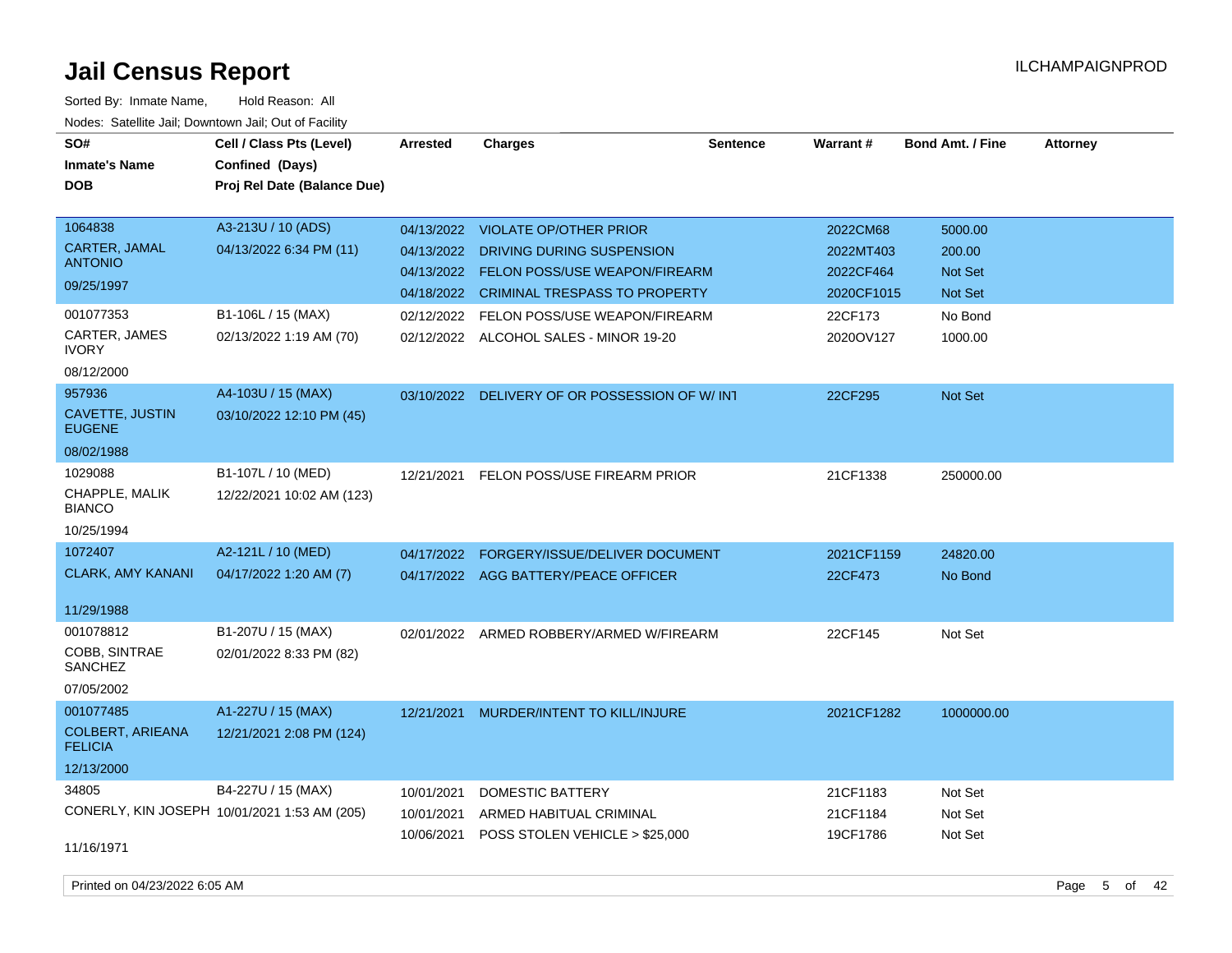| SO#                                     | Cell / Class Pts (Level)    | Arrested   | <b>Charges</b>                        | <b>Sentence</b> | Warrant#   | <b>Bond Amt. / Fine</b> | <b>Attorney</b> |
|-----------------------------------------|-----------------------------|------------|---------------------------------------|-----------------|------------|-------------------------|-----------------|
| <b>Inmate's Name</b>                    | Confined (Days)             |            |                                       |                 |            |                         |                 |
| <b>DOB</b>                              | Proj Rel Date (Balance Due) |            |                                       |                 |            |                         |                 |
|                                         |                             |            |                                       |                 |            |                         |                 |
| 1072673                                 | A3-215U / 5 (MIN)           |            | 04/14/2022 VIOLATE ORDER PROTECTION   |                 | 2022CM112  | No Bond                 |                 |
| <b>COWART, WILL</b><br><b>SIMEON</b>    | 04/14/2022 1:19 PM (10)     |            |                                       |                 |            |                         |                 |
| 02/18/1999                              |                             |            |                                       |                 |            |                         |                 |
| 001077549                               | B2-T3-10L / 10 (SPH)        | 12/22/2020 | PRED CRIM SEX ASLT/VICTIM <13         |                 | 2020CF1469 | Not Set                 |                 |
| CRISTOBAL-MATEO,<br><b>CRISTOBAL</b>    | 12/22/2020 1:17 PM (488)    |            |                                       |                 |            |                         |                 |
| 12/02/1988                              |                             |            |                                       |                 |            |                         |                 |
| 998245                                  | A3-111L / 5 (MIN)           |            | 04/14/2022 VIOLATE SEX OFFENDER REGIS | 3y (DOC)        | 21CF1317   | No Bond                 |                 |
| DAVIS, JEREMY<br><b>EDWARD</b>          | 04/14/2022 1:15 PM (10)     |            |                                       |                 |            |                         |                 |
| 12/20/1990                              |                             |            |                                       |                 |            |                         |                 |
| 1023587                                 | A4-102L / 15 (MAX)          | 09/24/2021 | MFG/DEL CANNABIS/2.5-10 GRAMS         |                 | 21CF1155   | Not Set                 |                 |
| DAVIS, MARTIN<br><b>DENNIS</b>          | 09/24/2021 9:38 PM (212)    | 09/24/2021 | ARMED HABITUAL CRIMINAL               |                 | 2021-CF681 | 500000.00               |                 |
| 12/02/1994                              |                             |            |                                       |                 |            |                         |                 |
| 56972                                   | B3-W8-32L / 10 (MED)        | 08/30/2021 | POSS STOLEN VEHICLE > \$25,000        |                 | 21CF1044   | <b>Not Set</b>          |                 |
| DAY, DANIEL JOSEPH                      | 08/30/2021 3:07 PM (237)    | 09/04/2021 | <b>BURGLARY</b>                       |                 | 21CF1054   | Not Set                 |                 |
|                                         |                             |            |                                       |                 |            |                         |                 |
| 10/16/1982                              |                             |            |                                       |                 |            |                         |                 |
| 64070                                   | A4-107L / 10 (MED)          | 02/18/2022 | <b>BURGLARY</b>                       |                 | 21CF1176   | 20000.00                |                 |
| DECKER, ANTHONY V                       | 02/18/2022 6:52 PM (65)     |            |                                       |                 |            |                         |                 |
|                                         |                             |            |                                       |                 |            |                         |                 |
| 11/27/1982                              |                             |            |                                       |                 |            |                         |                 |
| 62982                                   | B3-W3-10L / 5 (MIN)         | 04/07/2022 | DRIVING ON REVOKED LICENSE            | 60d (CJ)        |            | No Bond                 |                 |
| <b>DEGARMO, ARTHUR</b><br><b>JOSEPH</b> | 04/07/2022 12:36 PM (17)    |            | 04/07/2022 DRIVING ON REVOKED LICENSE |                 |            | No Bond                 |                 |
| 03/27/1978                              | 5/6/2022 (0.00)             |            |                                       |                 |            |                         |                 |
| 001079047                               | B1-206U / 10 (MED)          |            | 04/10/2022 HOME INVASION/CAUSE INJURY |                 | 22CF432    | Not Set                 |                 |
| DILLARD, WILDON<br><b>JEROME</b>        | 04/11/2022 1:54 AM (13)     |            |                                       |                 |            |                         |                 |
| 03/27/1971                              |                             |            |                                       |                 |            |                         |                 |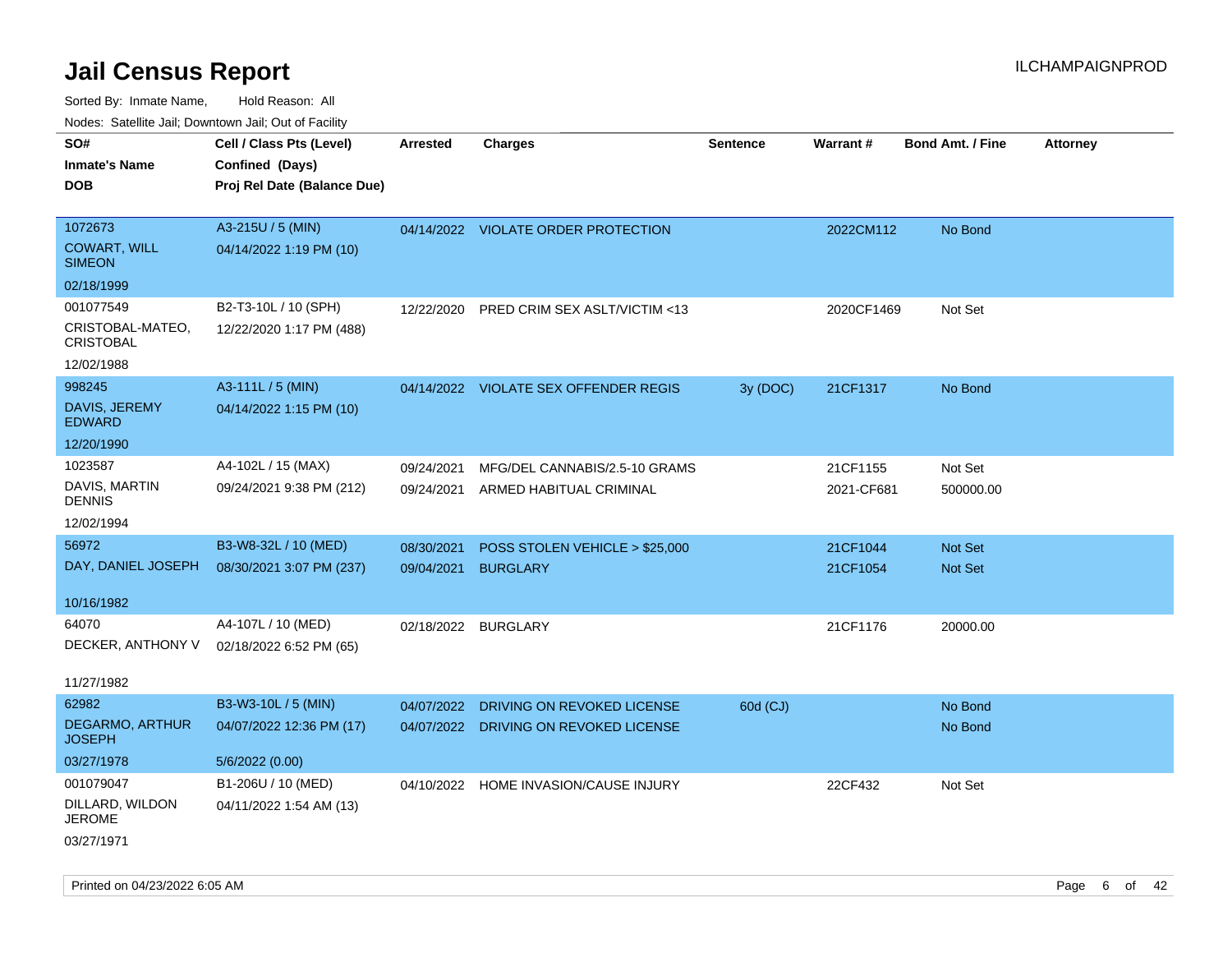Sorted By: Inmate Name, Hold Reason: All Nodes: Satellite Jail; Downtown Jail; Out of Facility

| roacs. Catellite Jall, Downtown Jall, Out of Facility                   |                                                                            |                                        |                                                                                                       |                 |                                        |                               |                 |
|-------------------------------------------------------------------------|----------------------------------------------------------------------------|----------------------------------------|-------------------------------------------------------------------------------------------------------|-----------------|----------------------------------------|-------------------------------|-----------------|
| SO#<br><b>Inmate's Name</b><br><b>DOB</b>                               | Cell / Class Pts (Level)<br>Confined (Days)<br>Proj Rel Date (Balance Due) | <b>Arrested</b>                        | <b>Charges</b>                                                                                        | <b>Sentence</b> | <b>Warrant#</b>                        | <b>Bond Amt. / Fine</b>       | <b>Attorney</b> |
| 36298<br>DUCEY, SCOTT<br><b>ROBERT</b>                                  | A3-117L / 5 (SPH)<br>03/11/2022 12:49 PM (44)                              | 03/11/2022 AGG DUI/3                   |                                                                                                       |                 | 21CF380                                | <b>Not Set</b>                |                 |
| 04/02/1969<br>1024895<br>EDWARDS, GEORGE<br><b>CORTEZ</b><br>06/19/1994 | B1-103L / 10 (MED)<br>12/15/2021 12:26 PM (130)                            | 12/15/2021<br>12/15/2021               | MFG/DEL 100<400 GR COCA/ANLG<br>AGGRAVATED BATTERY                                                    |                 | 21CF1535<br>21CF1536                   | Not Set<br>Not Set            |                 |
| 1074720<br>ELVIR-REYES, JORGE<br><b>LEONARDO</b><br>06/03/1988          | B2-DR / 15 (SPH)<br>01/19/2022 1:43 PM (95)                                |                                        | 01/19/2022 PRED CRIM SEX ASLT/VICTIM <13                                                              |                 | 21CF1414                               | 500000.00                     |                 |
| 43977<br><b>EMKES, DOUGLAS</b><br>ALAN<br>06/08/1959                    | B2-T1-02L / 5 (SPH)<br>12/20/2021 9:59 AM (125)                            | 12/20/2021<br>12/20/2021               | AGG FLEEING POLICE/21 MPH OVER<br>PAROLE REVOCATION                                                   |                 | 21CF1566                               | Not Set<br>No Bond            |                 |
| 987328<br>ERVIN, DEIDRA ANN<br><b>RUTH</b><br>04/15/1991                | A2-123L / 10 (MED)<br>12/11/2021 8:48 PM (134)                             | 12/11/2021                             | AGG ASLT PEACE OFF/FIRE/ER WRK                                                                        |                 | 21CF1515                               | Not Set                       |                 |
| 60186<br><b>EVANS, MICHAEL</b><br><b>WILLIAM</b><br>08/08/1981          | BOOKH-7 / 15 (ADS)<br>04/20/2022 7:23 PM (4)                               |                                        | 04/20/2022 AGG DOMESTIC BATTERY/STRANGLE                                                              |                 | 2022CF304                              | 0.00                          |                 |
| 1026175<br>FALCONER, AVERY<br><b>FOX</b><br>04/07/1989                  | B3-W4-14L / 10 (MED)<br>02/06/2022 4:49 AM (77)                            | 02/06/2022<br>02/06/2022               | FELON FAIL/RETURN FRM FURLOUGH<br><b>CITY OV ARREST</b><br>02/07/2022 MFG/DEL 1<15 GR COCAINE/ANLG    | 6y (DOC)        | 21CF1554<br>2021-OV-65<br>2019CF1617   | No Bond<br>1000.00<br>No Bond |                 |
| 1073060<br>FELTON, JAYSON<br><b>LAMONTE</b><br>12/09/1975               | BOOKH-3<br>04/23/2022 3:18 AM (1)                                          | 04/23/2022<br>04/23/2022<br>04/23/2022 | POSSESS LOOK-ALIKE SUB/SUBQ<br>POSSESSING A CONTROLLED SUBSTANC<br>RESIST/OBSTRUCTING A PEACE OFFICEI |                 | 2022CFAWOW<br>2022CFAWOW<br>2022CFAWOW | No Bond<br>Not Set<br>Not Set |                 |

Printed on 04/23/2022 6:05 AM Page 7 of 42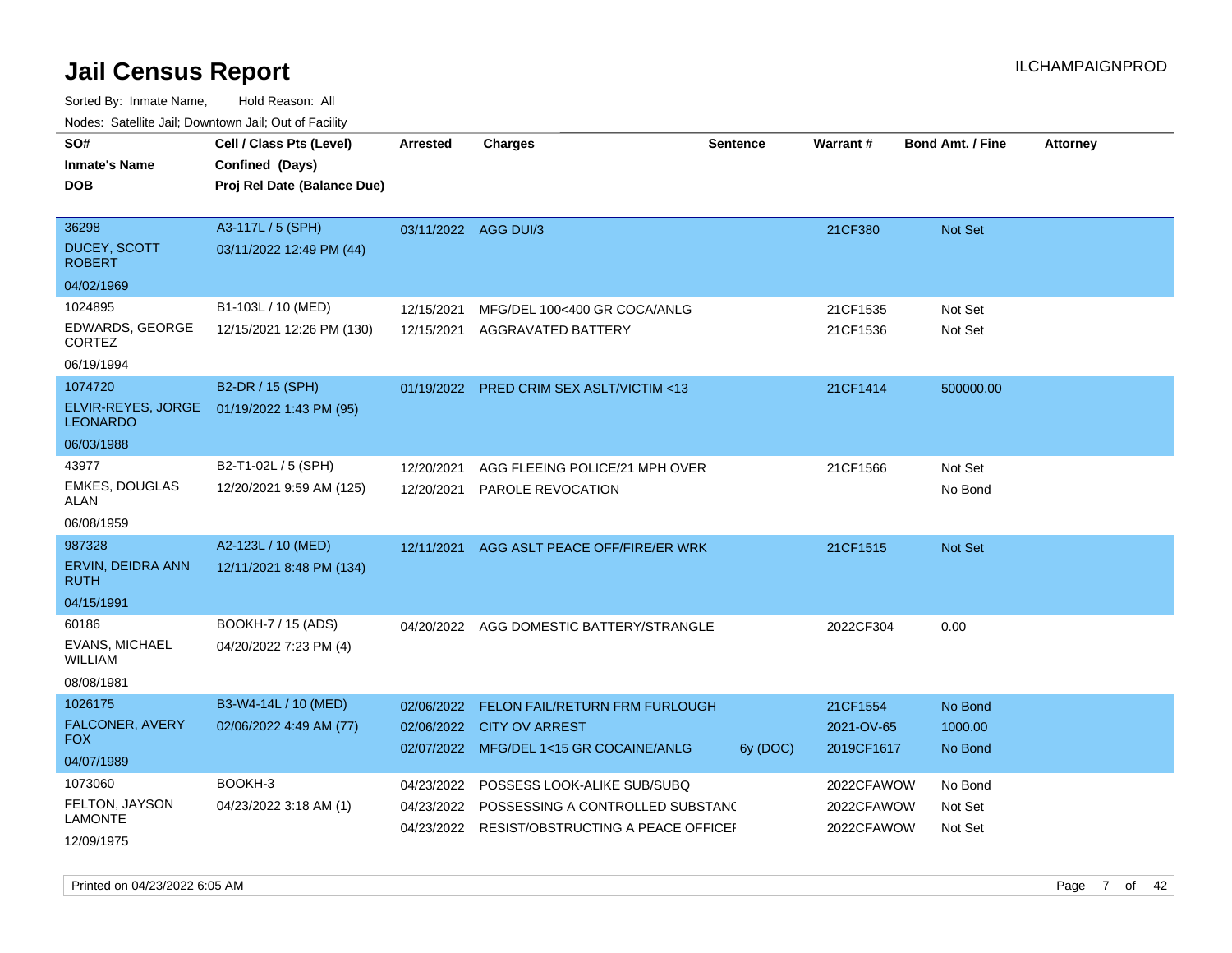| Nodes. Satellite Jali, Downtown Jali, Out of Facility |                                              |                   |                                           |                 |            |                         |                 |
|-------------------------------------------------------|----------------------------------------------|-------------------|-------------------------------------------|-----------------|------------|-------------------------|-----------------|
| SO#                                                   | Cell / Class Pts (Level)                     | <b>Arrested</b>   | <b>Charges</b>                            | <b>Sentence</b> | Warrant#   | <b>Bond Amt. / Fine</b> | <b>Attorney</b> |
| <b>Inmate's Name</b>                                  | Confined (Days)                              |                   |                                           |                 |            |                         |                 |
| <b>DOB</b>                                            | Proj Rel Date (Balance Due)                  |                   |                                           |                 |            |                         |                 |
|                                                       |                                              |                   |                                           |                 |            |                         |                 |
| 66468                                                 | A4-106L / 15 (MAX)                           | 03/06/2022 MURDER |                                           |                 | 22CF273    | 1000000.00              |                 |
| <b>FERRELL, BRIAN</b><br><b>JAMAL</b>                 | 03/06/2022 9:04 PM (49)                      |                   |                                           |                 |            |                         |                 |
| 11/15/1985                                            |                                              |                   |                                           |                 |            |                         |                 |
| 962759                                                | B2-T4-15U / 15 (SPH)                         | 07/16/2021        | <b>METH DELIVERY&lt;5 GRAMS</b>           |                 | 21CF833    | Not Set                 |                 |
|                                                       | FINLEY, KEVIN DANTE 07/16/2021 9:44 PM (282) | 07/29/2021        | AGG CRIM SEX ASSAULT/FELONY               |                 | 21CF891    | No Bond                 |                 |
|                                                       |                                              |                   |                                           |                 |            |                         |                 |
| 12/28/1988                                            |                                              |                   |                                           |                 |            |                         |                 |
| 001078961                                             | B1-201L / 10 (MED)                           |                   | 03/21/2022 AGG BATTERY/DISCHARGE FIREARM  |                 | 22CF39     | 750000.00               |                 |
| <b>FISCHER, KYRE</b><br><b>ORLANDO</b>                | 03/21/2022 1:21 PM (34)                      |                   |                                           |                 |            |                         |                 |
| 04/14/2002                                            |                                              |                   |                                           |                 |            |                         |                 |
| 1039744                                               | B4-225U / 15 (MAX)                           | 12/06/2021        | <b>MURDER</b>                             |                 | 20CF959    | 1000000.00              |                 |
| FONVILLE, TREVOY<br><b>JERMAINE</b>                   | 12/06/2021 10:52 AM (139)                    |                   |                                           |                 |            |                         |                 |
| 01/13/1996                                            |                                              |                   |                                           |                 |            |                         |                 |
| 001077819                                             | A3-113U / 15 (ADS)                           |                   | 04/06/2022 MURDER/INTENT TO KILL/INJURE   |                 | 22CF416    | Not Set                 |                 |
| <b>FORTUNE, DOMINIC</b><br><b>AUGUSTUS</b>            | 04/06/2022 7:15 AM (18)                      |                   |                                           |                 |            |                         |                 |
| 02/16/1999                                            |                                              |                   |                                           |                 |            |                         |                 |
| 001078863                                             | B4-122L / 15 (MAX)                           | 02/19/2022        | POSSESSION OF STOLEN FIREARM              |                 | 22CF203    | Not Set                 |                 |
| FOSTER, JOHN<br>CARELL                                | 02/19/2022 6:01 AM (64)                      |                   |                                           |                 |            |                         |                 |
| 03/13/1981                                            |                                              |                   |                                           |                 |            |                         |                 |
| 518395                                                | B2-T3-12L / 15 (SPH)                         | 07/07/2020        | <b>CRIMINAL SEXUAL ASSAULT</b>            |                 | 2020-CF735 | 250000.00               |                 |
|                                                       | FRANDLE, MARK RYAN 07/07/2020 3:42 PM (656)  |                   |                                           |                 |            |                         |                 |
|                                                       |                                              |                   |                                           |                 |            |                         |                 |
| 09/10/1985                                            |                                              |                   |                                           |                 |            |                         |                 |
| 001079034                                             | B4-123L / 10 (MED)                           |                   | 04/08/2022 POSS FIR FOID EXPIRED/NOT ELIG |                 | 22CF434    | No Bond                 |                 |
| FRANKLIN, MICHAEL<br>ANDRAE                           | 04/08/2022 1:53 PM (16)                      |                   |                                           |                 |            |                         |                 |
| 12/18/1997                                            |                                              |                   |                                           |                 |            |                         |                 |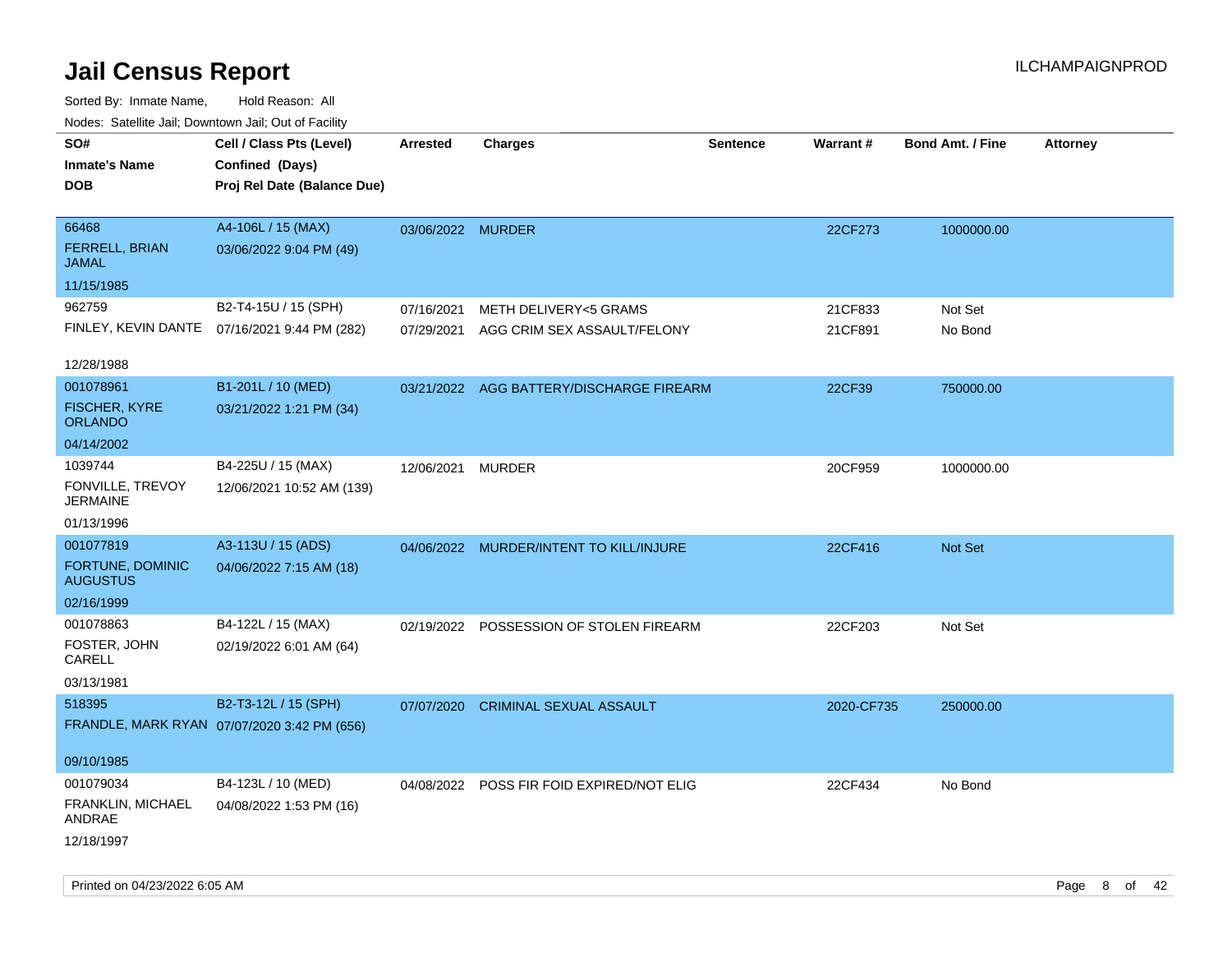| SO#<br><b>Inmate's Name</b><br><b>DOB</b> | Cell / Class Pts (Level)<br>Confined (Days)<br>Proj Rel Date (Balance Due) | <b>Arrested</b> | <b>Charges</b>                          | <b>Sentence</b> | Warrant#     | <b>Bond Amt. / Fine</b> | <b>Attorney</b> |
|-------------------------------------------|----------------------------------------------------------------------------|-----------------|-----------------------------------------|-----------------|--------------|-------------------------|-----------------|
| 001077934                                 | A1-125L / 10 (MED)                                                         | 08/22/2021      | <b>DOMESTIC BATTERY</b>                 |                 | 21 CM 172    | 10000.00                |                 |
| FREED, LOGAN<br><b>SUZANNE</b>            | 08/22/2021 11:45 PM (245)                                                  | 08/22/2021      | AGG DUI/ACCIDENT/DEATH                  |                 | 21CF1024     | <b>Not Set</b>          |                 |
| 08/18/1996                                |                                                                            |                 |                                         |                 |              |                         |                 |
| 001078290                                 | A1-224L / 10 (ADS)                                                         | 08/19/2021      | MACHINE GUN/AUTO WEAPON/VEH             |                 | 21CF1012     | Not Set                 |                 |
| FREEMAN, ANGEL<br><b>JANILA KAY</b>       | 08/19/2021 1:26 AM (248)                                                   |                 |                                         |                 |              |                         |                 |
| 12/25/1995                                |                                                                            |                 |                                         |                 |              |                         |                 |
| 591514                                    | B2-T3-11U / 10 (SPH)                                                       |                 | 02/25/2022 AGG CRIM SEX ABUSE/VIC 13-17 |                 | 22CF230      | 100000.00               |                 |
|                                           | GAMBLE, SCOTT PAUL 02/25/2022 6:08 PM (58)                                 |                 |                                         |                 |              |                         |                 |
| 09/06/1968                                |                                                                            |                 |                                         |                 |              |                         |                 |
| 1075614                                   | A4-105L / 15 (MAX)                                                         | 03/19/2022      | <b>PAROLE REVOCATION</b>                |                 | CM2201590    | No Bond                 |                 |
| <b>GANT, TEVIN</b><br><b>ODELROW</b>      | 03/19/2022 5:29 PM (36)                                                    |                 | 03/19/2022 AGGRAVATED DOMESTIC BATTERY  |                 | 22CF333      | Not Set                 |                 |
| 03/03/1991                                |                                                                            |                 |                                         |                 |              |                         |                 |
| 001079093                                 | BOOKH-7                                                                    |                 | 04/22/2022 DOMESTIC BATTERY             |                 | 2022CMAWOW   | <b>Not Set</b>          |                 |
| <b>GARCIA, YORDAN</b>                     | 04/22/2022 9:55 PM (2)                                                     |                 |                                         |                 |              |                         |                 |
| 11/16/1983                                |                                                                            |                 |                                         |                 |              |                         |                 |
| 001078543                                 | BOOKH-3                                                                    | 04/23/2022      | AGG FLEEING POLICE/21 MPH OVER          |                 | 2022CFAWOW   | No Bond                 |                 |
| <b>GASTON, DARNAZ</b>                     | 04/23/2022 2:03 AM (1)                                                     | 04/23/2022      | RESIST/OBSTRUCTING A PEACE OFFICEF      |                 | 2022CMAWOW   | Not Set                 |                 |
| <b>DARNYELL</b>                           |                                                                            | 04/23/2022      | AVOID TRAFFIC CONTROL SIGNAL            |                 | 2022TRAWOW   | Not Set                 |                 |
| 10/29/1999                                |                                                                            | 04/23/2022      | DRIVING ON SUSPENDED LICENSE            |                 | 2022TRAWOW   | Not Set                 |                 |
|                                           |                                                                            | 04/23/2022      | <b>RECKLESS DRIVING</b>                 |                 | 2022TRAWOW   | Not Set                 |                 |
| 001078154                                 | B4-226U / 10 (MED)                                                         | 01/09/2022      | DRVG UNDER INFLU OF ALCOHOL             |                 | 2021 DT 182  | 5000.00                 |                 |
| <b>GENTRY, DAMON</b><br><b>LIONEL</b>     | 01/09/2022 4:41 PM (105)                                                   | 01/09/2022      | AGG DOMESTIC BATTERY/STRANGLE           |                 | 2021 CF 1396 | 50000.00                |                 |
| 12/25/1971                                |                                                                            |                 |                                         |                 |              |                         |                 |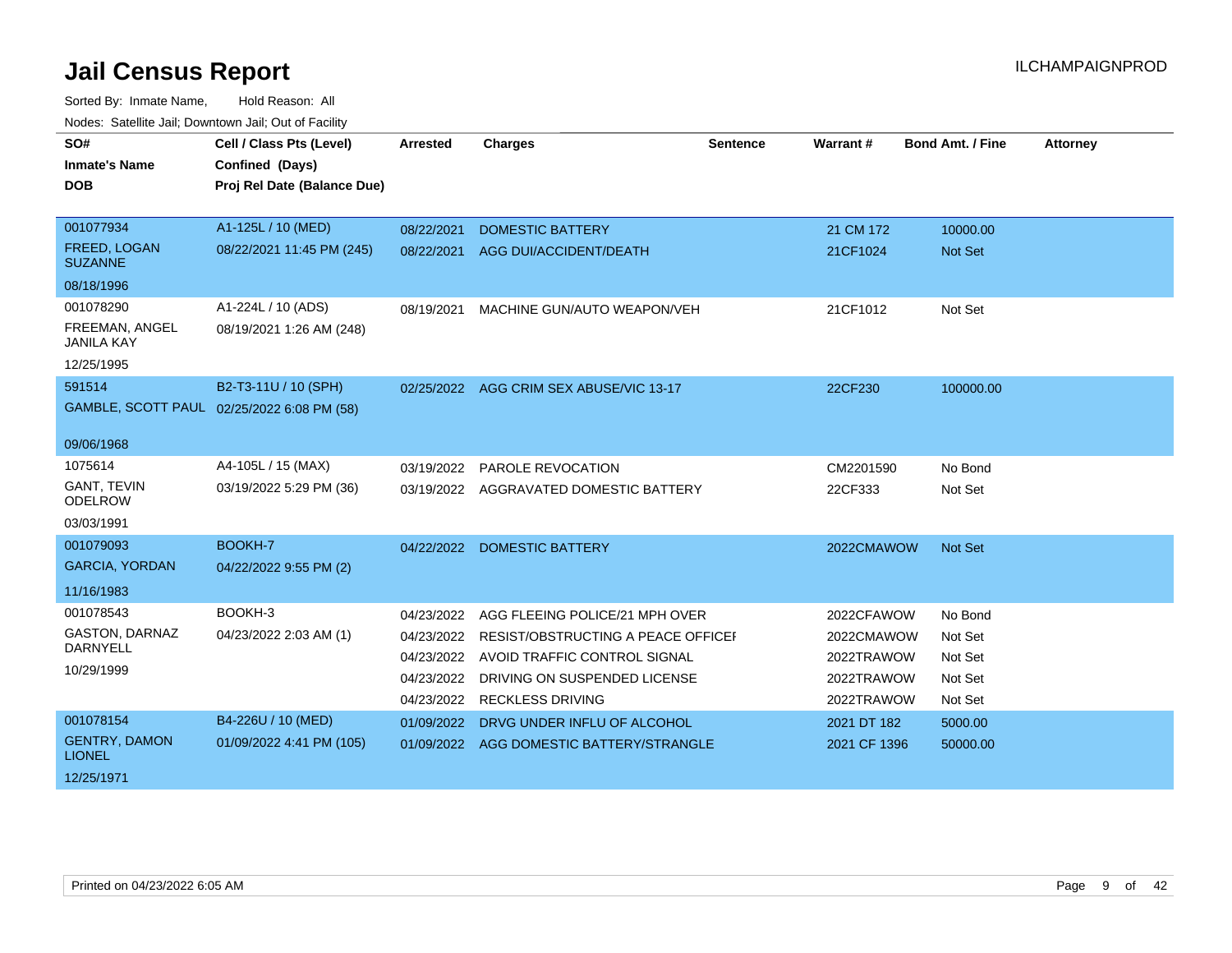| SO#<br><b>Inmate's Name</b><br><b>DOB</b>                          | Cell / Class Pts (Level)<br>Confined (Days)<br>Proj Rel Date (Balance Due) | Arrested                                                           | <b>Charges</b>                                                                                                                           | <b>Sentence</b> | <b>Warrant#</b>                                          | <b>Bond Amt. / Fine</b>                             | <b>Attorney</b> |
|--------------------------------------------------------------------|----------------------------------------------------------------------------|--------------------------------------------------------------------|------------------------------------------------------------------------------------------------------------------------------------------|-----------------|----------------------------------------------------------|-----------------------------------------------------|-----------------|
| 001078633<br>GONZALEZ-GUILLEN,<br><b>EDWARD</b><br>08/25/2002      | B2-T4-13U / 25 (SPH)<br>12/01/2021 12:08 PM (144)                          | 12/01/2021                                                         | <b>PRED CRIM SEX ASLT/VICTIM &lt;13</b>                                                                                                  |                 | 21CF1416                                                 | 250000.00                                           |                 |
| 1031794<br>GOODWIN, ANTHONY<br><b>DWAYNE</b><br>07/03/1986         | BOOKH-8 / 15 (ADS)<br>04/19/2022 3:51 PM (5)                               | 04/19/2022<br>04/19/2022                                           | <b>DOMESTIC BATTERY</b><br>RESIST/OBSTRUCTING A PEACE OFFICEI<br>04/19/2022 BATTERY/MAKES PHYSICAL CONTACT                               |                 | 21CF662<br>20CM553<br>21CM175                            | 25000.00<br>1000.00<br>1000.00                      |                 |
| 001078607<br><b>GRAY, WILLIAM</b><br>DA'VON<br>04/18/1984          | B4-221L / 15 (MAX)<br>11/22/2021 2:57 PM (153)                             | 11/22/2021                                                         | FELON POSS/USE FIREARM/PAROLE<br>11/22/2021 ATTEMPT (FIRST DEGREE MURDER)                                                                |                 | 21CF1437<br>21CF1435                                     | <b>Not Set</b><br>Not Set                           |                 |
| 56342<br><b>GRIFFIN, NATHAN</b><br><b>EUGENE</b><br>02/24/1969     | B1-207L / 10 (MED)<br>10/21/2021 4:20 PM (185)                             | 10/21/2021<br>10/21/2021<br>10/21/2021                             | THEFT CONTROL INTENT <\$500<br>DRIVING ON REVOKED LICENSE<br>ARMED HABITUAL CRIMINAL                                                     |                 | 17CF1451<br>20TR1979<br>21CF1279                         | 10000.00<br>3000.00<br>Not Set                      |                 |
| 001079080<br><b>HARRIS, MILEEK</b><br><b>JAEQUAN</b><br>08/04/2000 | A3-212L<br>04/19/2022 12:10 AM (5)                                         | 04/18/2022                                                         | FELON POSS/USE WEAPON/FIREARM                                                                                                            |                 | 22CF477                                                  | No Bond                                             |                 |
| 975293<br>HILL, JACOB MILES<br>02/06/1988                          | B2-T4-14L / 15 (SPH)<br>07/21/2021 8:43 PM (277)                           | 07/21/2021<br>07/21/2021<br>07/25/2021<br>08/18/2021<br>09/09/2021 | VIO ORDER/PRIOR VIO OF ORDER<br><b>STALKING</b><br>PAROLE REVOCATION<br><b>HARASS WITNESS/FAMILY MBR/REP</b><br>AGG STALKING/BODILY HARM |                 | 21CF914<br>2021CF863<br>CH2104646<br>21CF992<br>21CF1073 | No Bond<br>Not Set<br>Not Set<br>Not Set<br>Not Set |                 |
| 980939<br><b>HILL, XAVIER</b><br><b>LENSHAUN</b><br>06/18/1988     | B3-W7-28L / 10 (MED)<br>03/25/2022 11:15 AM (30)                           | 03/25/2022                                                         | RECEIVE/POSS/SELL STOLEN VEH                                                                                                             |                 | 22CF357                                                  | <b>Not Set</b>                                      |                 |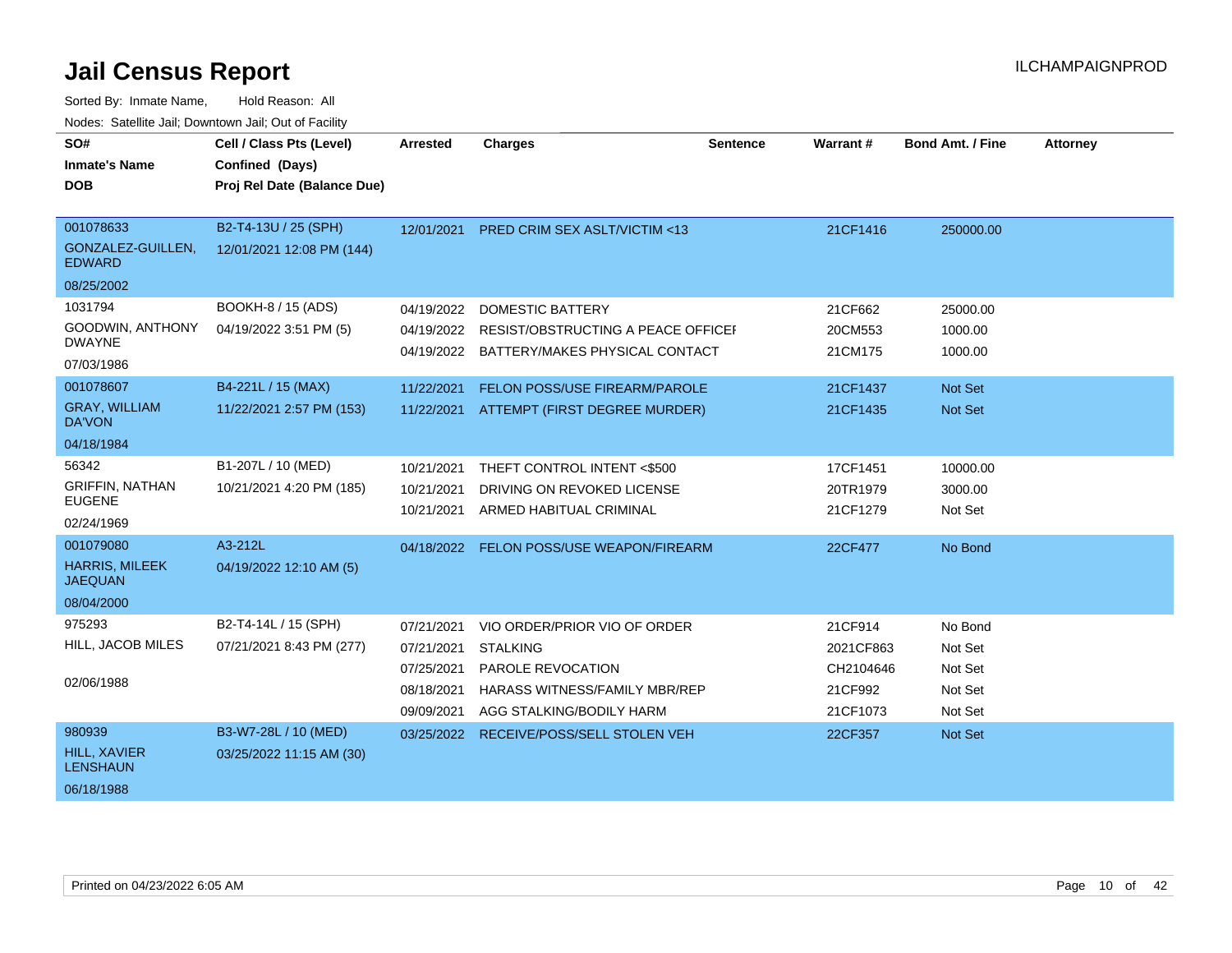| noaco. Catomto can, Domntonn can, Cat or I domt<br>SO#<br><b>Inmate's Name</b><br><b>DOB</b> | Cell / Class Pts (Level)<br>Confined (Days)<br>Proj Rel Date (Balance Due) | Arrested        | <b>Charges</b>                            | <b>Sentence</b> | Warrant#    | <b>Bond Amt. / Fine</b> | <b>Attorney</b> |
|----------------------------------------------------------------------------------------------|----------------------------------------------------------------------------|-----------------|-------------------------------------------|-----------------|-------------|-------------------------|-----------------|
| 1063198                                                                                      | A2-122L                                                                    | 04/19/2022      | <b>FUGITIVE FROM JUSTICE</b>              |                 | 16CF1167    | Not Set                 |                 |
| HOAGLAND,<br><b>ELIZABETH ANN</b>                                                            | 04/19/2022 12:41 PM (5)                                                    |                 | 04/19/2022 FUGITIVE FROM JUSTICE          |                 | 22CF478     | Not Set                 |                 |
| 07/06/1988                                                                                   |                                                                            |                 |                                           |                 |             |                         |                 |
| 001079060                                                                                    | A2-223L / 15 (ADS)                                                         | 04/13/2022      | AGG UNLAWFUL USE WEAPON/PERSON            |                 | 2022CF465   | Not Set                 |                 |
| HOPE, HEAVEN MARIA 04/13/2022 7:46 PM (11)<br><b>ANTOINETTE</b>                              |                                                                            |                 |                                           |                 |             |                         |                 |
| 08/20/2003                                                                                   |                                                                            |                 |                                           |                 |             |                         |                 |
| 975483                                                                                       | B2-T3-09U / 15 (SPH)                                                       | 04/14/2022      | <b>PRED CRIM SEX ASLT/VICTIM &lt;13</b>   | 13y (DOC)       | 20CF1330    | No Bond                 |                 |
| HUDDLE, ANDREW<br><b>DAVID</b>                                                               | 04/14/2022 12:15 PM (10)                                                   |                 |                                           |                 |             |                         |                 |
| 12/08/1985                                                                                   |                                                                            |                 |                                           |                 |             |                         |                 |
| 51028                                                                                        | B3-W5-20L / 10 (MED)                                                       | 02/23/2022      | POSS STOLEN VEHICLE                       |                 | 20-CF-377   | No Bond                 |                 |
| HUFFMAN, MICHAEL<br>LEONARD                                                                  | 02/23/2022 3:14 AM (60)                                                    | 02/23/2022      | AGG FLEEING/2+ CON DEVICES                |                 | 19CF1839    | 50000.00                |                 |
| 07/24/1980                                                                                   |                                                                            |                 |                                           |                 |             |                         |                 |
| 953555                                                                                       | A3-214L / 15 (ADS)                                                         | 04/19/2022 WRIT |                                           | 3y (DOC)        | 2021-CF-272 | <b>Not Set</b>          |                 |
| HUNT, TAVARIS EARL                                                                           | 04/19/2022 10:32 AM (5)                                                    |                 |                                           |                 |             |                         |                 |
| 12/29/1987                                                                                   |                                                                            |                 |                                           |                 |             |                         |                 |
| 501278                                                                                       | A3-211L / 5 (ADS)                                                          |                 | 04/18/2022 INDIRECT CIVIL CONTEMPT        |                 |             | 987.00                  |                 |
| HURSEY, DANIEL<br><b>SCOTT</b>                                                               | 04/18/2022 9:26 AM (6)                                                     |                 |                                           |                 |             |                         |                 |
| 08/30/1987                                                                                   | 5/17/2022 (0.00)                                                           |                 |                                           |                 |             |                         |                 |
| 1061186                                                                                      | A1-224U / 15 (MAX)                                                         |                 | 03/16/2022 MURDER/STRONG PROB KILL/INJURE |                 | 22CF329     | No Bond                 |                 |
| <b>INGRAM, CHERELL</b><br><b>LETRISE</b>                                                     | 03/16/2022 10:17 PM (39)                                                   |                 |                                           |                 |             |                         |                 |
| 10/01/1986                                                                                   |                                                                            |                 |                                           |                 |             |                         |                 |
| 38993                                                                                        | A4-101L / 15 (MAX)                                                         | 02/13/2021      | ATTEMPT (FIRST DEGREE MURDER)             |                 | 21CF181     | Not Set                 |                 |
| <b>JACKSON, LAMONT</b><br>JEREMIE                                                            | 02/13/2021 7:45 AM (435)                                                   |                 |                                           |                 |             |                         |                 |
| 07/31/1973                                                                                   |                                                                            |                 |                                           |                 |             |                         |                 |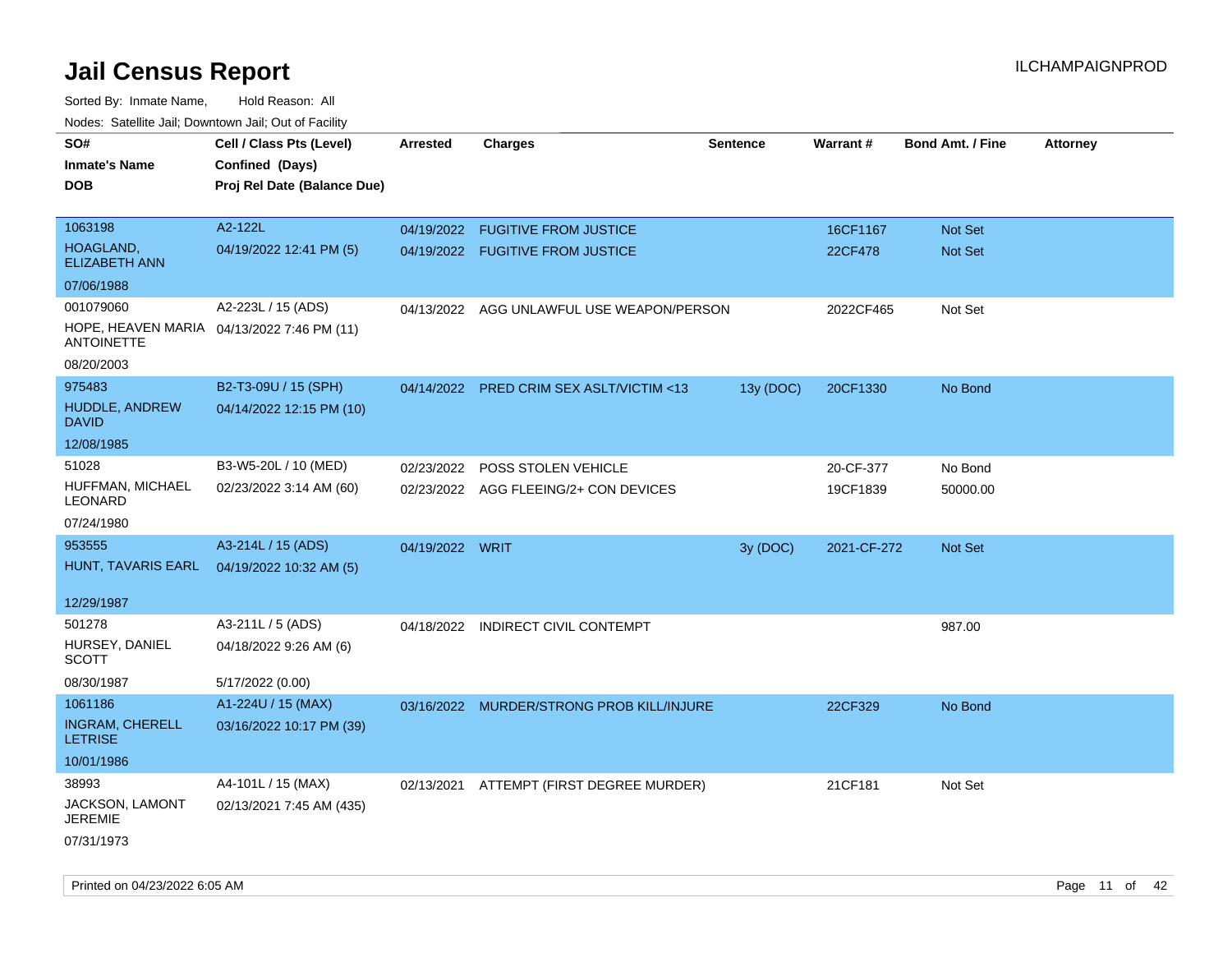Sorted By: Inmate Name, Hold Reason: All Nodes: Satellite Jail; Downtown Jail; Out of Facility

| roaco. Calcinio dan, Domnomi dan, Cal or Fability |                             |                 |                                          |                 |              |                         |                 |
|---------------------------------------------------|-----------------------------|-----------------|------------------------------------------|-----------------|--------------|-------------------------|-----------------|
| SO#                                               | Cell / Class Pts (Level)    | <b>Arrested</b> | <b>Charges</b>                           | <b>Sentence</b> | Warrant#     | <b>Bond Amt. / Fine</b> | <b>Attorney</b> |
| Inmate's Name                                     | Confined (Days)             |                 |                                          |                 |              |                         |                 |
| <b>DOB</b>                                        | Proj Rel Date (Balance Due) |                 |                                          |                 |              |                         |                 |
|                                                   |                             |                 |                                          |                 |              |                         |                 |
| 001078703                                         | A1-125U / 15 (ADS)          | 12/20/2021      | MURDER/INTENT TO KILL/INJURE             |                 | 21CF1574     | <b>Not Set</b>          |                 |
| JOHNS, SHANIQUH<br>THERESA                        | 12/22/2021 6:41 AM (123)    |                 |                                          |                 |              |                         |                 |
| 04/03/1992                                        |                             |                 |                                          |                 |              |                         |                 |
| 1071966                                           | A2-223U / 5 (MIN)           | 04/16/2022      | DRIVING ON SUSPENDED LICENSE             |                 | 2021-TR-1702 | Not Set                 |                 |
| JOHNSON, JOI<br><b>ANTOINETTE</b>                 | 04/16/2022 8:30 PM (8)      |                 |                                          |                 |              |                         |                 |
| 09/28/1997                                        | 4/25/2022 (0.00)            |                 |                                          |                 |              |                         |                 |
| 001079089                                         | A3-116L / 15 (ADS)          | 04/22/2022      | <b>PRED CRIM SEX ASLT/VIC &lt;13/FIR</b> |                 | 21CF858      | 250000.00               |                 |
| JONES, DAVARUIS LEE 04/22/2022 6:34 AM (2)        |                             |                 |                                          |                 |              |                         |                 |
|                                                   |                             |                 |                                          |                 |              |                         |                 |
| 04/21/2001                                        |                             |                 |                                          |                 |              |                         |                 |
| 1042582                                           | B1-107U / 15 (MAX)          |                 | 03/10/2022 VIOLATE ORDER PROTECTION      |                 | 22CM61       | Not Set                 |                 |
| JONES, DEONTA<br>DANTRAL                          | 03/10/2022 4:50 AM (45)     |                 |                                          |                 |              |                         |                 |
| 02/01/1993                                        |                             |                 |                                          |                 |              |                         |                 |
| 001078645                                         | B3-W1-02L / 10 (MED)        | 12/02/2021      | <b>AGG DISCHARGE FIREARM</b>             |                 | 21CF1478     | No Bond                 |                 |
| <b>JONES, KELVIN</b><br><b>KHYRIC</b>             | 12/02/2021 6:56 PM (143)    |                 |                                          |                 |              |                         |                 |
| 02/27/2001                                        |                             |                 |                                          |                 |              |                         |                 |
| 956822                                            | A4-101U / 15 (MAX)          | 11/25/2021      | AGGRAVATED DOMESTIC BATTERY              |                 | 21CF1442     | Not Set                 |                 |
| JONES, MARIO<br>NATHANIEL                         | 11/25/2021 10:37 AM (150)   | 11/25/2021      | PAROLE REVOCATION                        |                 | CH2106361    | No Bond                 |                 |
| 10/27/1987                                        |                             | 11/25/2021      | UNLAWFUL RESTRAINT                       |                 | 21CF1443     | Not Set                 |                 |
|                                                   |                             |                 |                                          |                 |              |                         |                 |
| 59668                                             | B2-T1-04L / 10 (SPH)        | 02/11/2022      | FAIL TO RPT CHNG ADDRESS/EMPL            |                 | 20 CF 1241   | 75000.00                |                 |
| JONES, MARTELL<br><b>DEANGELO</b>                 | 02/11/2022 3:19 PM (72)     |                 | 02/11/2022 AGGRAVATED ARSON/BODILY HARM  |                 | 22 CF 169    | 75000.00                |                 |
| 07/11/1983                                        |                             |                 |                                          |                 |              |                         |                 |
| 1008468                                           | B4-125L / 10 (MED)          | 12/01/2021      | FELON POSS/USE WEAPON/FIREARM            |                 | 21CF1472     | Not Set                 |                 |
| JONES, MARTEZ<br>LAMONTE                          | 12/01/2021 1:28 PM (144)    | 12/02/2021      | PROBATION VIOLATION                      |                 | 20CF1151     | Not Set                 |                 |

06/22/1993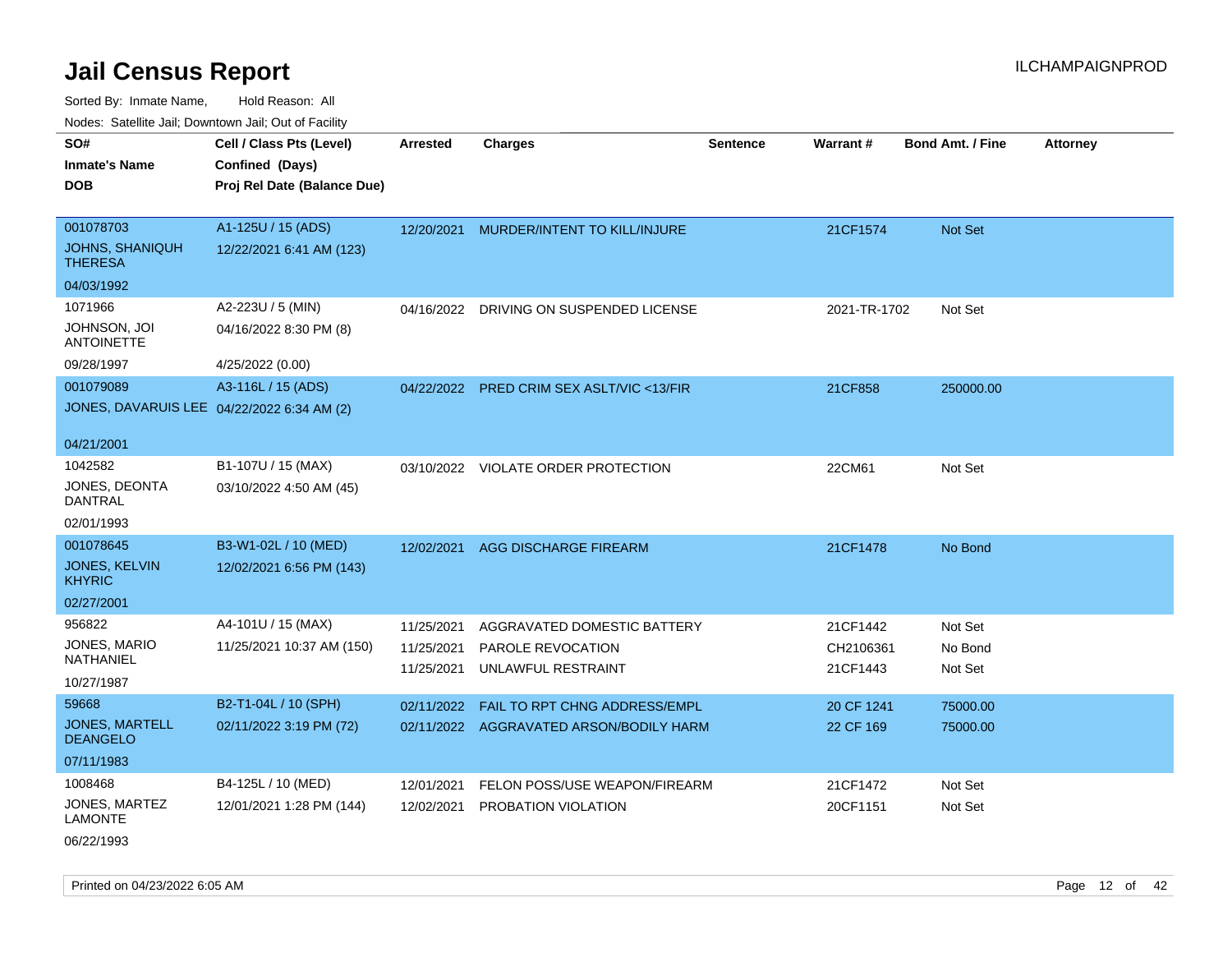| roaco. Catolino dall, Downtown dall, Out of Fability |                             |                          |                                                                      |                 |                     |                            |                 |
|------------------------------------------------------|-----------------------------|--------------------------|----------------------------------------------------------------------|-----------------|---------------------|----------------------------|-----------------|
| SO#                                                  | Cell / Class Pts (Level)    | <b>Arrested</b>          | <b>Charges</b>                                                       | <b>Sentence</b> | Warrant#            | <b>Bond Amt. / Fine</b>    | <b>Attorney</b> |
| <b>Inmate's Name</b>                                 | Confined (Days)             |                          |                                                                      |                 |                     |                            |                 |
| <b>DOB</b>                                           | Proj Rel Date (Balance Due) |                          |                                                                      |                 |                     |                            |                 |
|                                                      |                             |                          |                                                                      |                 |                     |                            |                 |
| 54821                                                | <b>BOOKH-8 / 10 (ADS)</b>   |                          | 04/20/2022 DRIVING RVK/SUSP DUI/SSS 4-9                              |                 | 20CF1477            | 25000.00                   |                 |
| JONES, PHILLIP<br><b>WAYNE</b>                       | 04/20/2022 12:35 PM (4)     |                          | 04/20/2022 POSSESSION OF METH/5<15 GRAMS                             |                 | 2021CF30            | 25000.00                   |                 |
| 09/11/1979                                           |                             |                          |                                                                      |                 |                     |                            |                 |
| 1046260                                              | BOOKH-7                     |                          | 04/22/2022 MFG/DEL CAN 10<30 GRAMS/SCH                               |                 | 22CFAWOW            | Not Set                    |                 |
| JONES, TREVYON<br><b>LAMARCUS DARREL</b>             | 04/22/2022 12:42 PM (2)     |                          |                                                                      |                 |                     |                            |                 |
| 08/23/1996                                           |                             |                          |                                                                      |                 |                     |                            |                 |
| 994904                                               | A3-114L / 10 (ADS)          |                          | 04/21/2022 RESIDENTIAL ARSON                                         |                 | 22CF486             | No Bond                    |                 |
| <b>KEIGHER, BRADLY</b><br><b>ALAN</b>                | 04/21/2022 2:51 PM (3)      |                          |                                                                      |                 |                     |                            |                 |
| 10/03/1988                                           |                             |                          |                                                                      |                 |                     |                            |                 |
| 44798                                                | BOOKH-8 / 10 (ADS)          |                          | 04/19/2022 AGG BATTERY/GOVERNMENT EMP                                |                 | 22CF481             | Not Set                    |                 |
| KILLAM, STEVEN<br><b>WAYNE</b>                       | 04/19/2022 5:26 PM (5)      |                          |                                                                      |                 |                     |                            |                 |
| 03/30/1977                                           |                             |                          |                                                                      |                 |                     |                            |                 |
| 1068786                                              | B3-W2-06L / 10 (MED)        | 03/04/2022               | DOMESTIC BATTERY/OTHER PRIOR                                         |                 | 22CF270             | Not Set                    |                 |
| LACY, MALIK SHAKUR                                   | 03/04/2022 7:25 PM (51)     |                          | 03/04/2022 DOMESTIC BATTERY/HARM/VIO O/P                             |                 | 18CM478             | 2500.00                    |                 |
|                                                      |                             |                          | 03/04/2022 WARRANT OUT OF COUNTY                                     |                 | 20TR4604            | 3000.00                    |                 |
| 12/01/1996                                           |                             |                          |                                                                      |                 |                     |                            |                 |
| 1041648                                              | A4-103L / 15 (MAX)          | 01/11/2022               | ARMED HABITUAL CRIMINAL                                              | 6y (DOC)        | 22CF41              | Not Set                    |                 |
| LANE, DEMETRIUS<br>LAQUAN                            | 01/11/2022 5:27 AM (103)    |                          | 01/11/2022 PAROLE REVOCATION                                         |                 | CH2200221           | Not Set                    |                 |
| 07/04/1996                                           |                             |                          |                                                                      |                 |                     |                            |                 |
| 1064445                                              | A3-216L / 15 (MAX)          | 04/23/2021               | AGG DISCHARGE FIREARM/OCC VEH                                        |                 | 2021CF295           | 500000.00                  |                 |
| LARUE, TERENCE<br><b>TRAMEL</b>                      | 04/23/2021 11:18 AM (366)   | 04/23/2021<br>04/23/2021 | POSSESS 15<100 GRAMS COCAINE<br><b>FELON POSS/USE FIREARM/PAROLE</b> |                 | 19CF1052<br>21CF899 | 10000.00<br><b>Not Set</b> |                 |
| 12/23/1998                                           |                             |                          |                                                                      |                 |                     |                            |                 |
| 1070011                                              | B4-124U / 10 (MED)          | 08/03/2021               | AGG DISCH FIREARM/1ST AID PERS                                       | 10y (DOC)       | 21CF929             | Not Set                    |                 |
| LAWS, WILLIAM<br>ZARAK, Third                        | 08/03/2021 3:53 PM (264)    |                          |                                                                      |                 |                     |                            |                 |
| 07/06/1999                                           |                             |                          |                                                                      |                 |                     |                            |                 |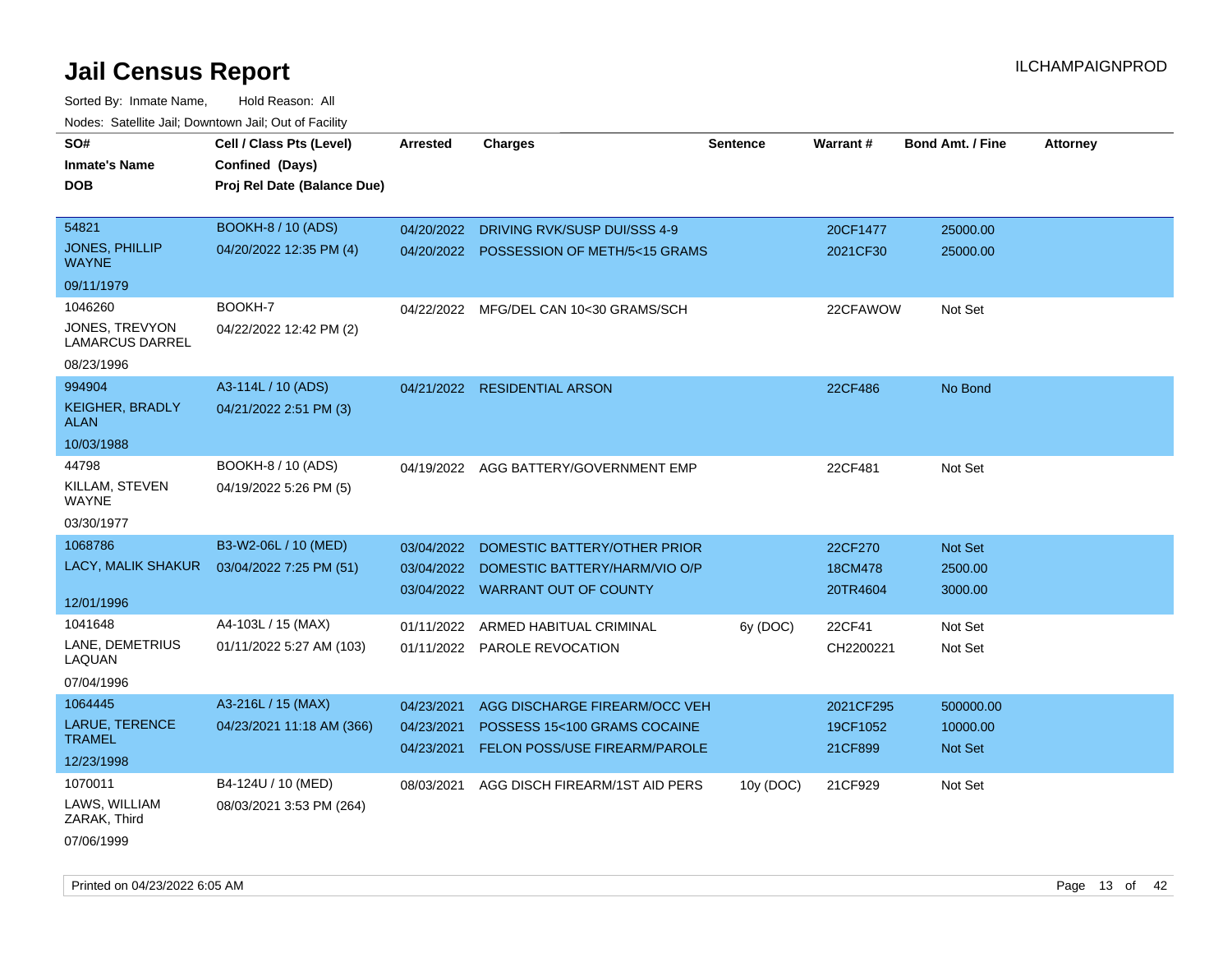| 10000. Catolino can, Domntonn can, Oat or I domt<br>SO# | Cell / Class Pts (Level)                       | Arrested   | <b>Charges</b>                            | <b>Sentence</b> | <b>Warrant#</b> | <b>Bond Amt. / Fine</b> | <b>Attorney</b> |
|---------------------------------------------------------|------------------------------------------------|------------|-------------------------------------------|-----------------|-----------------|-------------------------|-----------------|
| Inmate's Name<br><b>DOB</b>                             | Confined (Days)<br>Proj Rel Date (Balance Due) |            |                                           |                 |                 |                         |                 |
| 548089                                                  | B1-204U / 15 (MAX)                             |            | 12/04/2020 ATTEMPT (FIRST DEGREE MURDER)  | 20y (DOC)       | 20CF1378        | Not Set                 |                 |
| <b>LEWIS, LAWRENCE</b><br>PAUL, Third                   | 12/04/2020 4:42 AM (506)                       |            |                                           |                 |                 |                         |                 |
| 02/08/1993                                              |                                                |            |                                           |                 |                 |                         |                 |
| 53045                                                   | A3-114U / 10 (ADS)                             | 04/21/2022 | DOMESTIC BTRY/CONTACT/VIO O/P             |                 | 20CF610         | Not Set                 |                 |
| MARKHAM, HENRY<br>EARL                                  | 04/21/2022 10:56 PM (3)                        |            | 04/21/2022 AGGRAVATED BATTERY/NURSE       |                 | 22CF487         | Not Set                 |                 |
| 02/10/1981                                              | 6/19/2022 (0.00)                               |            |                                           |                 |                 |                         |                 |
| 1038892                                                 | B2-T1-03U / 10 (SPH)                           |            | 02/16/2022 PRED CRIM SEX ASLT/BODILY HARM |                 | 22CF199         | No Bond                 |                 |
| <b>WILLIAM</b>                                          | MCCAULEY, TIMOTHY 02/16/2022 8:49 PM (67)      |            |                                           |                 |                 |                         |                 |
| 03/05/1989                                              |                                                |            |                                           |                 |                 |                         |                 |
| 48792                                                   | B4-126L / 10 (MED)                             | 11/19/2021 | AGG BATTERY/DISCHARGE FIREARM             |                 | 21CF1425        | Not Set                 |                 |
| MCCLAIN, HURCHEL<br>JOSEPH                              | 11/20/2021 4:11 AM (155)                       |            |                                           |                 |                 |                         |                 |
| 05/01/1979                                              |                                                |            |                                           |                 |                 |                         |                 |
| 001077938                                               | <b>BOOKH-6 / 15 (ADS)</b>                      | 05/10/2021 | AGG KIDNAPING DISCH FIR/HARM              |                 | 21CF532         | Not Set                 |                 |
| MCGAHA,                                                 | 05/10/2021 7:02 PM (349)                       | 05/11/2021 | <b>MURDER</b>                             |                 | 2021-CF-215     | No Bond                 |                 |
| <b>CHRISTOPHER D</b>                                    |                                                | 05/27/2021 | ESCAPE FROM DEPT OF CORRECTION            |                 | 21CF600         | <b>Not Set</b>          |                 |
| 07/27/1991                                              |                                                |            |                                           |                 |                 |                         |                 |
| 66710                                                   | A4-207U / 15 (ADS)                             |            | 01/19/2022 ARMED VIOLENCE/CATEGORY I      |                 | 22CF88          | Not Set                 |                 |
| <b>MEEKS, CASSARIOUS</b><br>MONTE                       | 01/20/2022 11:40 AM (94)                       |            |                                           |                 |                 |                         |                 |
| 06/22/1984                                              |                                                |            |                                           |                 |                 |                         |                 |
| 1043071                                                 | A2-120L / 10 (MED)                             | 11/08/2021 | CRIM DMG/GOVT PROP/<\$500                 |                 | 21CF1378        | <b>Not Set</b>          |                 |
| <b>MERRELL-</b><br>SUTHERLAND, ALICIA                   | 11/08/2021 2:22 AM (167)                       |            |                                           |                 |                 |                         |                 |
| 11/26/1972                                              |                                                |            |                                           |                 |                 |                         |                 |
| 968679                                                  | B1-203U / 15 (MAX)                             |            | 04/10/2022 ARMED VIOLENCE/CATEGORY I      |                 | 21CF911         | 750000.00               |                 |
| MILES, ANTHONY<br>MARCUS JERALE                         | 04/10/2022 9:29 PM (14)                        |            |                                           |                 |                 |                         |                 |
| 10/21/1985                                              |                                                |            |                                           |                 |                 |                         |                 |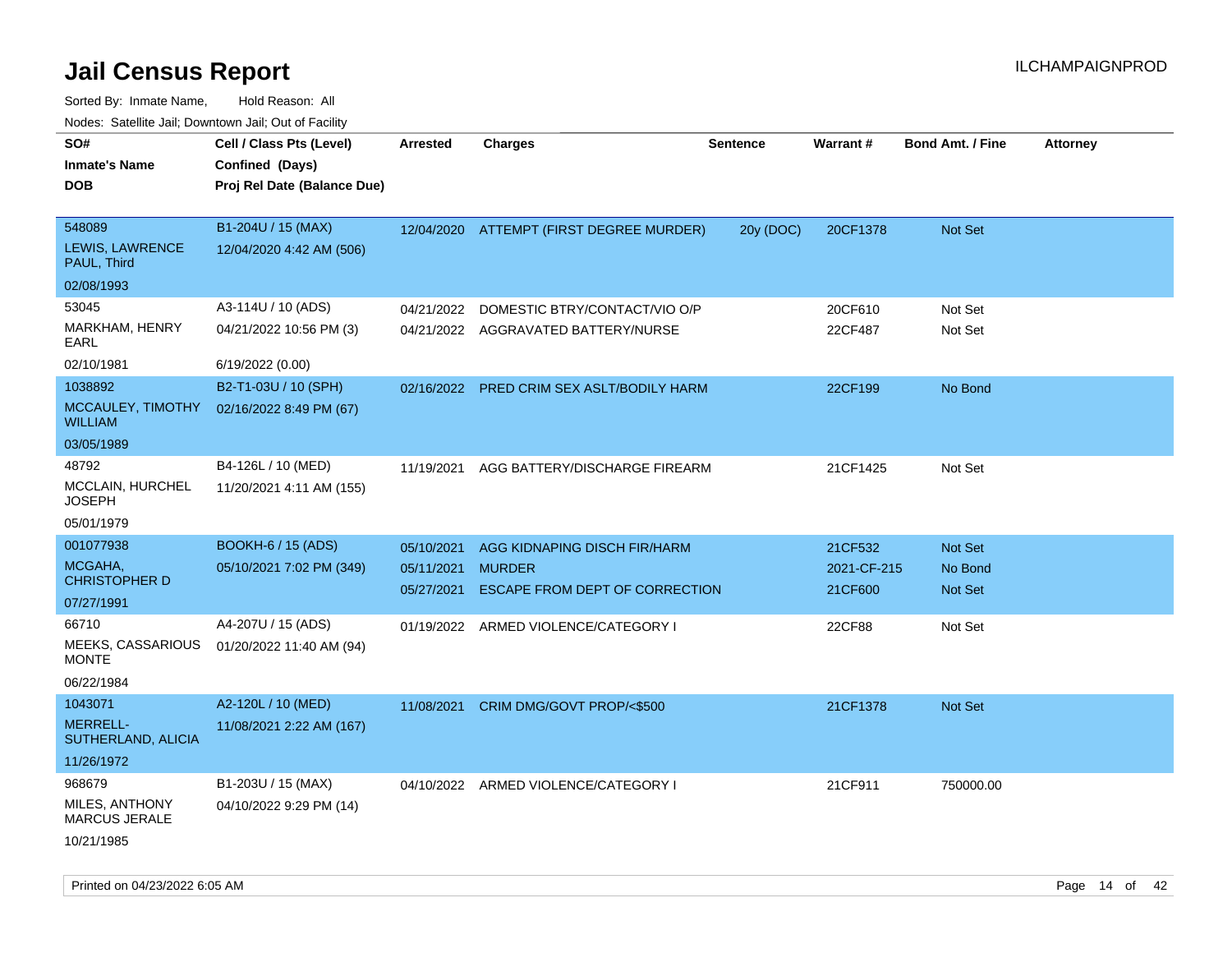Sorted By: Inmate Name, Hold Reason: All

| Nodes: Satellite Jail; Downtown Jail; Out of Facility |                                              |                 |                                          |                 |           |                         |                 |
|-------------------------------------------------------|----------------------------------------------|-----------------|------------------------------------------|-----------------|-----------|-------------------------|-----------------|
| SO#                                                   | Cell / Class Pts (Level)                     | <b>Arrested</b> | <b>Charges</b>                           | <b>Sentence</b> | Warrant#  | <b>Bond Amt. / Fine</b> | <b>Attorney</b> |
| <b>Inmate's Name</b>                                  | Confined (Days)                              |                 |                                          |                 |           |                         |                 |
| <b>DOB</b>                                            | Proj Rel Date (Balance Due)                  |                 |                                          |                 |           |                         |                 |
|                                                       |                                              |                 |                                          |                 |           |                         |                 |
| 41584                                                 | B4-227L / 15 (MAX)                           | 12/01/2021      | ARMED HABITUAL CRIMINAL                  |                 | 21CF1467  | Not Set                 |                 |
|                                                       | MILLER, JOSE LOVELL 12/02/2021 1:04 AM (143) |                 |                                          |                 |           |                         |                 |
| 10/07/1975                                            |                                              |                 |                                          |                 |           |                         |                 |
| 1052889                                               | B3-W8-30L / 10 (MED)                         |                 | 03/31/2022 AGGRAVATED DOMESTIC BATTERY   |                 | 22CF375   | No Bond                 |                 |
| MOORE, JEREMIAH                                       | 03/31/2022 2:39 AM (24)                      |                 |                                          |                 |           |                         |                 |
| <b>THOMAS</b>                                         |                                              |                 |                                          |                 |           |                         |                 |
| 07/21/1996                                            |                                              |                 |                                          |                 |           |                         |                 |
| 539294                                                | B1-205L / 10 (MED)                           | 01/11/2022      | AGG DUI/NO VALID DL                      |                 | 22CF49    | Not Set                 |                 |
| MOSLEY, JAMES<br><b>CALVIN</b>                        | 01/11/2022 9:43 PM (103)                     | 01/11/2022      | <b>PAROLE REVOCATION</b>                 |                 | CH2200227 | No Bond                 |                 |
| 12/11/1985                                            |                                              |                 |                                          |                 |           |                         |                 |
| 1012617                                               | A4-207L / 10 (MED)                           |                 | 04/01/2022 FELON POSS/USE WEAPON/FIREARM |                 | 21CF889   | No Bond                 |                 |
| NEAL, ANDRE                                           | 04/01/2022 11:56 AM (23)                     |                 |                                          | 2y (CJ)         |           |                         |                 |
| LORENZO                                               |                                              |                 |                                          |                 |           |                         |                 |
| 10/11/1993                                            |                                              |                 |                                          |                 |           |                         |                 |
| 001078517                                             | B1-102L / 15 (MAX)                           | 10/19/2021      | ATTEMPT (FIRST DEGREE MURDER)            |                 | 21CF1267  | Not Set                 |                 |
| NELSON, RORY                                          | 10/19/2021 3:55 AM (187)                     |                 |                                          |                 |           |                         |                 |
| <b>DEMOND</b>                                         |                                              |                 |                                          |                 |           |                         |                 |
| 08/14/1984                                            |                                              |                 |                                          |                 |           |                         |                 |
| 001078854                                             | B2-T2-05U / 15 (MAX)                         | 02/15/2022      | AGG BATTERY/DISCHARGE FIREARM            |                 | 2019JD22  | No Bond                 |                 |
| PATNAUDE, MARTY<br><b>WW</b>                          | 02/15/2022 5:12 PM (68)                      |                 | 02/15/2022 ARMED VIOLENCE/CATEGORY I     |                 | 22CF190   | Not Set                 |                 |
| 08/26/2003                                            |                                              |                 |                                          |                 |           |                         |                 |
| 61251                                                 | <b>BOOKF-1 / 15 (ADS)</b>                    | 12/27/2021      | PRED CRIM SEX ASLT/VICTIM <13            |                 | 21CF651   | No Bond                 |                 |
| PETMECKY, JOHN<br><b>ROBERT</b>                       | 12/27/2021 1:52 PM (118)                     |                 |                                          |                 |           |                         |                 |
| 03/09/1983                                            |                                              |                 |                                          |                 |           |                         |                 |
| 1030954                                               | B3-W4-16L / 10 (MED)                         | 01/14/2022      | ARMED VIOLENCE/CATEGORY I                |                 | 22CF76    | Not Set                 |                 |
| PETTIGREW,                                            | 01/15/2022 4:35 AM (99)                      |                 | 01/14/2022 MFG/DEL CANNABIS/10-30 GRAMS  |                 | 2020CF9   | 15000.00                |                 |
| MALCOME JAMIESON                                      |                                              |                 |                                          |                 |           |                         |                 |
| 02/20/1995                                            |                                              |                 |                                          |                 |           |                         |                 |

Printed on 04/23/2022 6:05 AM Page 15 of 42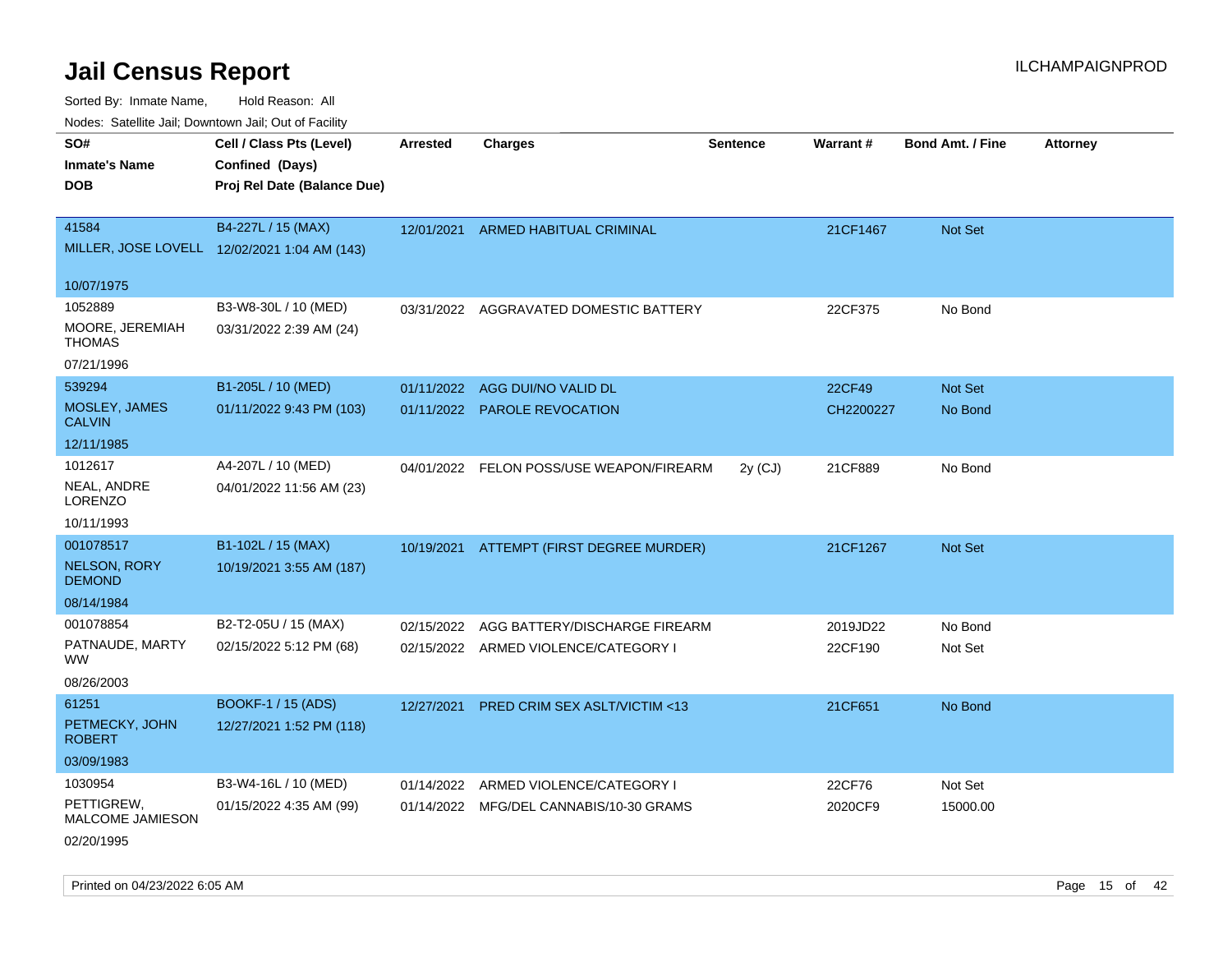Sorted By: Inmate Name, Hold Reason: All Nodes: Satellite Jail; Downtown Jail; Out of Facility

| SO#<br><b>Inmate's Name</b><br><b>DOB</b>                            | Cell / Class Pts (Level)<br>Confined (Days)<br>Proj Rel Date (Balance Due) | <b>Arrested</b>     | <b>Charges</b>                                                                                                     | <b>Sentence</b> | Warrant#                                           | <b>Bond Amt. / Fine</b>                     | <b>Attorney</b> |
|----------------------------------------------------------------------|----------------------------------------------------------------------------|---------------------|--------------------------------------------------------------------------------------------------------------------|-----------------|----------------------------------------------------|---------------------------------------------|-----------------|
| 1059394<br>PHILLIPS, ISAAC<br><b>TERRELL</b>                         | B3-W1-04L / 5 (MIN)<br>02/16/2022 9:00 AM (67)                             |                     | 02/16/2022 AGG DUI/NO VALID DL                                                                                     |                 | 2020CF1396                                         | No Bond                                     |                 |
| 12/27/1996                                                           | 5/15/2022 (0.00)                                                           |                     |                                                                                                                    |                 |                                                    |                                             |                 |
| 1069766<br>PHILLIPS, REBEKAH<br><b>LOUISE</b>                        | A2-220U / 5 (ADS)<br>04/05/2022 2:44 PM (19)                               | 04/05/2022          | DUI ANY AMOUNT OF DRUG<br>04/05/2022 POSS HYPO/SYRINGE/NEEDLES/2ND+                                                |                 | 17-DT-00267-1<br>20CF460                           | No Bond<br>940.00                           |                 |
| 09/06/1985                                                           |                                                                            |                     |                                                                                                                    |                 |                                                    |                                             |                 |
| 1022441<br>PICKENS, DONTRELL<br><b>DEMAR</b>                         | B2-T1-01U / 10 (SPH)<br>10/27/2021 1:39 PM (179)                           | 10/27/2021          | AGG BATTERY/PEACE OFFICER<br>10/27/2021 AGG BATTERY/PEACE OFFICER                                                  |                 | 2021 CF 12<br>2020 CF 1488                         | No Bond<br>No Bond                          |                 |
| 12/10/1993                                                           |                                                                            |                     |                                                                                                                    |                 |                                                    |                                             |                 |
| 1069524<br>RAY-DAVIS, KAMARI<br><b>DAYVON</b><br>03/30/2000          | B3-W5-18L / 10 (MED)<br>08/09/2021 2:44 AM (258)                           | 08/08/2021          | MFG/DEL CANNABIS/30-500 GRAMS                                                                                      | 5y (DOC)        | 21CF953                                            | Not Set                                     |                 |
| 001078482                                                            | B1-204L / 10 (MED)                                                         |                     | 03/14/2022 AGG DISCHARGE FIREARM/VEH/SCH                                                                           |                 | 22CF299                                            | 250000.00                                   |                 |
| <b>REED, MONTRES</b><br><b>ANTRON</b>                                | 03/14/2022 12:06 PM (41)                                                   |                     |                                                                                                                    |                 |                                                    |                                             |                 |
| 02/26/2004                                                           |                                                                            |                     |                                                                                                                    |                 |                                                    |                                             |                 |
| 45473<br>REXROAD, CALVIN<br>ALLEN<br>10/04/1970                      | BOOKH-4 / 15 (MAX)<br>04/14/2022 5:04 PM (10)                              |                     | 04/14/2022 CHILD SEX OFFEN/EMP DAY CARE                                                                            | 5y(DOC)         | 21CF1275                                           | No Bond                                     |                 |
| 982660<br><b>REYNOLDS, DAVID</b><br><b>ALLEN</b><br>03/27/2002       | A4-202U / 10 (MED)<br>03/22/2022 4:11 AM (33)                              | 03/22/2022 BURGLARY |                                                                                                                    |                 | 22CF339                                            | No Bond                                     |                 |
| 001079048<br>ROBINSON, AMARI<br><b>MICHELLE TAMIRA</b><br>04/10/2004 | A2-222U / 15 (MAX)<br>04/10/2022 9:44 AM (14)                              | 04/10/2022          | MURDER<br>04/10/2022 AGGRAVATED BATTERY<br>04/10/2022 CRIMINAL DAMAGE<br>04/10/2022 AGG UNLAWFUL USE WEAPON/PERSON |                 | 21CF649<br>2022-JD-014<br>2022-JD-014<br>21-JD-079 | 1000000.00<br>Not Set<br>Not Set<br>Not Set |                 |

Printed on 04/23/2022 6:05 AM Page 16 of 42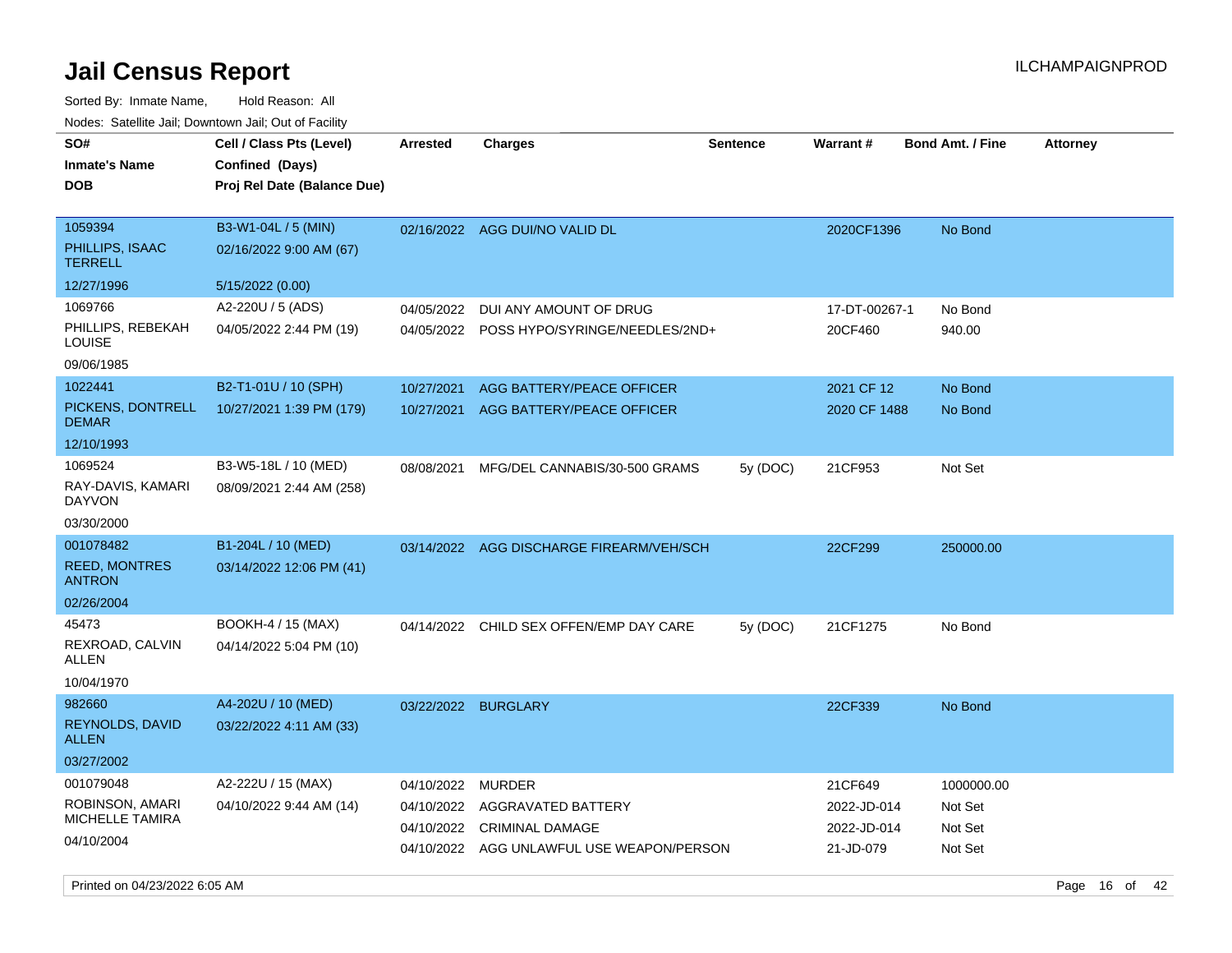Sorted By: Inmate Name, Hold Reason: All Nodes: Satellite Jail; Downtown Jail; Out of Facility

| SO#<br><b>Inmate's Name</b>             | Cell / Class Pts (Level)<br>Confined (Days) | <b>Arrested</b> | <b>Charges</b>                            | <b>Sentence</b> | Warrant#   | <b>Bond Amt. / Fine</b> | <b>Attorney</b> |
|-----------------------------------------|---------------------------------------------|-----------------|-------------------------------------------|-----------------|------------|-------------------------|-----------------|
| <b>DOB</b>                              | Proj Rel Date (Balance Due)                 |                 |                                           |                 |            |                         |                 |
|                                         |                                             |                 |                                           |                 |            |                         |                 |
| 979485                                  | B2-T4-16L / 15 (SPH)                        | 03/12/2021      | PRED CRIM SEX ASLT/VICTIM <13             |                 | 21CF282    | Not Set                 |                 |
| RODRIGUEZ, JOSHUA<br><b>ANTHONY</b>     | 03/12/2021 1:57 PM (408)                    |                 |                                           |                 |            |                         |                 |
| 04/06/1990                              |                                             |                 |                                           |                 |            |                         |                 |
| 61330                                   | B4-224L / 15 (MAX)                          | 12/01/2021      | ARMED HABITUAL CRIMINAL                   |                 | 21CF1473   | Not Set                 |                 |
| RUFFIN, JONATHON<br><b>CECIL</b>        | 12/01/2021 5:34 AM (144)                    | 12/01/2021      | <b>PAROLE REVOCATION</b>                  |                 | CH2107545  | No Bond                 |                 |
| 05/10/1984                              |                                             |                 |                                           |                 |            |                         |                 |
| 001077681                               | B3-W5-17U / 10 (MED)                        | 04/08/2022      | CRIM DMG/GOVT PROP/<\$500                 |                 | 22CM101    | Not Set                 |                 |
| <b>SALES, ANDREW</b>                    | 04/08/2022 6:03 PM (16)                     | 04/11/2022      | ELEC HRSMT/OBSCENE/FORC FEL               |                 | 21CF406    | Not Set                 |                 |
| <b>KEVIN</b>                            |                                             |                 | 04/11/2022 AGGRAVATED DOMESTIC BATTERY    |                 | 21CF247    | <b>Not Set</b>          |                 |
| 02/25/1979                              |                                             |                 |                                           |                 |            |                         |                 |
| 001079056                               | B1-205U / 15 (MAX)                          |                 | 04/12/2022 AGG UNLAWFUL USE OF WEAPON/VEH |                 | 22CF450    | Not Set                 |                 |
| XR.                                     | SANDERS, JAZONTAE 04/12/2022 8:34 PM (12)   |                 |                                           |                 |            |                         |                 |
| 03/13/2002                              |                                             |                 |                                           |                 |            |                         |                 |
| 1071161                                 | B4-124L / 15 (MAX)                          | 08/18/2021      | DELIVERY OF OR POSSESSION OF W/INT        |                 | 21CF1008   | No Bond                 |                 |
| <b>SANDERS, MARKELL</b><br><b>LAMAR</b> | 08/18/2021 6:18 PM (249)                    |                 |                                           |                 |            |                         |                 |
| 02/02/2000                              |                                             |                 |                                           |                 |            |                         |                 |
| 1075386                                 | A3-213L / 15 (ADS)                          |                 | 04/13/2022 AGG UNLAWFUL USE OF WEAPON/VEH |                 | 2022CF463  | No Bond                 |                 |
| SANDERS, MARQUIS<br><b>JOVON</b>        | 04/13/2022 7:18 PM (11)                     |                 |                                           |                 |            |                         |                 |
| 01/19/2002                              |                                             |                 |                                           |                 |            |                         |                 |
| 522697                                  | <b>BOOKH-1</b>                              |                 | 04/23/2022 DISORDERLY CONDUCT             |                 |            | 100.00                  |                 |
| SAVAGE, MUHAMMED<br>YADALI              | 04/23/2022 12:26 AM (1)                     |                 |                                           |                 |            |                         |                 |
| 10/15/1986                              |                                             |                 |                                           |                 |            |                         |                 |
| 001078441                               | BOOKF-3 / 15 (ADS)                          | 10/01/2021      | ARMED HABITUAL CRIMINAL                   |                 | 21CF1182   | Not Set                 |                 |
| SINGLETON, CORRIE<br><b>DERRELL</b>     | 10/01/2021 12:36 PM (205)                   | 12/20/2021      | SPEEDING 26-34 MPH OVER LIMIT             |                 | 2021TR2701 | 1000.00                 |                 |
| 05/07/1983                              |                                             |                 |                                           |                 |            |                         |                 |

Printed on 04/23/2022 6:05 AM Page 17 of 42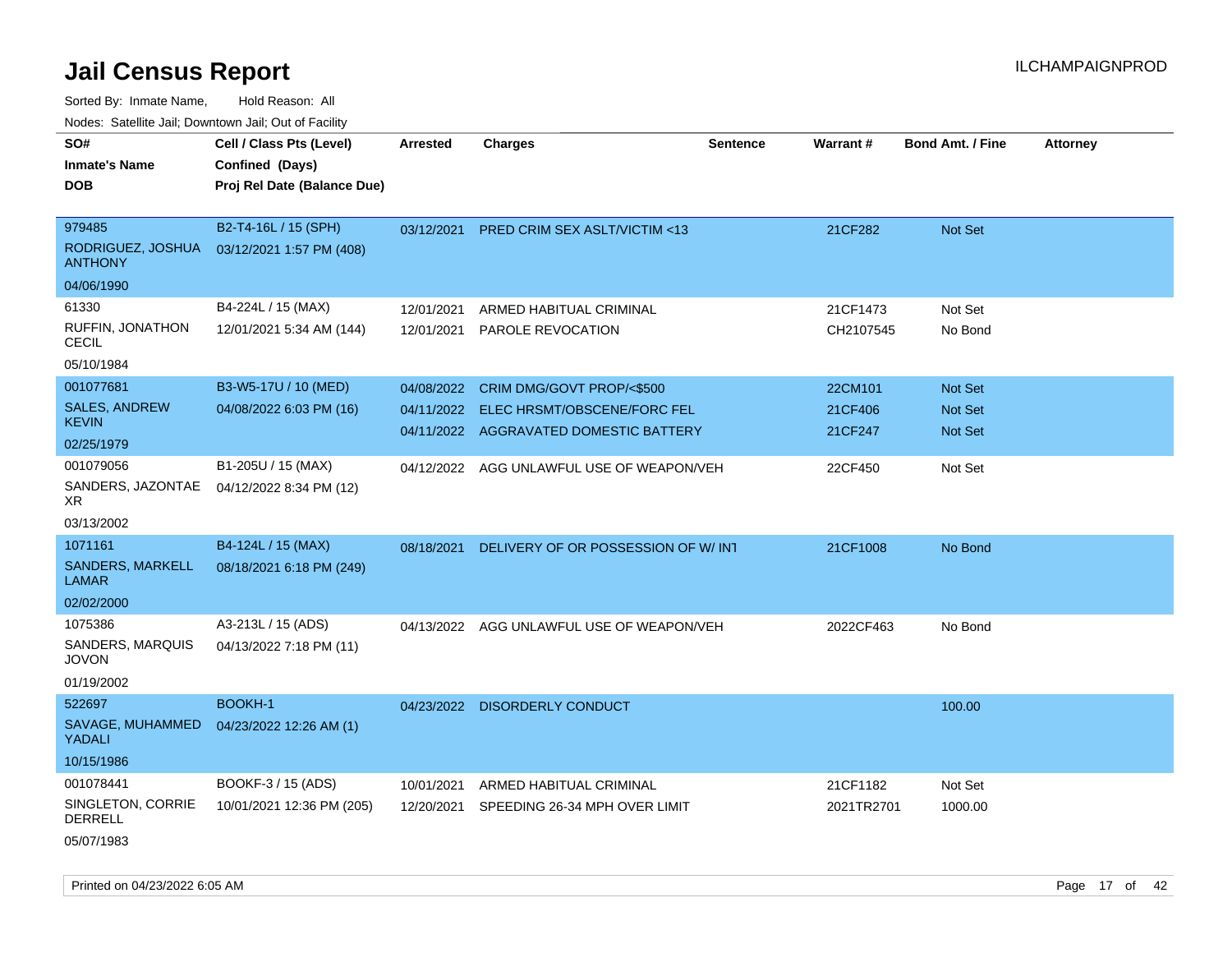| rougs. Calcing Jan, Downtown Jan, Out of Facility |                                              |                 |                                          |                 |            |                         |                 |
|---------------------------------------------------|----------------------------------------------|-----------------|------------------------------------------|-----------------|------------|-------------------------|-----------------|
| SO#                                               | Cell / Class Pts (Level)                     | <b>Arrested</b> | <b>Charges</b>                           | <b>Sentence</b> | Warrant#   | <b>Bond Amt. / Fine</b> | <b>Attorney</b> |
| <b>Inmate's Name</b>                              | Confined (Days)                              |                 |                                          |                 |            |                         |                 |
| <b>DOB</b>                                        | Proj Rel Date (Balance Due)                  |                 |                                          |                 |            |                         |                 |
|                                                   |                                              |                 |                                          |                 |            |                         |                 |
| 537723                                            | A3-217L / 10 (MED)                           |                 | 04/18/2022 FELON POSS/USE WEAPON/FIREARM | 4y (DOC)        |            | No Bond                 |                 |
| SMITH, COREY ADRIAN 04/18/2022 9:45 AM (6)        |                                              |                 |                                          |                 |            |                         |                 |
|                                                   |                                              |                 |                                          |                 |            |                         |                 |
| 09/01/1987                                        |                                              |                 |                                          |                 |            |                         |                 |
| 62924                                             | B4-226L / 10 (MED)                           | 03/11/2022      | FELON POSS/USE WEAPON/FIREARM            |                 | 22CF294    | Not Set                 |                 |
| <b>STARKS, JUSTIN</b><br><b>COURTNEY</b>          | 03/11/2022 2:29 AM (44)                      |                 | 03/11/2022 CRIM DMG TO PROP \$500-10K    |                 | 19CF63     | 3000.00                 |                 |
| 08/12/1984                                        |                                              |                 |                                          |                 |            |                         |                 |
| 001077770                                         | A1-124U / 5 (MIN)                            | 01/06/2022      | <b>RESIDENTIAL BURGLARY</b>              |                 | 21CF319    | <b>Not Set</b>          |                 |
|                                                   | STOFFLE, KELLY ANNE 01/06/2022 3:14 PM (108) |                 |                                          |                 |            |                         |                 |
|                                                   |                                              |                 |                                          |                 |            |                         |                 |
| 04/12/1989                                        |                                              |                 |                                          |                 |            |                         |                 |
| 38305                                             | B2-T2-06L / 10 (SPH)                         | 03/18/2020      | <b>CRIMINAL SEXUAL ABUSE</b>             |                 | 20CF-343   | 500000.00               |                 |
| STOVER, JOSH                                      | 03/18/2020 10:24 AM (767)                    |                 |                                          |                 |            |                         |                 |
| ANDREW                                            |                                              |                 |                                          |                 |            |                         |                 |
| 08/18/1973                                        |                                              |                 |                                          |                 |            |                         |                 |
| 001078742                                         | A1-226L / 5 (MIN)                            |                 | 04/01/2022 BURGLARY                      |                 | 22CF33     | 10000.00                |                 |
| TAYLOR, ERIKA LYNN                                | 04/01/2022 10:15 AM (23)                     |                 |                                          |                 |            |                         |                 |
| 04/09/1996                                        |                                              |                 |                                          |                 |            |                         |                 |
| 1066794                                           | A3-217U / 5 (MIN)                            | 04/15/2022      | VIO ORDER/PRIOR VIO OF ORDER             |                 | 2021CF1061 | 150000.00               |                 |
| TAYLOR, STANLEY<br>JAMES                          | 04/15/2022 9:27 AM (9)                       |                 |                                          |                 |            |                         |                 |
| 01/05/1994                                        |                                              |                 |                                          |                 |            |                         |                 |
| 001078658                                         | BOOKH-7                                      |                 | 04/22/2022 VIOLATE ORDER PROTECTION      |                 |            | Not Set                 |                 |
| THOMPSON,<br><b>MALCOLM GABRIEL</b>               | 04/22/2022 6:25 PM (2)                       |                 |                                          |                 |            |                         |                 |
| 02/02/1999                                        |                                              |                 |                                          |                 |            |                         |                 |
| 32058                                             | B4-123U / 15 (MAX)                           | 06/14/2021      | <b>AGG DISCH FIREARM</b>                 |                 | 21CF690    | Not Set                 |                 |
| THOMPSON, STEVEN<br>ONEAL                         | 06/14/2021 6:44 AM (314)                     |                 |                                          |                 |            |                         |                 |
| 03/14/1969                                        |                                              |                 |                                          |                 |            |                         |                 |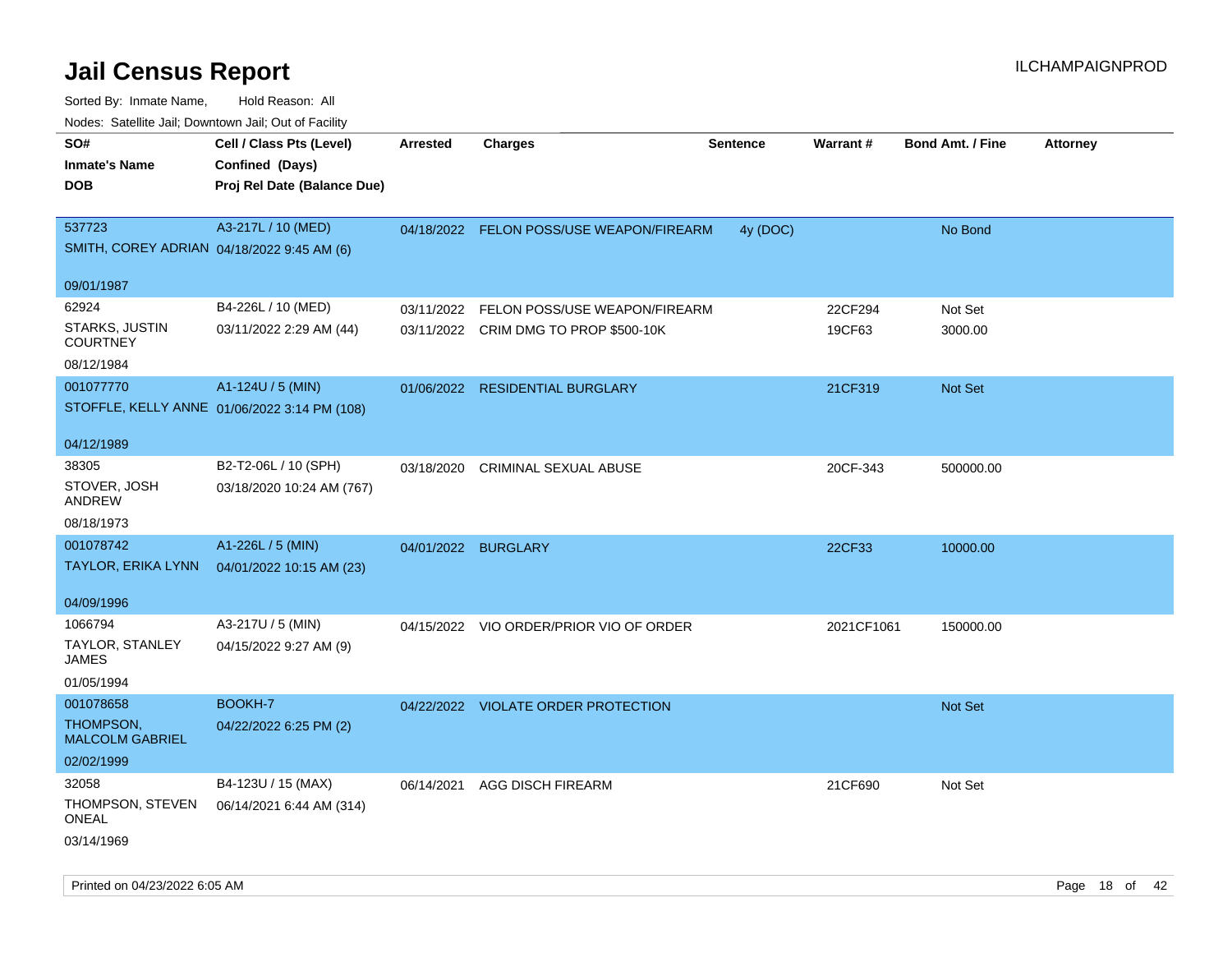| SO#                                      | Cell / Class Pts (Level)    | <b>Arrested</b> | Charges                                   | <b>Sentence</b> | <b>Warrant#</b> | <b>Bond Amt. / Fine</b> | <b>Attorney</b> |
|------------------------------------------|-----------------------------|-----------------|-------------------------------------------|-----------------|-----------------|-------------------------|-----------------|
| <b>Inmate's Name</b>                     | Confined (Days)             |                 |                                           |                 |                 |                         |                 |
| DOB                                      | Proj Rel Date (Balance Due) |                 |                                           |                 |                 |                         |                 |
|                                          |                             |                 |                                           |                 |                 |                         |                 |
| 001078921                                | <b>BOOKH-8 / 15 (MAX)</b>   | 04/17/2022      | <b>DOMESTIC BATTERY</b>                   |                 | 2022 DV 59      | <b>Not Set</b>          |                 |
| <b>TOLBERT, ANTWAN</b><br><b>LEVELLE</b> | 04/17/2022 3:43 AM (7)      |                 |                                           |                 |                 |                         |                 |
| 03/02/1980                               |                             |                 |                                           |                 |                 |                         |                 |
| 001079064                                | A3-215L / 10 (MED)          |                 | 04/15/2022 AGG UUW/VEHICLE/NO FOID        |                 | 2022CFAWOW      | Not Set                 |                 |
| <b>TOLBERT, ERIC</b><br><b>LAMONT</b>    | 04/15/2022 6:29 PM (9)      |                 |                                           |                 |                 |                         |                 |
| 05/27/1997                               |                             |                 |                                           |                 |                 |                         |                 |
| 001078792                                | B4-122U / 15 (MAX)          | 01/24/2022      | <b>FUGITIVE FROM JUSTICE</b>              |                 | 22CF99          | Not Set                 |                 |
| <b>TRAMBLE, TOM</b>                      | 01/24/2022 10:24 AM (90)    | 01/24/2022      | <b>FUGITIVE FROM JUSTICE</b>              |                 | 22CF100         | <b>Not Set</b>          |                 |
| <b>MARCUS</b>                            |                             |                 | 01/24/2022 ARMED VIOLENCE/CATEGORY I      |                 | 22CF101         | <b>Not Set</b>          |                 |
| 02/28/1985                               |                             |                 |                                           |                 |                 |                         |                 |
| 1076325                                  | B1-201U / 15 (MAX)          | 03/25/2022      | AGG UUW/LOADED/NO FCCA/FOID               |                 | 2020CF742       | 25000.00                |                 |
| TURNER, PRINTISS                         | 03/25/2022 3:15 PM (30)     | 03/25/2022      | <b>MURDER</b>                             |                 | 2021CF1071      | 1500000.00              |                 |
| VASHAWN-DEMAN,                           |                             | 03/25/2022      | <b>DOMESTIC BATTERY</b>                   |                 | 20CM468         | 1000.00                 |                 |
| 11/10/2001                               |                             | 03/25/2022      | AGG UUW/LOADED/NO FCCA/FOID               |                 | 21CF1520        | 50000.00                |                 |
|                                          |                             | 03/28/2022      | <b>FUGITIVE FROM JUSTICE</b>              |                 | 22CF360         | 50000.00                |                 |
| 001079091                                | BOOKH-7                     | 04/22/2022      | MFG/DEL CANNABIS/>5,000 GRAMS             |                 | 22CFAWOW        | <b>Not Set</b>          |                 |
| <b>VEACH, ALEXANDER</b>                  | 04/22/2022 1:23 PM (2)      |                 | 04/22/2022 CRIM CONSPIRACY/CANNABIS/1ST   |                 | 22CFAWOW        | Not Set                 |                 |
|                                          |                             |                 |                                           |                 |                 |                         |                 |
| 10/23/2000                               |                             |                 |                                           |                 |                 |                         |                 |
| 50548                                    | B3-W3-12L / 10 (MED)        |                 | 03/29/2022 AGG UNLAWFUL USE OF WEAPON/VEH |                 | 21CF1067        | No Bond                 |                 |
| VINEYARD, SHORNOR<br>JAMAL               | 03/29/2022 8:51 AM (26)     |                 |                                           |                 |                 |                         |                 |
| 12/14/1979                               | 5/19/2022 (0.00)            |                 |                                           |                 |                 |                         |                 |
| 001077992                                | B4-127L / 15 (MAX)          |                 | 03/31/2022 ARMED ROBBERY/NO FIREARM       |                 | 21CF590         | 100000.00               |                 |
| <b>WADE, DONTE</b><br><b>LAMONT</b>      | 03/31/2022 1:25 PM (24)     |                 |                                           |                 |                 |                         |                 |
| 09/05/1986                               |                             |                 |                                           |                 |                 |                         |                 |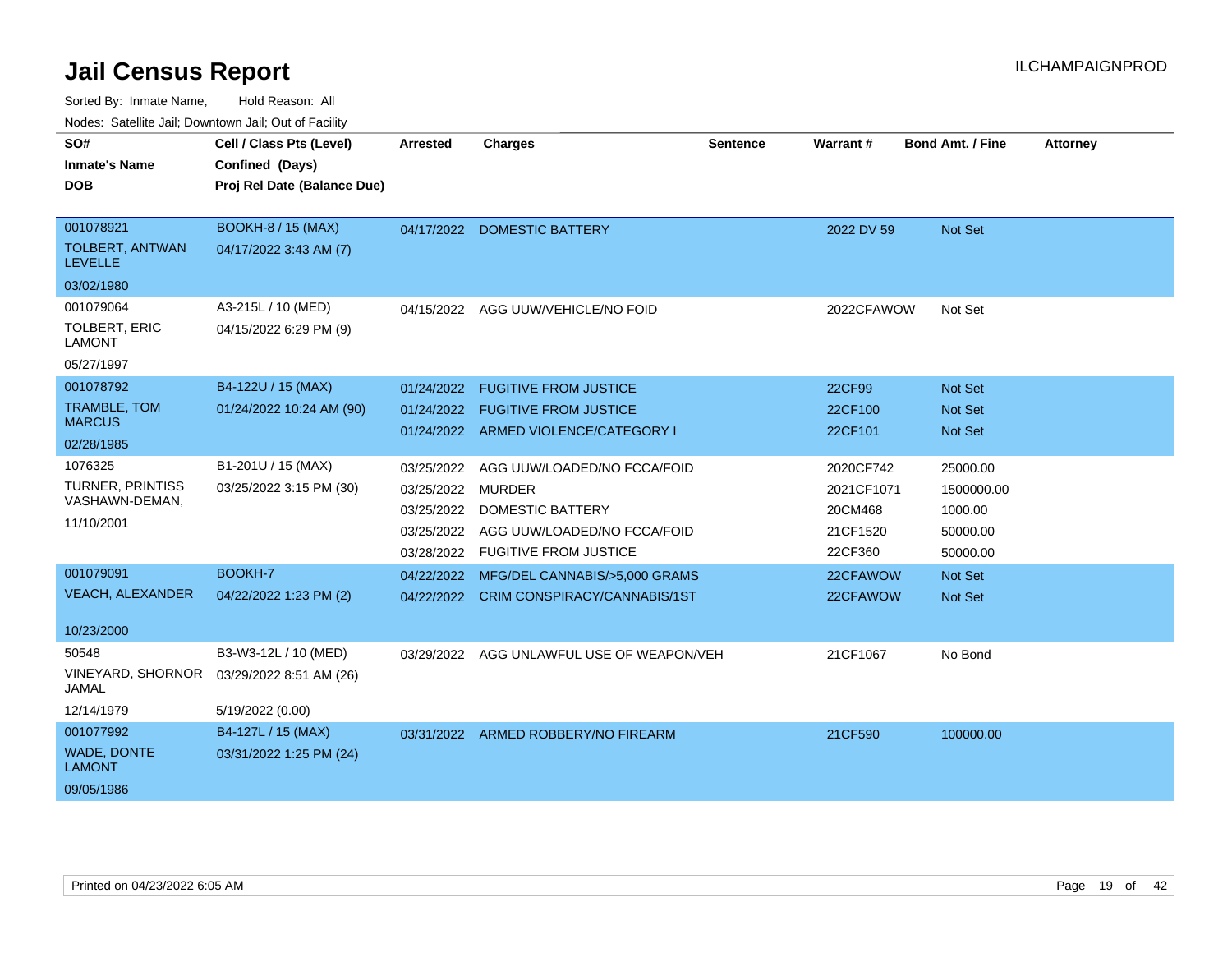Sorted By: Inmate Name, Hold Reason: All Nodes: Satellite Jail; Downtown Jail; Out of Facility

| ivouss. Satellite Jali, Downtown Jali, Out of Facility |                             |                 |                                                    |                 |            |                         |                 |
|--------------------------------------------------------|-----------------------------|-----------------|----------------------------------------------------|-----------------|------------|-------------------------|-----------------|
| SO#                                                    | Cell / Class Pts (Level)    | <b>Arrested</b> | <b>Charges</b>                                     | <b>Sentence</b> | Warrant#   | <b>Bond Amt. / Fine</b> | <b>Attorney</b> |
| <b>Inmate's Name</b>                                   | Confined (Days)             |                 |                                                    |                 |            |                         |                 |
| <b>DOB</b>                                             | Proj Rel Date (Balance Due) |                 |                                                    |                 |            |                         |                 |
|                                                        |                             |                 |                                                    |                 |            |                         |                 |
| 001079004                                              | A4-107U / 15 (MED)          |                 | 04/02/2022 FELON POSS/USE WEAPON/FIREARM           |                 | 22CF391    | No Bond                 |                 |
| WALLS, MICHAEL<br><b>DIANSIO</b>                       | 04/02/2022 4:16 AM (22)     |                 |                                                    |                 |            |                         |                 |
| 06/21/1991                                             |                             |                 |                                                    |                 |            |                         |                 |
| 1076520                                                | BOOKH-8 / 15 (ADS)          | 04/20/2022      | ARMED VIOLENCE/CATEGORY I                          |                 | 22CF485    | Not Set                 |                 |
| WARNER-UDUEBOR,<br>JAESEN CHI                          | 04/20/2022 2:56 PM (4)      |                 |                                                    |                 |            |                         |                 |
| 04/11/2001                                             |                             |                 |                                                    |                 |            |                         |                 |
| 996098                                                 | B3-W6-24L / 10 (MED)        | 03/25/2022      | AGG UUW/PERSON/NO FOID                             |                 | 21CF1007   | No Bond                 |                 |
| <b>WASHINGTON,</b><br><b>DANTAEVIOUS</b>               | 03/25/2022 10:18 AM (30)    |                 |                                                    |                 |            |                         |                 |
| 11/14/1991                                             | 4/23/2022 (0.00)            |                 |                                                    |                 |            |                         |                 |
| 1070737                                                | A1-126L / 15 (MAX)          | 10/14/2021      | AGG KIDNAPG/<13/INTEL DISABL                       | (DHS)           | 2020CF418  | 250000.00               |                 |
| WASHINGTON.<br>JASTINA VIRGINIA                        | 10/14/2021 12:02 PM (192)   |                 |                                                    |                 |            |                         |                 |
| 04/11/2000                                             |                             |                 |                                                    |                 |            |                         |                 |
| 1067610                                                | A4-202L / 15 (MAX)          |                 | 04/12/2022 HOME INVASION/DANGEROUS WEAPON 9y (DOC) |                 | 21CF591    | Not Set                 |                 |
| WASHINGTON,<br><b>MARCEDELL PIERRE</b>                 | 04/12/2022 5:06 PM (12)     |                 |                                                    |                 |            |                         |                 |
| 09/13/1996                                             |                             |                 |                                                    |                 |            |                         |                 |
| 977140                                                 | B1-203L / 10 (MED)          | 10/24/2021      | ARMED HABITUAL CRIMINAL                            |                 | 21CF1289   | Not Set                 |                 |
| WEBSTER, DERRIAL<br>DEVON                              | 10/24/2021 2:46 AM (182)    |                 |                                                    |                 |            |                         |                 |
| 01/14/1990                                             |                             |                 |                                                    |                 |            |                         |                 |
| 001078328                                              | B1-105L / 15 (MAX)          | 08/30/2021      | FELON POSS/USE WEAPON/FIREARM                      |                 | 21CF1045   | <b>Not Set</b>          |                 |
| WHITE, JUSTIN<br>STEVEN                                | 08/30/2021 10:48 AM (237)   |                 |                                                    |                 |            |                         |                 |
| 10/25/1995                                             |                             |                 |                                                    |                 |            |                         |                 |
| 638552                                                 | B2-T2-08L / 5 (SPH)         | 10/07/2021      | CHILD PORNOGRAPHY/PHOTOGRAPH                       |                 | 2021CF1207 | No Bond                 |                 |
| WILLIAMS, MICHAEL<br>JAMES                             | 10/07/2021 12:20 PM (199)   |                 |                                                    |                 |            |                         |                 |
| 03/29/1964                                             |                             |                 |                                                    |                 |            |                         |                 |

Printed on 04/23/2022 6:05 AM Page 20 of 42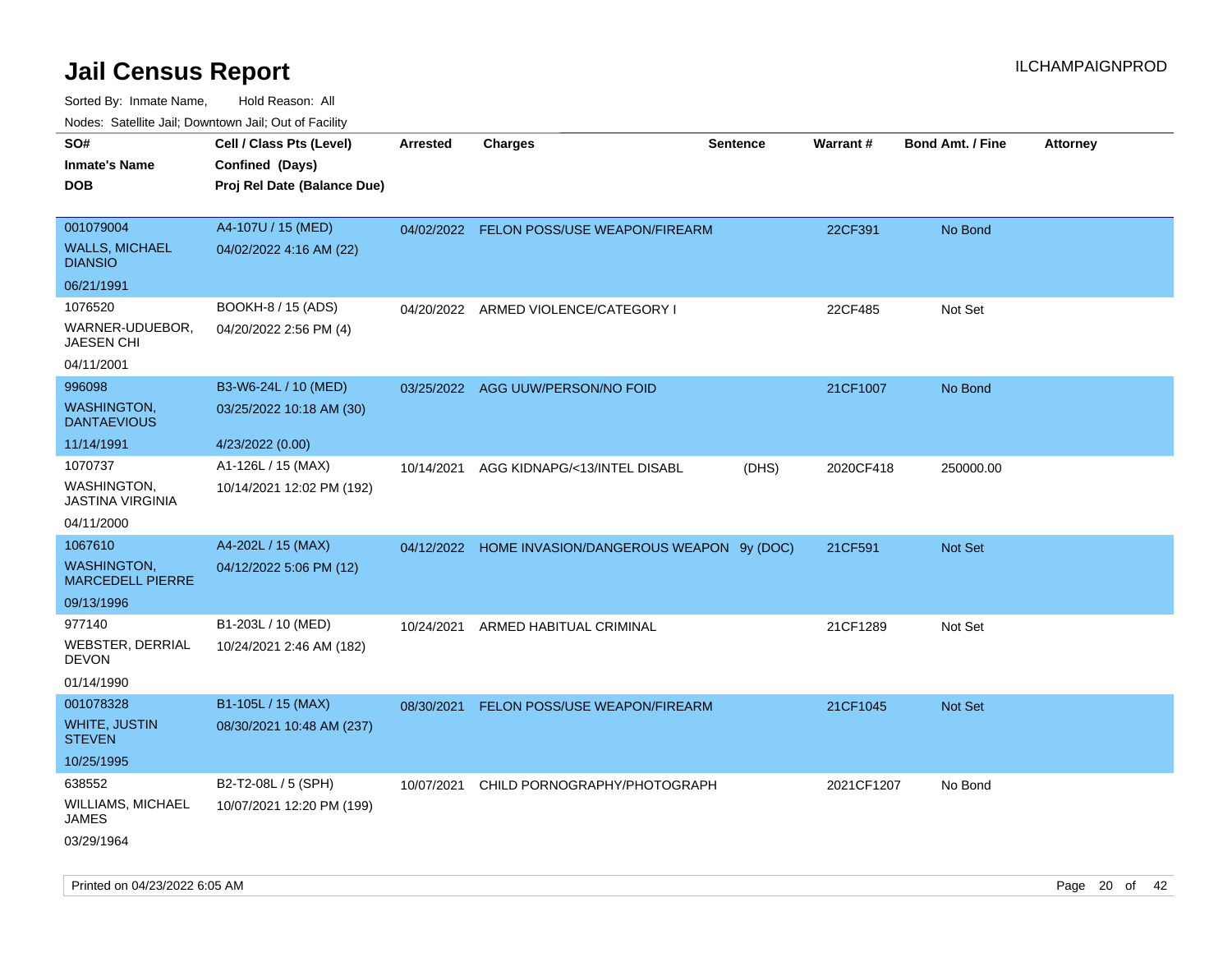| 10000. 001011110 0011, DOMINOMI, 0011, 001 01 1 001111 |                             |                   |                                |                 |             |                         |                 |
|--------------------------------------------------------|-----------------------------|-------------------|--------------------------------|-----------------|-------------|-------------------------|-----------------|
| SO#                                                    | Cell / Class Pts (Level)    | <b>Arrested</b>   | <b>Charges</b>                 | <b>Sentence</b> | Warrant#    | <b>Bond Amt. / Fine</b> | <b>Attorney</b> |
| <b>Inmate's Name</b>                                   | Confined (Days)             |                   |                                |                 |             |                         |                 |
| <b>DOB</b>                                             | Proj Rel Date (Balance Due) |                   |                                |                 |             |                         |                 |
|                                                        |                             |                   |                                |                 |             |                         |                 |
| 1066370                                                | B1-101L / 15 (MAX)          | 07/28/2021        | ARMED VIOLENCE/CATEGORY III    |                 | 2021 CF 882 | Not Set                 |                 |
| <b>WILLIAMS, REONTE</b><br><b>REMIR</b>                | 07/28/2021 5:40 AM (270)    |                   |                                |                 |             |                         |                 |
| 05/14/1999                                             |                             |                   |                                |                 |             |                         |                 |
| 001079013                                              | A3-112U / 10 (ADS)          | 04/03/2022        | <b>DOMESTIC BATTERY</b>        |                 | 22DV50      | Not Set                 |                 |
| <b>WILLIAMS, TRAVIS</b><br><b>CENTRELL</b>             | 04/03/2022 7:49 AM (21)     |                   |                                |                 |             |                         |                 |
| 07/23/1984                                             |                             |                   |                                |                 |             |                         |                 |
| 1051953                                                | A2-221L / 10 (MED)          | 02/02/2022        | DOMESTIC BATTERY/OTHER PRIOR   |                 | 22CF144     | <b>Not Set</b>          |                 |
| <b>WINSTON, ALYSSIA</b><br><b>LETEECE</b>              | 02/02/2022 4:29 AM (81)     | 03/28/2022        | AGG ROBBERY/INDICATE ARM W/FIR |                 | 22CF353     | <b>Not Set</b>          |                 |
| 03/17/1996                                             |                             |                   |                                |                 |             |                         |                 |
| 001077731                                              | B1-206L / 15 (MAX)          | 04/12/2022        | ATTEMPT (FIRST DEGREE MURDER)  |                 | 22CF428     | 1500000.00              |                 |
| YOUNG, AARON<br><b>BLAKE</b>                           | 04/12/2022 12:53 PM (12)    |                   |                                |                 |             |                         |                 |
| 03/04/2000                                             |                             |                   |                                |                 |             |                         |                 |
| <b>Total Satellite Jail: 158</b>                       |                             | <b>Males: 136</b> | Unknown: 0<br>Females: 22      |                 |             |                         |                 |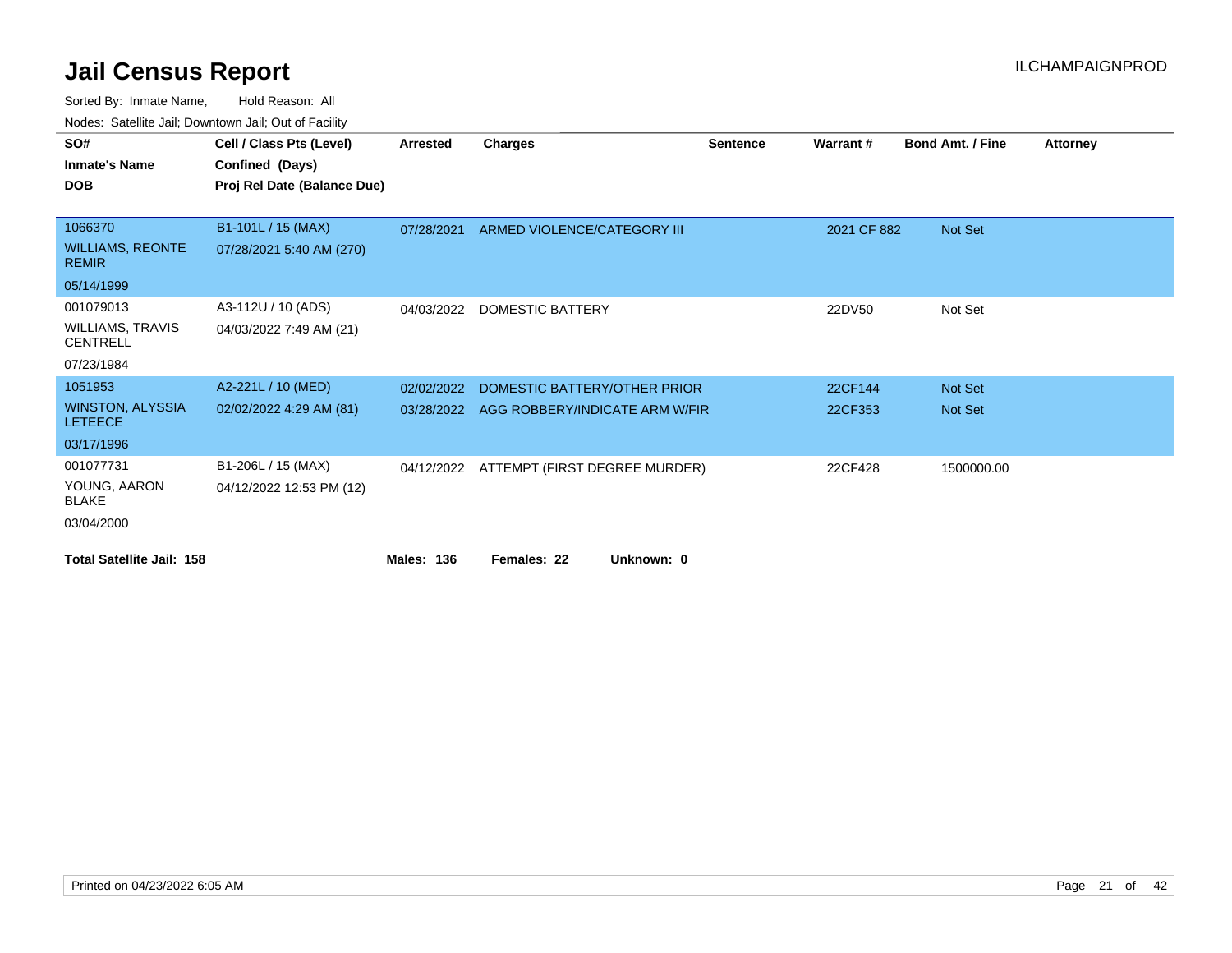| <b>Downtown Jail</b><br>SO#                                               | Cell / Class Pts (Level)                       | Arrested                                                           | <b>Charges</b>                                                                                                                                     | <b>Sentence</b> | <b>Warrant#</b>                                       | <b>Bond Amt. / Fine</b>                             | <b>Attorney</b> |
|---------------------------------------------------------------------------|------------------------------------------------|--------------------------------------------------------------------|----------------------------------------------------------------------------------------------------------------------------------------------------|-----------------|-------------------------------------------------------|-----------------------------------------------------|-----------------|
| <b>Inmate's Name</b><br><b>DOB</b>                                        | Confined (Days)<br>Proj Rel Date (Balance Due) |                                                                    |                                                                                                                                                    |                 |                                                       |                                                     |                 |
| 983810<br>AKINS, KEVIN IVAN                                               | F5U / 15 (MAX)<br>12/14/2021 5:34 PM (131)     | 12/14/2021                                                         | <b>ARMED HABITUAL CRIMINAL</b>                                                                                                                     |                 | 21CF1526                                              | <b>Not Set</b>                                      |                 |
| 09/23/1990<br>952871<br>AUTEBERRY, JOSHUA<br><b>DAVID</b><br>12/28/1984   | G3U / 5 (MIN)<br>03/13/2022 7:24 PM (42)       |                                                                    | 03/13/2022 METH DELIVERY/5<15 GRAMS                                                                                                                |                 | 22CF300                                               | No Bond                                             |                 |
| 001078218<br><b>BAKER, REED ALLEN</b><br>07/28/1981                       | D1 / 5 (ADS)<br>03/23/2022 6:55 PM (32)        | 03/23/2022<br>03/23/2022<br>03/24/2022                             | <b>CRIMINAL TRESPASS TO LAND</b><br><b>DISORDERLY CONDUCT</b><br><b>RETAIL THEFT</b>                                                               |                 | 21CM340<br>20OV0267<br>20CM658                        | 1000.00<br>1000.00<br>5000.00                       |                 |
| 001077899<br>BARKSDALE, RAY<br><b>SHAWN</b><br>10/31/1990                 | G7U / 5 (MIN)<br>03/20/2022 2:40 PM (35)       | 03/20/2022<br>03/20/2022<br>03/20/2022                             | <b>BURGLARY</b><br>POSSESSION OF METH/5<15 GRAMS<br>POSS STOLEN VEHICLE                                                                            |                 | 21CF593<br>21CF655<br>21CF505                         | 20000.00<br>20000.00<br>20000.00                    |                 |
| 517915<br><b>BOXLEY, CHARLES</b><br><b>OMAR</b><br>01/10/1985             | C2L / 5 (MIN)<br>08/03/2021 2:18 PM (264)      | 08/03/2021<br>08/03/2021<br>08/03/2021                             | <b>BURGLARY</b><br><b>BURGLARY</b><br>FORGERY/ISSUE/DELIVER DOCUMENT                                                                               |                 | 21CF289<br>21CF679                                    | 20000.00<br>20000.00<br>No Bond                     |                 |
| 47897<br>BRANAMAN,<br><b>CLIFFORD EARL</b><br>03/09/1975                  | E1U / 15 (ADS)<br>01/19/2022 9:21 PM (95)      | 01/19/2022<br>01/19/2022<br>01/19/2022<br>02/08/2022<br>02/08/2022 | <b>VIOLATE ORDER PROTECTION</b><br>DRVG REVOKED/2+/PERS INJ/DEATH<br>PAROLE REVOCATION<br>DRIVE REVOKED/RECK HOMIC/3<br>DRIVING ON REVOKED LICENSE |                 | 22CF85<br>22CF84<br>VA2201139<br>21CF1280<br>21TR8305 | Not Set<br>Not Set<br>No Bond<br>Not Set<br>Not Set |                 |
| 1027929<br><b>BROUGHTON, MARK</b><br><b>ANTHONY, Junior</b><br>02/15/1990 | F6L / 15 (MAX)<br>12/18/2021 2:55 AM (127)     | 12/18/2021                                                         | HOME INVASION/CAUSE INJURY                                                                                                                         |                 | 21CF1560                                              | No Bond                                             |                 |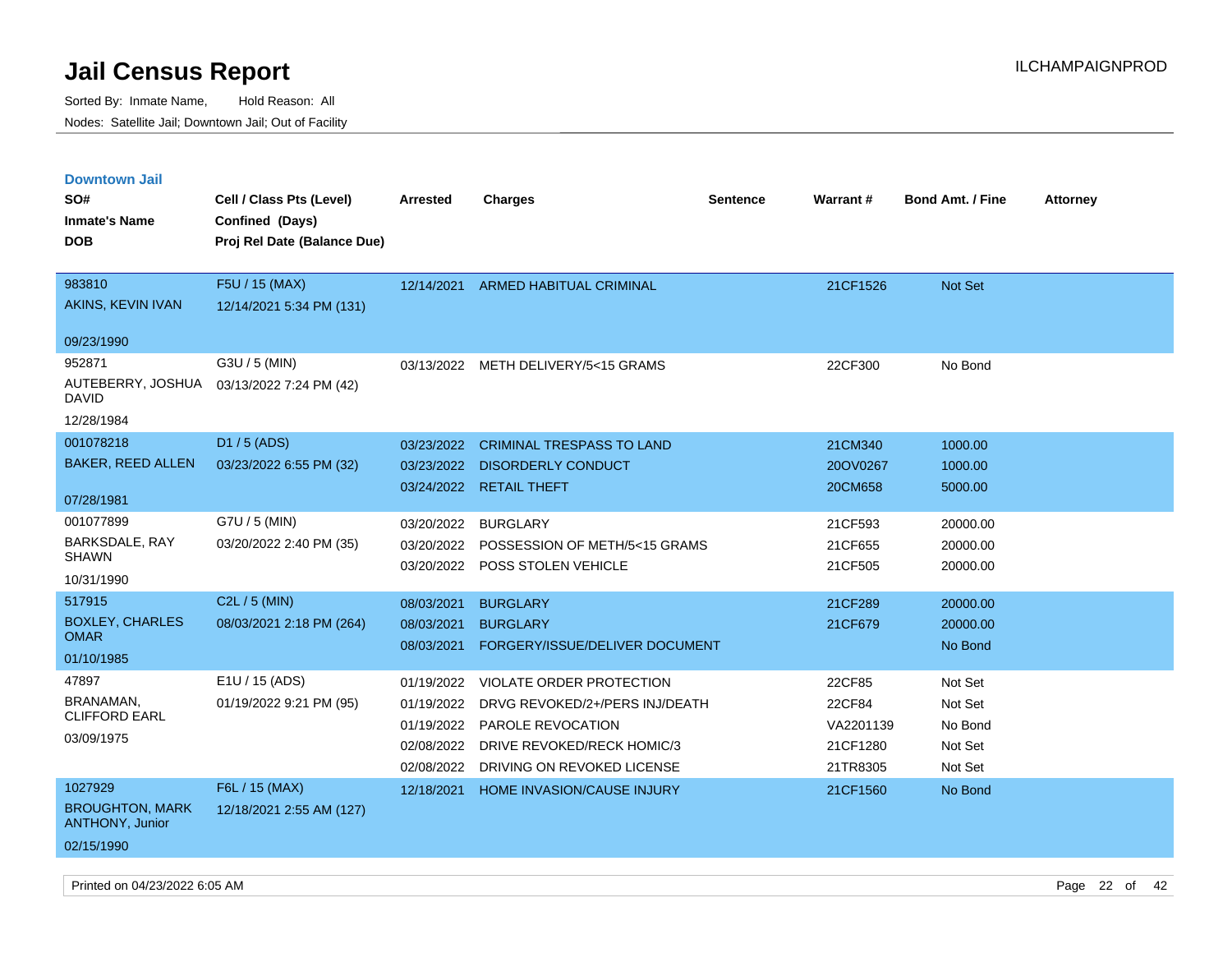| roaco. Oatomto dan, Downtown dan, Oat or Fability |                                              |                 |                                           |                 |            |                         |                 |
|---------------------------------------------------|----------------------------------------------|-----------------|-------------------------------------------|-----------------|------------|-------------------------|-----------------|
| SO#                                               | Cell / Class Pts (Level)                     | <b>Arrested</b> | <b>Charges</b>                            | <b>Sentence</b> | Warrant#   | <b>Bond Amt. / Fine</b> | <b>Attorney</b> |
| <b>Inmate's Name</b>                              | Confined (Days)                              |                 |                                           |                 |            |                         |                 |
| <b>DOB</b>                                        | Proj Rel Date (Balance Due)                  |                 |                                           |                 |            |                         |                 |
|                                                   |                                              |                 |                                           |                 |            |                         |                 |
| 1067476                                           | F7U / 10 (MED)                               | 11/13/2021      | AGG DOMESTIC BATTERY/STRANGLE             |                 | 20CF575    | 5000.00                 |                 |
| <b>BROWN, JAMES</b><br><b>BRONELL</b>             | 11/13/2021 2:35 AM (162)                     | 11/13/2021      | <b>RESIDENTIAL BURGLARY</b>               |                 | 21CF385    | 25000.00                |                 |
| 01/08/1996                                        |                                              |                 |                                           |                 |            |                         |                 |
| 995432                                            | H5L / 10 (ADS)                               | 12/20/2021      | FAIL TO RPT WKLY/NO FIXED ADDR            |                 | 21CF1559   | Not Set                 |                 |
| BROWN, JAVON<br><b>SHANTEZ</b>                    | 12/20/2021 2:06 AM (125)                     |                 |                                           |                 |            |                         |                 |
| 10/14/1991                                        |                                              |                 |                                           |                 |            |                         |                 |
| 001078900                                         | J7L / 15 (ADS)                               |                 | 03/02/2022 MURDER/INTENT TO KILL/INJURE   |                 | 22CF252    | Not Set                 |                 |
| <b>BYRD, ANDREW</b><br><b>DARNELL</b>             | 03/02/2022 11:59 PM (53)                     |                 |                                           |                 |            |                         |                 |
| 12/30/2003                                        |                                              |                 |                                           |                 |            |                         |                 |
| 001077954                                         | F9L / 10 (MED)                               | 12/21/2021      | RESIDENTIAL BURGLARY                      |                 | 21CF1570   | Not Set                 |                 |
|                                                   | CALKINS, STEVEN RAY 12/21/2021 6:35 AM (124) |                 |                                           |                 |            |                         |                 |
|                                                   |                                              |                 |                                           |                 |            |                         |                 |
| 01/01/1992                                        |                                              |                 |                                           |                 |            |                         |                 |
| 001078092                                         | H2U / 10 (ADS)                               | 12/27/2021      | AGG BATTERY/PUBLIC PLACE                  |                 | 2021CF1042 | 5000.00                 |                 |
| <b>WILLIAM</b>                                    | CHOUNARD, STANLEY 12/27/2021 10:47 PM (118)  |                 |                                           |                 |            |                         |                 |
| 06/25/1986                                        |                                              |                 |                                           |                 |            |                         |                 |
| 56241                                             | E6L / 5 (MIN)                                | 01/13/2022      | VIOLATE ORDER/PRIOR DOM BTRY              |                 | 22CF59     | Not Set                 |                 |
| CLARK, DAMON<br><b>GILLMORE</b>                   | 01/13/2022 4:36 AM (101)                     |                 | 04/04/2022 CIVIL FTA WARRANT              |                 | 2007D200   | 100000.00               |                 |
| 12/21/1976                                        |                                              |                 |                                           |                 |            |                         |                 |
| 001078838                                         | D <sub>2</sub> / 15 (ADS)                    |                 | 02/12/2022 PRED CRIM SEX ASLT/BODILY HARM |                 | 21CF30     | 150000.00               |                 |
| <b>CLAYTON, KAREEM</b><br><b>JAMAL</b>            | 02/12/2022 8:55 AM (71)                      |                 |                                           |                 |            |                         |                 |
| 02/03/1974                                        |                                              |                 |                                           |                 |            |                         |                 |
| 1075361                                           | $15/5$ (ADS)                                 | 04/16/2021      | <b>BURGLARY</b>                           |                 | 21CF414    | Not Set                 |                 |
| COWART, TORREY<br>BENJAMEN, Junior                | 04/16/2021 9:17 PM (373)                     |                 |                                           |                 |            |                         |                 |
| 11/22/1987                                        |                                              |                 |                                           |                 |            |                         |                 |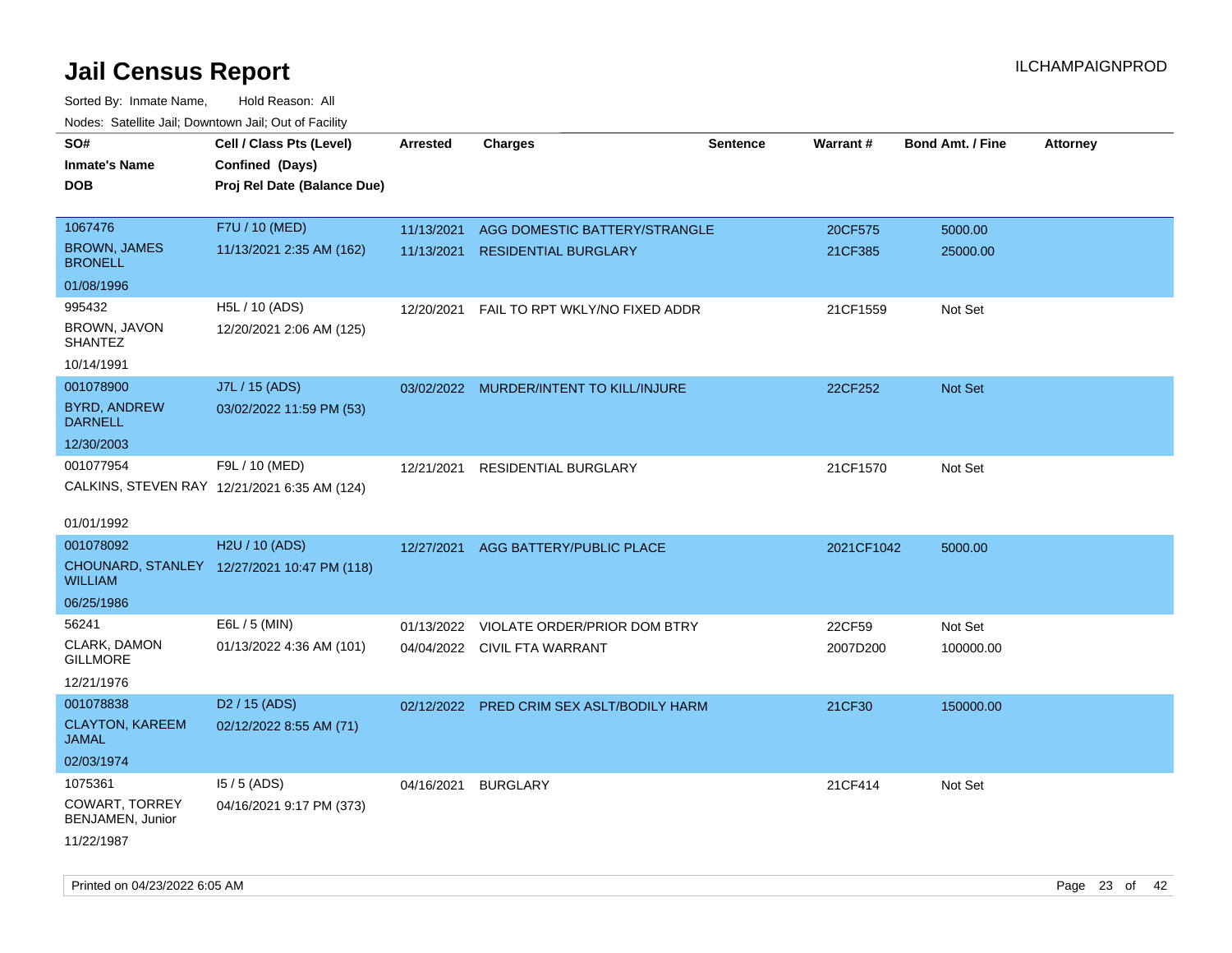| roaco. Calcinio dan, Downtown dan, Cal or Fability |                             |                   |                                |                 |                 |                         |                 |
|----------------------------------------------------|-----------------------------|-------------------|--------------------------------|-----------------|-----------------|-------------------------|-----------------|
| SO#                                                | Cell / Class Pts (Level)    | <b>Arrested</b>   | Charges                        | <b>Sentence</b> | <b>Warrant#</b> | <b>Bond Amt. / Fine</b> | <b>Attorney</b> |
| Inmate's Name                                      | Confined (Days)             |                   |                                |                 |                 |                         |                 |
| <b>DOB</b>                                         | Proj Rel Date (Balance Due) |                   |                                |                 |                 |                         |                 |
|                                                    |                             |                   |                                |                 |                 |                         |                 |
| 1074319                                            | C7L / 15 (SPH)              | 10/12/2021        | AGGRAVATED CRUELTY TO ANIMALS  |                 | 21CF1238        | Not Set                 |                 |
| <b>CRAIG, DAVUCCI</b><br><b>DAVION</b>             | 10/12/2021 11:36 AM (194)   | 10/14/2021 MURDER |                                |                 | 21CF1239        | <b>Not Set</b>          |                 |
| 08/02/2001                                         |                             |                   |                                |                 |                 |                         |                 |
| 001077214                                          | F8L / 15 (MAX)              | 12/20/2021        | <b>MURDER</b>                  |                 | 21CF1572        | Not Set                 |                 |
| DAVIS-MURDOCK,<br>ERION VASSHAD                    | 12/21/2021 10:13 AM (124)   |                   |                                |                 |                 |                         |                 |
| 06/22/1998                                         |                             |                   |                                |                 |                 |                         |                 |
| 001078223                                          | G6L / 5 (MIN)               |                   | 11/09/2021 AGG DUI/NO VALID DL |                 | 21CF1382        | Not Set                 |                 |
| DIEGO-MATEO,<br><b>JOAQUIN</b>                     | 11/09/2021 10:52 PM (166)   |                   |                                |                 |                 |                         |                 |
| 01/23/2002                                         |                             |                   |                                |                 |                 |                         |                 |
| 571307                                             | J3L / 15 (ADS)              | 09/14/2020        | CRIM SEXUAL ABUSE/CONSENT      |                 | 2020CF1026      | Not Set                 |                 |
| DOMINGO-<br>CASTANEDA,                             | 09/14/2020 11:19 PM (587)   | 09/14/2020        | PRED CRIM SEX ASLT/VICTIM <13  |                 | 2020CF1025      | Not Set                 |                 |
| 09/29/1989                                         |                             |                   |                                |                 |                 |                         |                 |
| 527379                                             | D6 / 15 (ADS)               | 10/25/2021        | ARMED HABITUAL CRIMINAL        |                 | 21CF1297        | <b>Not Set</b>          |                 |
| DRAKE, MARCELL<br>DEON                             | 10/25/2021 5:05 PM (181)    | 10/27/2021        | AGG DOMESTIC BATTERY/STRANGLE  |                 | 21CF1245        | Not Set                 |                 |
| 04/20/1987                                         |                             |                   |                                |                 |                 |                         |                 |
| 959292                                             | K1 / 15 (ADS)               | 04/01/2021        | ATTEMPT (FIRST DEGREE MURDER)  |                 | 2020CF565       | 2000000.00              |                 |
| DUNCAN, COREYON<br>ANTHONY                         | 04/01/2021 8:46 PM (388)    | 12/17/2021        | <b>MURDER</b>                  |                 | 21CF1542        | Not Set                 |                 |
| 01/17/1989                                         |                             |                   |                                |                 |                 |                         |                 |
| 1053207                                            | K3 / 15 (SPH)               | 06/06/2019        | MURDER/INTENT TO KILL/INJURE   |                 | 2019-CF849      | 2000000.00              |                 |
| <b>FAUST, JAQUAVEON</b><br>LAVELL                  | 06/06/2019 2:24 PM (1,053)  |                   |                                |                 |                 |                         |                 |
| 07/25/1996                                         |                             |                   |                                |                 |                 |                         |                 |
| 527081                                             | F9U / 10 (MED)              | 09/06/2021        | ARSON/REAL/PERSONAL PROP>\$150 |                 | 2021 CF 797     | 25000.00                |                 |
| FERGUSON,<br>CHRISTOPHER                           | 09/06/2021 1:18 PM (230)    |                   |                                |                 |                 |                         |                 |
| 12/21/1981                                         |                             |                   |                                |                 |                 |                         |                 |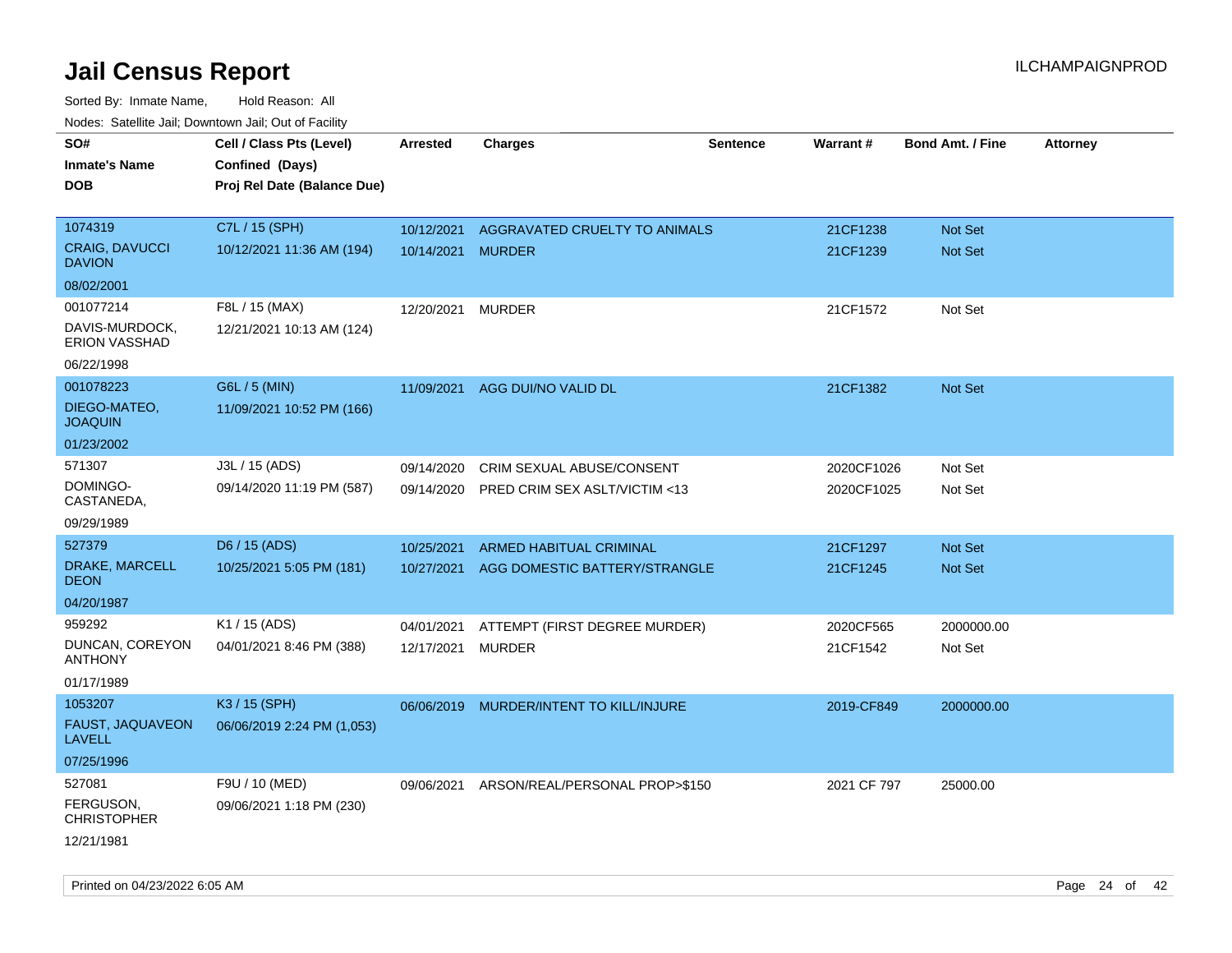| Youes. Sateme Jan, Downtown Jan, Out of Facility |                             |                          |                                                           |                 |                     |                         |                 |
|--------------------------------------------------|-----------------------------|--------------------------|-----------------------------------------------------------|-----------------|---------------------|-------------------------|-----------------|
| SO#                                              | Cell / Class Pts (Level)    | Arrested                 | <b>Charges</b>                                            | <b>Sentence</b> | Warrant#            | <b>Bond Amt. / Fine</b> | <b>Attorney</b> |
| <b>Inmate's Name</b>                             | Confined (Days)             |                          |                                                           |                 |                     |                         |                 |
| <b>DOB</b>                                       | Proj Rel Date (Balance Due) |                          |                                                           |                 |                     |                         |                 |
|                                                  |                             |                          |                                                           |                 |                     |                         |                 |
| 524764                                           | G3L / 5 (MIN)               | 09/18/2021               | METH DELIVERY/15<100 GRAMS                                |                 | 21CF627             | 50000.00                |                 |
| <b>FISCUS, ROBERT</b><br><b>LOWELL</b>           | 09/18/2021 10:50 AM (218)   |                          |                                                           |                 |                     |                         |                 |
| 02/17/1986                                       |                             |                          |                                                           |                 |                     |                         |                 |
| 1068917                                          | $12/5$ (ADS)                | 08/11/2021               | VIO ORDER/PRIOR VIO OF ORDER                              |                 | 21CF965             | Not Set                 |                 |
| GARCIA, JUAN<br>CARLOS                           | 08/11/2021 9:24 PM (256)    |                          |                                                           |                 |                     |                         |                 |
| 10/21/1997                                       |                             |                          |                                                           |                 |                     |                         |                 |
| 32913                                            | I1 / 15 (ADS)               | 12/03/2021               | PRED CRIM SEX ASLT/VICTIM <13                             |                 | 21CF1481            | Not Set                 |                 |
| GROB, WARREN A,<br>Junior                        | 12/03/2021 4:24 PM (142)    |                          |                                                           |                 |                     |                         |                 |
| 12/07/1950                                       |                             |                          |                                                           |                 |                     |                         |                 |
| 001078871                                        | G9U / 5 (ADS)               | 02/22/2022               | ESCAPE/VIOLATE ELEC MONITORING                            |                 | 22CF316             | 150000.00               |                 |
| <b>HARRIS, MARTELL</b><br><b>TE'SHAWN</b>        | 02/22/2022 3:44 PM (61)     | 02/22/2022<br>02/22/2022 | <b>RESIDENTIAL BURGLARY</b><br>INDIRECT CRIMINAL CONTEMPT |                 | 2020JD14<br>2020CC9 | No Bond<br>20000.00     |                 |
| 07/02/2003                                       |                             |                          |                                                           |                 |                     |                         |                 |
| 001078868                                        | C6L / 5 (ADS)               |                          | 02/24/2022 STALKING/CAUSE FEAR FOR SAFETY                 |                 | 22CF227             | 150000.00               |                 |
| HARRIS-MINER,<br><b>NICHOLAS</b>                 | 02/24/2022 3:56 PM (59)     |                          |                                                           |                 |                     |                         |                 |
| 07/08/1998                                       |                             |                          |                                                           |                 |                     |                         |                 |
| 1073611                                          | G4L / 5 (MIN)               | 02/09/2021               | DELIVERY OF OR POSSESSION OF W/INT                        |                 | 21CF160             | Not Set                 |                 |
| <b>HAYES, CAMERON</b><br><b>TAYLOR MALEEK</b>    | 02/09/2021 3:10 PM (439)    | 02/09/2021               | MFG 15>100 GR ECSTASY/ANALOG                              |                 | 21CF121             | 500000.00               |                 |
| 08/10/1998                                       |                             |                          |                                                           |                 |                     |                         |                 |
| 987949                                           | B1 / 10 (SPH)               | 03/29/2022               | <b>FELON POSS/FIREARM</b>                                 |                 | 22CF365             | Not Set                 |                 |
| <b>HOLT, TERRELL</b><br><b>VALENTINO</b>         | 03/29/2022 12:53 AM (26)    |                          | 03/29/2022 FUGITIVE FROM JUSTICE                          |                 | 22CF364             | Not Set                 |                 |
| 02/17/1991                                       |                             |                          |                                                           |                 |                     |                         |                 |
| 518711                                           | G5L / 5 (MIN)               | 01/30/2022 THEFT         |                                                           |                 | 22CF133             | Not Set                 |                 |
| <b>INGERSON, LUCUS</b><br>JAMES                  | 01/30/2022 4:57 PM (84)     |                          |                                                           |                 |                     |                         |                 |
| 09/16/1979                                       |                             |                          |                                                           |                 |                     |                         |                 |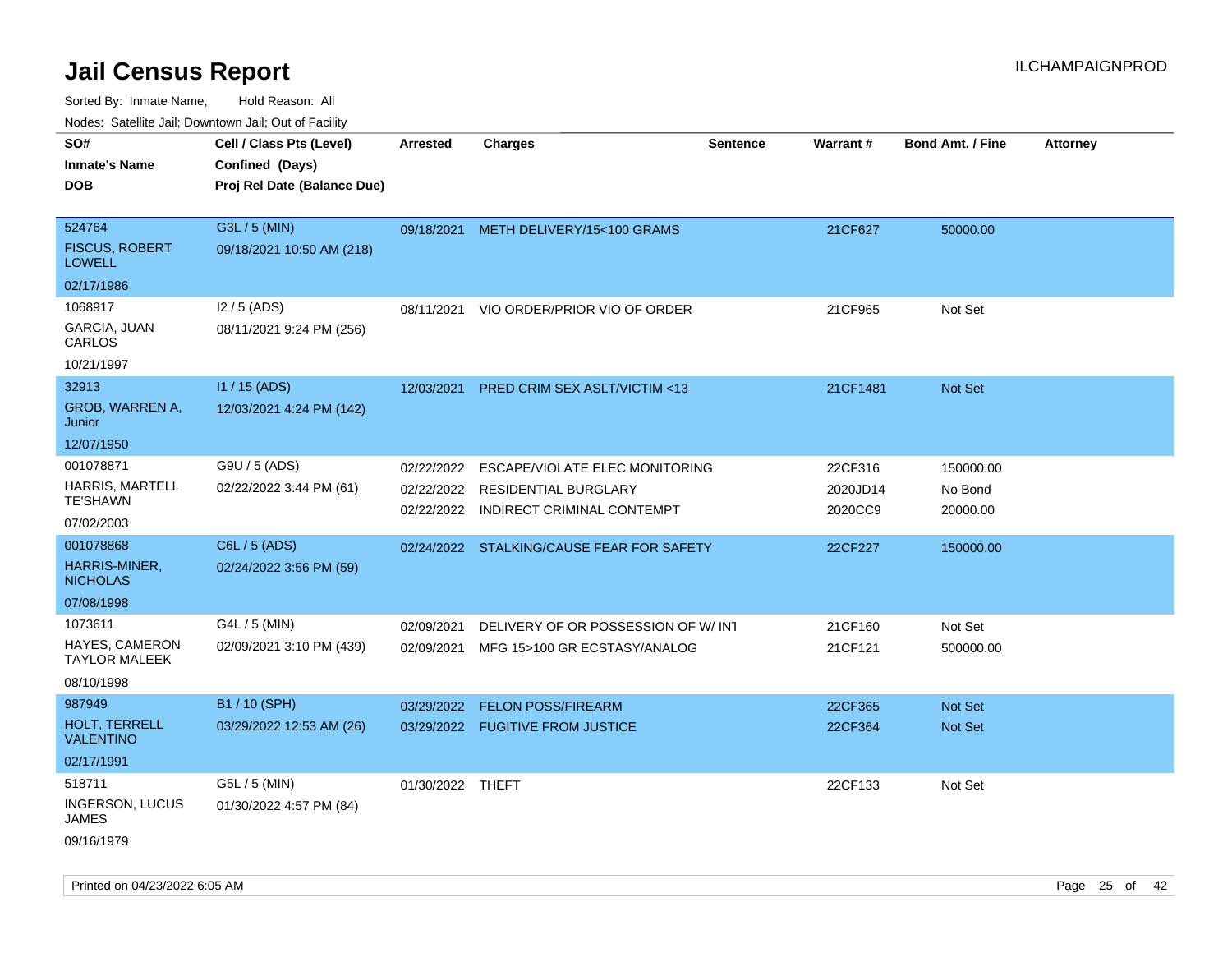Sorted By: Inmate Name, Hold Reason: All Nodes: Satellite Jail; Downtown Jail; Out of Facility

| SO#                                      | Cell / Class Pts (Level)    | <b>Arrested</b> | <b>Charges</b>                           | <b>Sentence</b> | Warrant#  | <b>Bond Amt. / Fine</b> | <b>Attorney</b> |
|------------------------------------------|-----------------------------|-----------------|------------------------------------------|-----------------|-----------|-------------------------|-----------------|
| <b>Inmate's Name</b>                     | Confined (Days)             |                 |                                          |                 |           |                         |                 |
| <b>DOB</b>                               | Proj Rel Date (Balance Due) |                 |                                          |                 |           |                         |                 |
|                                          |                             |                 |                                          |                 |           |                         |                 |
| 001078766                                | I3/5 (ADS)                  | 02/08/2022      | <b>AGGRAVATED BATTERY</b>                |                 | 22CF160   | Not Set                 |                 |
| JOHNSON, IYONZI                          | 02/08/2022 11:56 AM (75)    | 02/08/2022      | <b>BURGLARY</b>                          |                 | 22CF63    | 3000.00                 |                 |
| 07/16/1994                               |                             |                 |                                          |                 |           |                         |                 |
| 1073894                                  | H4L / 5 (ADS)               | 04/07/2022      | PROBATION VIOLATION                      |                 | 2021CF920 | Not Set                 |                 |
| <b>JOKICH, ANTON VEGO</b>                | 04/07/2022 5:40 PM (17)     |                 |                                          |                 |           |                         |                 |
|                                          |                             |                 |                                          |                 |           |                         |                 |
| 05/30/1969                               |                             |                 |                                          |                 |           |                         |                 |
| 1068501                                  | C8L / 5 (ADS)               | 02/07/2022      | VIO ORDER/NOTICE/PRIOR VIO O/P           | 18m (DOC)       | 22CF156   | No Bond                 |                 |
| KING, JULIUS<br><b>EMANUEL</b>           | 02/07/2022 7:06 PM (76)     |                 | 03/29/2022 RESIST/OBSTRUCT WITH INJURY   | 18m (DOC)       | 2021CF926 | No Bond                 |                 |
| 04/08/1985                               |                             |                 |                                          |                 |           |                         |                 |
| 001078818                                | D3 / 10 (MED)               | 02/04/2022      | DOMESTIC BATTERY/OTHER PRIOR             |                 | 22CF148   | Not Set                 |                 |
| KINSEL, EVERAL<br><b>MICHAEL WILLIAM</b> | 02/04/2022 7:37 PM (79)     |                 |                                          |                 |           |                         |                 |
| 10/16/1985                               |                             |                 |                                          |                 |           |                         |                 |
| 527447                                   | J1L / 10 (ADS)              | 02/22/2022      | <b>BURGLARY</b>                          |                 | 22CF224   | Not Set                 |                 |
| KIRKWOOD, TYLER                          | 02/22/2022 10:47 AM (61)    | 02/22/2022      | AGG BATTERY/GREAT BODILY HARM            |                 | 22CF223   | Not Set                 |                 |
| <b>JAMES</b>                             |                             | 02/23/2022      | <b>BURGLARY</b>                          |                 | 22CF152   | <b>Not Set</b>          |                 |
| 10/04/1985                               |                             | 04/05/2022      | <b>RESIDENTIAL BURGLARY</b>              |                 | 22CF383   | <b>Not Set</b>          |                 |
| 001077710                                | G2L / 5 (MIN)               | 03/31/2022      | AGG DOMESTIC BATTERY/STRANGLE            |                 | 21CF212   | No Bond                 |                 |
| LANGE, DEVONTAE<br>AND'RE                | 03/31/2022 2:21 PM (24)     |                 | 03/31/2022 AGG BATTERY/PUBLIC PLACE      |                 | 21CF279   | No Bond                 |                 |
| 03/05/1994                               |                             |                 |                                          |                 |           |                         |                 |
| 29681                                    | J2L / 15 (ADS)              | 07/14/2020      | PREDATORY CRIMINAL SEX ASSLT/CHILE       |                 | 20CF-781  | 250000.00               |                 |
| LENOIR, JOHN<br><b>CHRISTOPHER</b>       | 07/14/2020 12:51 PM (649)   |                 |                                          |                 |           |                         |                 |
| 04/20/1966                               |                             |                 |                                          |                 |           |                         |                 |
| 001078797                                | 14 / 10 (ADS)               |                 | 01/26/2022 VIO STALKING NO CONTACT ORDER |                 | 22CM31    | Not Set                 |                 |
| LEVIN, DANIEL DAVID                      | 01/26/2022 3:00 PM (88)     |                 |                                          |                 |           |                         |                 |

08/08/1984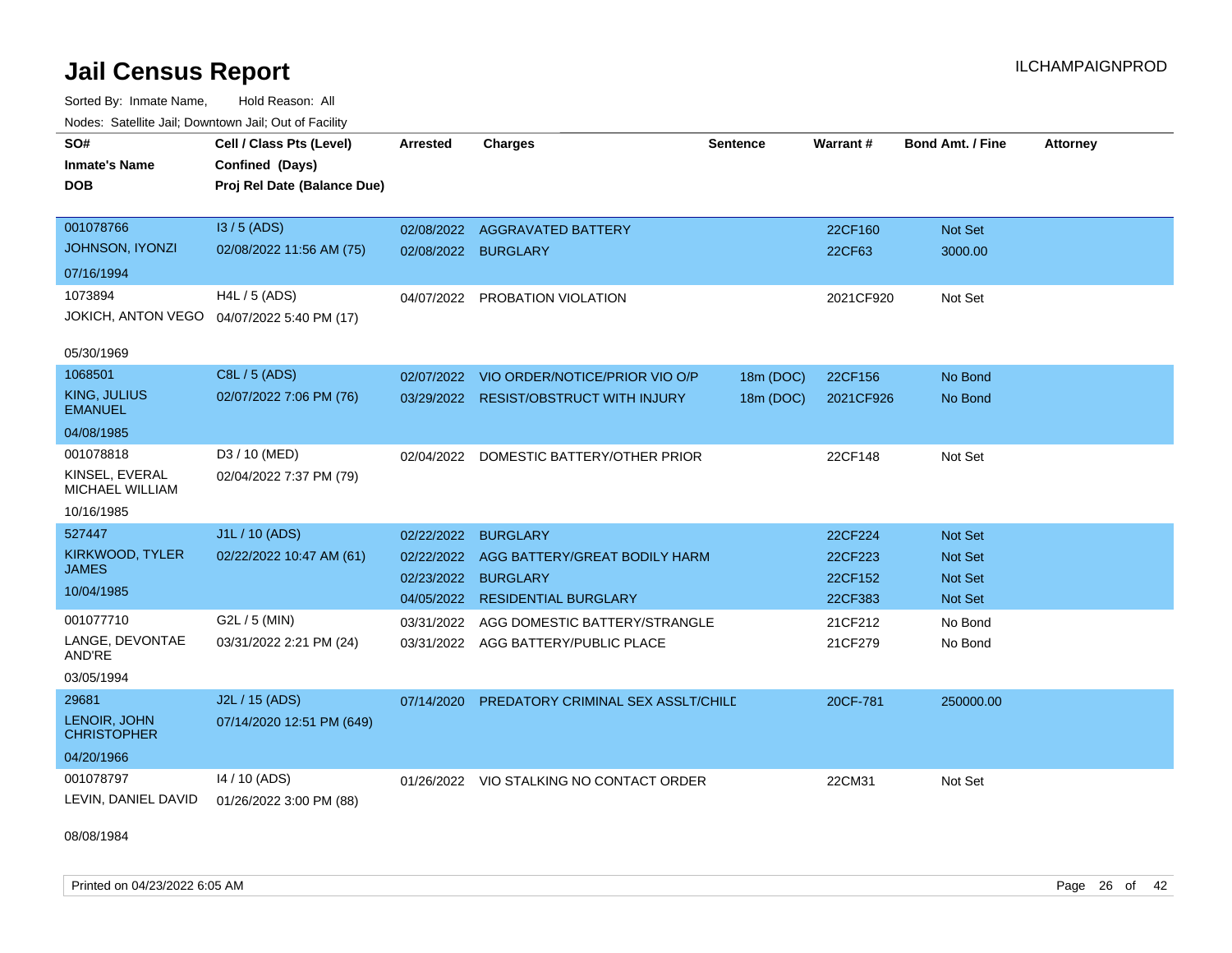| roaco. Calcinio dan, Downtown dan, Cal or Fability |                                             |                      |                                    |                 |                 |                         |                 |
|----------------------------------------------------|---------------------------------------------|----------------------|------------------------------------|-----------------|-----------------|-------------------------|-----------------|
| SO#                                                | Cell / Class Pts (Level)                    | <b>Arrested</b>      | Charges                            | <b>Sentence</b> | <b>Warrant#</b> | <b>Bond Amt. / Fine</b> | <b>Attorney</b> |
| Inmate's Name                                      | Confined (Days)                             |                      |                                    |                 |                 |                         |                 |
| <b>DOB</b>                                         | Proj Rel Date (Balance Due)                 |                      |                                    |                 |                 |                         |                 |
|                                                    |                                             |                      |                                    |                 |                 |                         |                 |
| 1005717                                            | G9L / 5 (MIN)                               | 03/31/2022 AGG DUI/3 |                                    |                 | 22CF372         | 100000.00               |                 |
| <b>LEWIS, ORLANDO</b><br><b>DESHONE</b>            | 03/31/2022 1:56 PM (24)                     | 03/31/2022 AGG DUI/3 |                                    |                 | 22CF373         | 100000.00               |                 |
| 01/31/1987                                         |                                             |                      |                                    |                 |                 |                         |                 |
| 001078924                                          | C3L / 10 (MED)                              | 03/09/2022           | DOMESTIC BATTERY/OTHER PRIOR       |                 | 22CF289         | Not Set                 |                 |
| LIVINGSTON, MASON<br>RICHARD                       | 03/09/2022 4:13 AM (46)                     |                      | 03/09/2022 WARRANT OUT OF COUNTY   |                 | 2019 CM 230     | 5000.00                 |                 |
| 08/23/1988                                         |                                             |                      |                                    |                 |                 |                         |                 |
| 001078320                                          | E2L / 5 (ADS)                               | 04/03/2022           | <b>BURGLARY</b>                    |                 | 22CF395         | Not Set                 |                 |
| MARSH, PAUL<br>OLUFUNMILAYO                        | 04/03/2022 8:37 PM (21)                     |                      | 04/03/2022 BURGLARY                |                 | 22CF396         | <b>Not Set</b>          |                 |
| 07/13/1994                                         |                                             |                      |                                    |                 |                 |                         |                 |
| 1063030                                            | D4 / 15 (ADS)                               | 12/20/2021           | <b>MURDER</b>                      |                 | 21CF1571        | Not Set                 |                 |
|                                                    | MASON, RYAN ONEIAL 12/21/2021 9:30 AM (124) | 12/22/2021           | PAROLE REVOCATION                  |                 | CH2107979       | Not Set                 |                 |
|                                                    |                                             |                      |                                    |                 |                 |                         |                 |
| 02/22/1991                                         |                                             |                      |                                    |                 |                 |                         |                 |
| 1076591                                            | G8U / 5 (MIN)                               | 02/22/2022           | DELIVERY OF OR POSSESSION OF W/INT |                 | 20CF961         | 500000.00               |                 |
| MATTHEWS,<br><b>CHRISTIAN ANTHONY</b>              | 02/22/2022 7:42 PM (61)                     |                      | 02/23/2022 MAIL FRAUD              |                 | 2:21CR173       | No Bond                 |                 |
| 03/15/1989                                         |                                             |                      |                                    |                 |                 |                         |                 |
| 40235                                              | $G1L / 5$ (MIN)                             | 10/04/2021           | AGG DUI/4                          |                 | 2021CF1145      | 35000.00                |                 |
| MERRIWEATHER,<br>MARCUS TODD                       | 10/04/2021 4:41 PM (202)                    |                      |                                    |                 |                 |                         |                 |
| 11/28/1967                                         |                                             |                      |                                    |                 |                 |                         |                 |
| 1040273                                            | E5U / 15 (ADS)                              | 09/30/2021           | PRED CRIM SEX ASLT/VICTIM <13      |                 | 21CF329         | 500000.00               |                 |
| METCALFE, LANELL<br>JARON                          | 09/30/2021 11:32 PM (206)                   |                      |                                    |                 |                 |                         |                 |
| 09/22/1988                                         |                                             |                      |                                    |                 |                 |                         |                 |
| 1075635                                            | K <sub>2</sub> / 10 (ADS)                   | 05/11/2021           | MFG/DEL CANNABIS/30-500 GRAMS      |                 | 20CF1402        | 100000.00               |                 |
| MILES, DEVLON VON,                                 | 05/11/2021 10:39 PM (348)                   | 05/11/2021           | AGG DISCHARGE FIREARM/OCC VEH      |                 | 21CF538         | Not Set                 |                 |
| Junior                                             |                                             | 02/23/2022 MURDER    |                                    |                 | 22CF219         | Not Set                 |                 |
| 11/04/2000                                         |                                             |                      |                                    |                 |                 |                         |                 |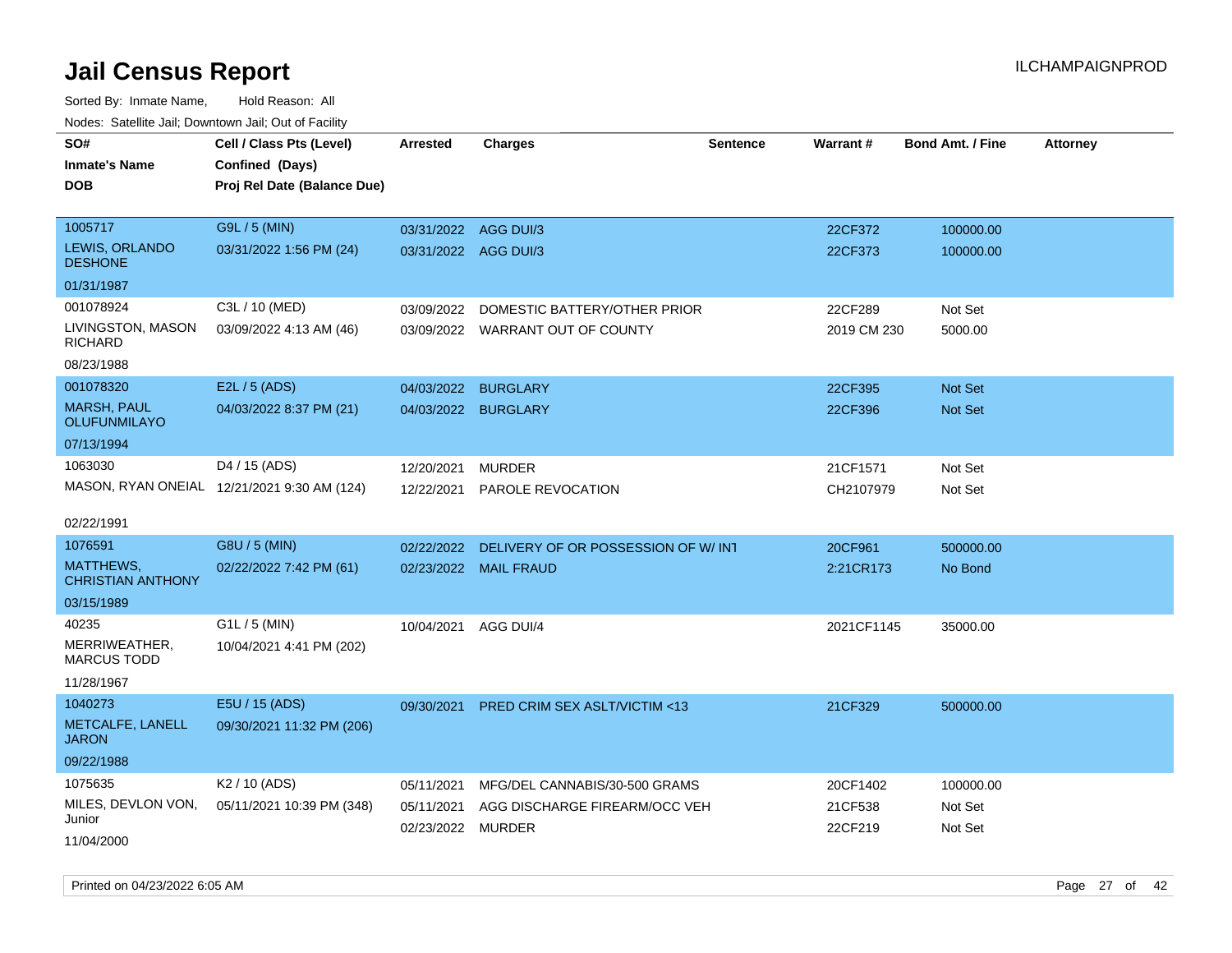| Youes. Sateme Jan, Downtown Jan, Out of Facility |                             |                      |                                                         |                 |                 |                         |                 |
|--------------------------------------------------|-----------------------------|----------------------|---------------------------------------------------------|-----------------|-----------------|-------------------------|-----------------|
| SO#                                              | Cell / Class Pts (Level)    | <b>Arrested</b>      | <b>Charges</b>                                          | <b>Sentence</b> | <b>Warrant#</b> | <b>Bond Amt. / Fine</b> | <b>Attorney</b> |
| <b>Inmate's Name</b>                             | Confined (Days)             |                      |                                                         |                 |                 |                         |                 |
| <b>DOB</b>                                       | Proj Rel Date (Balance Due) |                      |                                                         |                 |                 |                         |                 |
|                                                  |                             |                      |                                                         |                 |                 |                         |                 |
| 1042168                                          | G5U / 5 (MIN)               | 02/26/2022 AGG DUI/4 |                                                         |                 | 22CF238         | Not Set                 |                 |
| MONTALVO, ANTONIO                                | 02/26/2022 6:14 AM (57)     |                      |                                                         |                 |                 |                         |                 |
|                                                  |                             |                      |                                                         |                 |                 |                         |                 |
| 05/03/1976                                       |                             |                      |                                                         |                 |                 |                         |                 |
| 001078993                                        | J5L / 10 (ADS)              | 03/29/2022           | AGG ASLT PEACE OFF/FIRE/ER WRK                          |                 | 22CM87          | Not Set                 |                 |
| MURPHY, JUSTIN RAY                               | 03/29/2022 6:40 PM (26)     |                      |                                                         |                 |                 |                         |                 |
| 03/12/1997                                       |                             |                      |                                                         |                 |                 |                         |                 |
| 1067146                                          | G7L / 5 (MIN)               |                      | 03/23/2022 LEAVING SCENE-ACCIDENT/DEATH/INJUF 13y (DOC) |                 | 2020CF1197      | No Bond                 |                 |
| <b>OMALLEY, ROBERT</b><br><b>FRED</b>            | 03/23/2022 5:10 PM (32)     |                      |                                                         |                 |                 |                         |                 |
| 04/30/1979                                       |                             |                      |                                                         |                 |                 |                         |                 |
| 001078357                                        | A2L / 15 (SPH)              | 09/17/2021           | ARMED ROBBERY/ARMED W/FIREARM                           |                 | 22-CF-7         | 500000.00               |                 |
| PETTIGREW, CAREY                                 | 09/17/2021 9:56 AM (219)    | 09/17/2021           | ARMED ROBBERY/ARMED W/FIREARM                           |                 | 21CF1230        | Not Set                 |                 |
| <b>CORNITRIAS DEOBLO</b>                         |                             | 09/17/2021           | ARMED ROBBERY/ARMED W/FIREARM                           |                 | 21CF1128        | Not Set                 |                 |
| 08/31/1986                                       |                             | 09/17/2021           | ARMED ROBBERY/ARMED W/FIREARM                           |                 | 21CF1129        | Not Set                 |                 |
| 1008308                                          | F2L / 10 (MED)              | 01/30/2022 ASSAULT   |                                                         |                 | 19CM364         | 4000.00                 |                 |
| PETTIGREW, MARIO<br><b>TRAVINIO</b>              | 01/30/2022 6:15 AM (84)     |                      | 01/30/2022 AGG BTRY/GREAT BOD HARM/60+                  |                 | 22CF131         | No Bond                 |                 |
| 08/11/1992                                       |                             |                      |                                                         |                 |                 |                         |                 |
| 1059512                                          | C1U / 10 (MED)              | 04/12/2022           | DOMESTIC BATTERY                                        | 2y (DOC)        | 2019-CF-589     | Not Set                 |                 |
| PHILLIPS, LAMAR<br><b>DESHAWN</b>                | 04/12/2022 5:15 PM (12)     |                      | 04/12/2022 RESIST/OBSTRUCT WITH INJURY                  |                 | 22CF451         | Not Set                 |                 |
| 04/02/1996                                       |                             |                      |                                                         |                 |                 |                         |                 |
| 1070610                                          | J6L / 10 (ADS)              | 03/03/2022           | AGG BATTERY/PUBLIC PLACE                                |                 | 21CF930         | <b>Not Set</b>          |                 |
| PHILLIS, AARON<br><b>MONTRELL</b>                | 03/03/2022 2:49 PM (52)     |                      | 03/03/2022 AGG BATTERY/GREAT BODILY HARM                |                 | 21CF482         | 5000.00                 |                 |
| 03/26/1999                                       |                             |                      |                                                         |                 |                 |                         |                 |
| 1015033                                          | F4L / 10 (MED)              | 03/05/2022           | POSSESSION OF STOLEN FIREARM                            |                 | 21CF1172        | 500000.00               |                 |
| PICKENS, DANTE<br><b>DEVON</b>                   | 03/05/2022 4:01 AM (50)     |                      | 03/05/2022 POSS AMT CON SUB EXCEPT(A)/(D)               |                 | 20CF109         | 20000.00                |                 |
| 01/05/1993                                       |                             |                      |                                                         |                 |                 |                         |                 |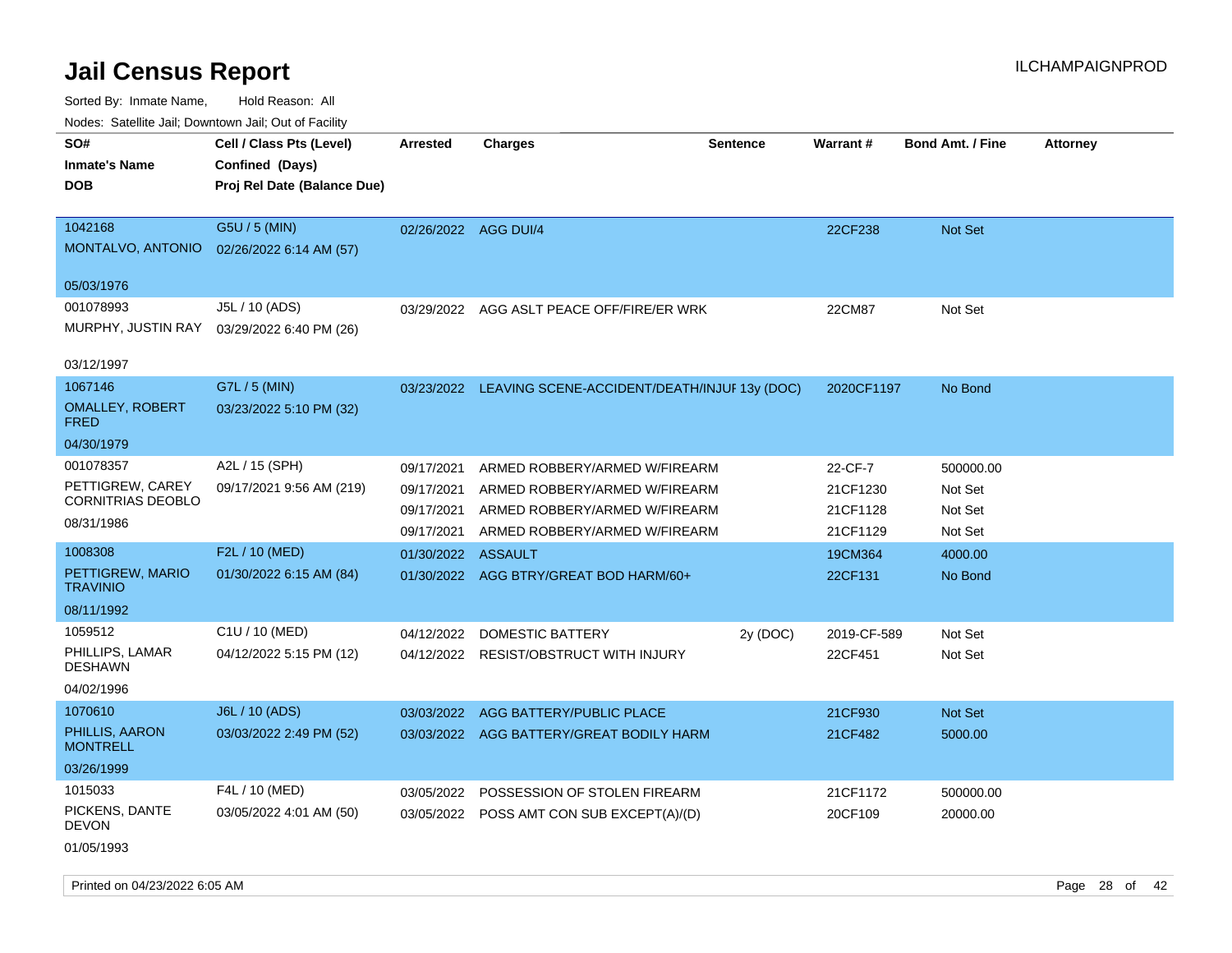Sorted By: Inmate Name, Hold Reason: All Nodes: Satellite Jail; Downtown Jail; Out of Facility

| SO#                                 | Cell / Class Pts (Level)    | <b>Arrested</b> | <b>Charges</b>                         | <b>Sentence</b> | Warrant#   | <b>Bond Amt. / Fine</b> | <b>Attorney</b> |
|-------------------------------------|-----------------------------|-----------------|----------------------------------------|-----------------|------------|-------------------------|-----------------|
| <b>Inmate's Name</b>                | Confined (Days)             |                 |                                        |                 |            |                         |                 |
| <b>DOB</b>                          | Proj Rel Date (Balance Due) |                 |                                        |                 |            |                         |                 |
|                                     |                             |                 |                                        |                 |            |                         |                 |
| 001078005                           | E4L / 10 (MED)              |                 | 03/08/2022 HOME INVASION/CAUSE INJURY  |                 | 22CF280    | Not Set                 |                 |
| PINEX, MARCHELLO D                  | 03/08/2022 2:54 AM (47)     |                 | 03/08/2022 AGGRAVATED BATTERY/STRANGLE |                 | 19CR605101 | No Bond                 |                 |
| 12/25/1991                          |                             |                 |                                        |                 |            |                         |                 |
| 001078942                           | G2U / 5 (MIN)               | 03/13/2022      | MFG/DEL CANNABIS/500<2000 GR           |                 | 22CF307    | Not Set                 |                 |
| <b>QATTOUM, ADHAM M</b>             | 03/13/2022 11:31 PM (42)    |                 |                                        |                 |            |                         |                 |
| 07/22/1994                          |                             |                 |                                        |                 |            |                         |                 |
| 001077783                           | H6L / 10 (ADS)              |                 | 01/05/2022 AGGRAVATED BATTERY          |                 | 21CF325    | Not Set                 |                 |
| RIVERA, DARYL<br><b>ANTONIO</b>     | 01/05/2022 4:20 PM (109)    |                 |                                        |                 |            |                         |                 |
| 11/14/1981                          |                             |                 |                                        |                 |            |                         |                 |
| 1072114                             | A1U / 15 (SPH)              | 01/17/2021      | ATTEMPT (FIRST DEGREE MURDER)          |                 | 2021CF65   | Not Set                 |                 |
| ROBINSON, DONNELL                   | 01/17/2021 2:40 PM (462)    | 01/17/2021      | ARMED ROBBERY/NO FIREARM               |                 | 2020CF824  | 75000.00                |                 |
| <b>LEVON</b>                        |                             | 02/17/2021      | AGGRAVATED BATTERY                     | 4y (DOC)        |            | 250000.00               |                 |
| 10/23/2000                          |                             |                 |                                        |                 |            |                         |                 |
| 001078898                           | C4L / 15 (MAX)              | 03/02/2022      | AGG DISCHARGE FIREARM                  |                 | 22CF254    | Not Set                 |                 |
| SAROLAS, JONATHAN<br>Е.             | 03/02/2022 9:20 AM (53)     |                 |                                        |                 |            |                         |                 |
| 07/16/1988                          |                             |                 |                                        |                 |            |                         |                 |
| 1000820                             | F5L / 15 (MAX)              | 01/24/2022      | FELON POSS/USE WEAPON/FIREARM          |                 | 22CF105    | Not Set                 |                 |
| SCHNEIDER, SONGAN<br><b>MICHAEL</b> | 01/24/2022 8:20 AM (90)     |                 | 01/24/2022 AGGRAVATED DOMESTIC BATTERY |                 | 21CF1433   | 25000.00                |                 |
| 08/18/1992                          |                             |                 |                                        |                 |            |                         |                 |
| 47195                               | G8L / 5 (MIN)               | 12/27/2021      | <b>RESIDENTIAL BURGLARY</b>            |                 | 2020CF1222 | 10000.00                |                 |
| SIMMONS, JAMES<br><b>ROBERT</b>     | 12/27/2021 8:42 AM (118)    | 12/28/2021      | <b>RESIDENTIAL BURGLARY</b>            |                 | 2021CF1596 | Not Set                 |                 |
| 03/13/1975                          |                             |                 |                                        |                 |            |                         |                 |
| 1064798                             | B3 / 15 (ADS)               | 01/17/2022      | <b>MURDER</b>                          |                 | 2021CF695  | 1500000.00              |                 |
| STENNIS, BRUCE<br><b>DEONTAY</b>    | 01/17/2022 1:29 PM (97)     | 01/17/2022      | MFG/DEL 1<15 GR COCAINE/ANLG           |                 | 21CF520    | 50000.00                |                 |

08/12/1998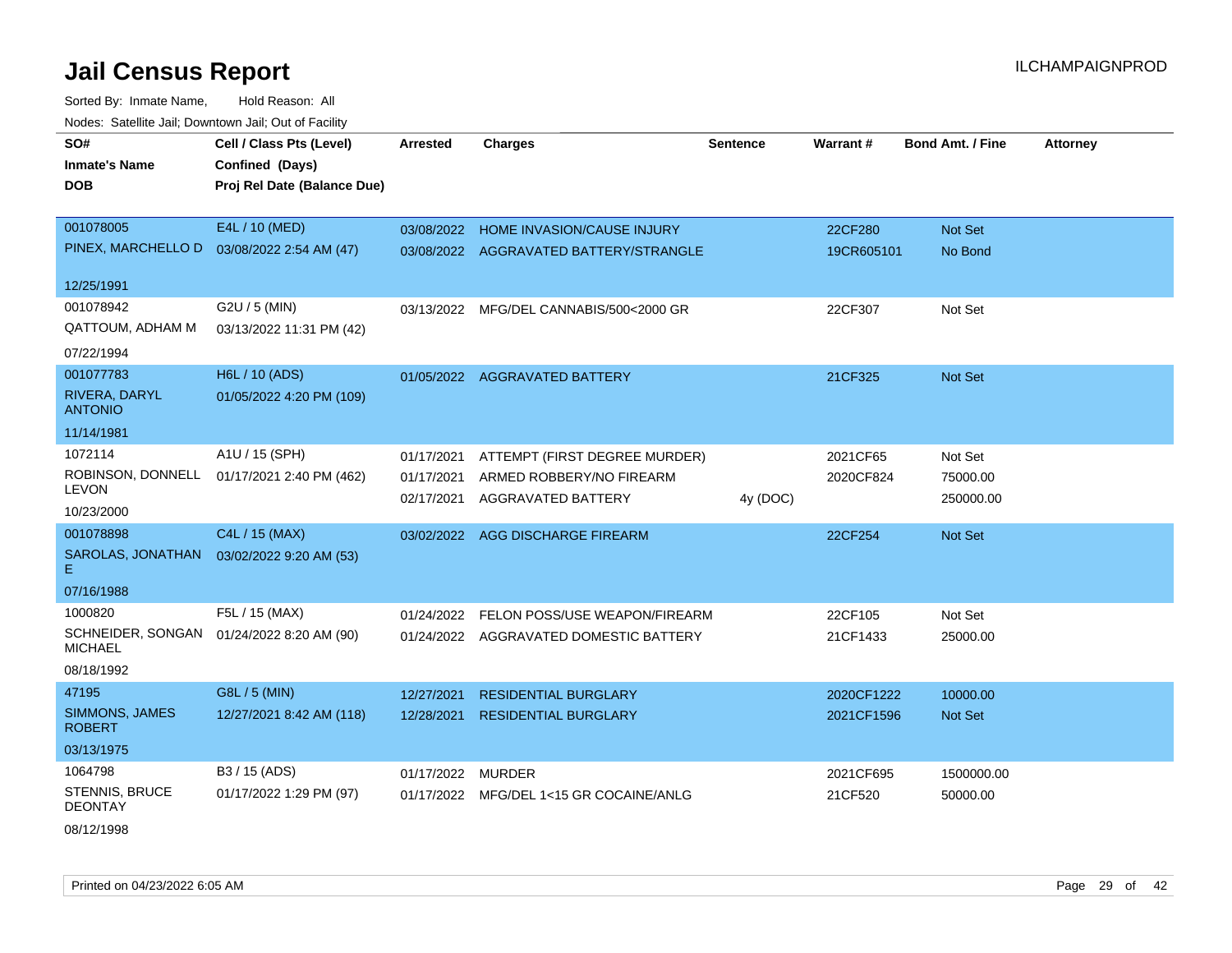Sorted By: Inmate Name, Hold Reason: All Nodes: Satellite Jail; Downtown Jail; Out of Facility

| roaco. Catolino cali, Domntonn cali, Out of Facility |                                                                            |                   |                                      |           |           |                         |                 |
|------------------------------------------------------|----------------------------------------------------------------------------|-------------------|--------------------------------------|-----------|-----------|-------------------------|-----------------|
| SO#<br><b>Inmate's Name</b><br><b>DOB</b>            | Cell / Class Pts (Level)<br>Confined (Days)<br>Proj Rel Date (Balance Due) | Arrested          | <b>Charges</b>                       | Sentence  | Warrant#  | <b>Bond Amt. / Fine</b> | <b>Attorney</b> |
| 1036650                                              | F4U / 10 (MED)                                                             |                   | 02/16/2022 ARMED VIOLENCE/CATEGORY I | 10y (DOC) | 21CF845   | 250000.00               |                 |
| <b>TAYLOR, KORRION</b><br><b>VELEZ</b>               | 02/16/2022 4:33 PM (67)                                                    |                   |                                      |           |           |                         |                 |
| 03/18/1997                                           |                                                                            |                   |                                      |           |           |                         |                 |
| 1056971                                              | B2 / 10 (SPH)                                                              | 08/07/2021        | FELON POSS/USE WEAPON/FIREARM        |           | 21CF948   | No Bond                 |                 |
| TRAVIS, DENZEL<br>DANTRELL                           | 08/07/2021 7:36 AM (260)                                                   | 08/08/2021        | AGG BATTERY/PUBLIC PLACE             |           | 2020CF647 | 25000.00                |                 |
| 03/21/1993                                           |                                                                            |                   |                                      |           |           |                         |                 |
| 001078250                                            | C9L / 10 (ADS)                                                             | 08/07/2021        | FELON POSS WEAPON/BODY ARMOR         |           | 21CF950   | <b>Not Set</b>          |                 |
| <b>TRAVIS, JORDAN</b><br><b>TESHAUN</b>              | 08/07/2021 10:27 AM (260)                                                  |                   |                                      |           |           |                         |                 |
| 03/03/1996                                           |                                                                            |                   |                                      |           |           |                         |                 |
| 512160                                               | F1L / 15 (MAX)                                                             | 03/10/2022        | ARMED HABITUAL CRIMINAL              |           | 22CF296   | Not Set                 |                 |
| TURNER, CHARLES<br>EDWARD                            | 03/10/2022 12:00 PM (45)                                                   |                   | 03/11/2022 PAROLE REVOCATION         |           | CH2201422 | No Bond                 |                 |
| 09/05/1986                                           |                                                                            |                   |                                      |           |           |                         |                 |
| 30108                                                | J4L / 15 (ADS)                                                             | 07/30/2021 MURDER |                                      |           | 21CF902   | 2000000.00              |                 |
| VANDYKE, DARYL<br><b>ANTHONY</b>                     | 07/30/2021 8:29 PM (268)                                                   |                   |                                      |           |           |                         |                 |
| 10/04/1965                                           |                                                                            |                   |                                      |           |           |                         |                 |
| 968681                                               | D5 / 15 (ADS)                                                              | 08/27/2021        | AGG CRIM SX AB/VIC 13<18/TRUST       |           | 2020CF499 | 250000.00               |                 |
| <b>WADE, DEMETRIUS</b><br>DARYL                      | 08/27/2021 2:25 AM (240)                                                   | 08/27/2021        | INDIRECT CRIMINAL CONTEMPT           | 3y(DOC)   | 2021CC16  | No Bond                 |                 |
| 01/07/1987                                           |                                                                            |                   |                                      |           |           |                         |                 |
| 1035462                                              | F3U / 15 (MAX)                                                             |                   | 03/25/2022 ARMED HABITUAL CRIMINAL   |           | 22CF186   | 750000.00               |                 |
| <b>WASHINGTON, MARK</b><br><b>ANTHONY</b>            | 03/25/2022 8:47 AM (30)                                                    |                   |                                      |           |           |                         |                 |
| 01/06/1994                                           |                                                                            |                   |                                      |           |           |                         |                 |
| 1070971                                              | H3L / 5 (ADS)                                                              | 12/07/2021        | <b>IDENTITY THEFT/&lt;\$300</b>      |           | 20CF922   | Not Set                 |                 |
| WEIR, CLINTON<br><b>HOWARD</b>                       | 12/08/2021 3:45 AM (137)                                                   | 12/07/2021        | <b>RECKLESS DRIVING</b>              |           | 19TR2348  | Not Set                 |                 |
| ---------                                            |                                                                            |                   |                                      |           |           |                         |                 |

03/15/1983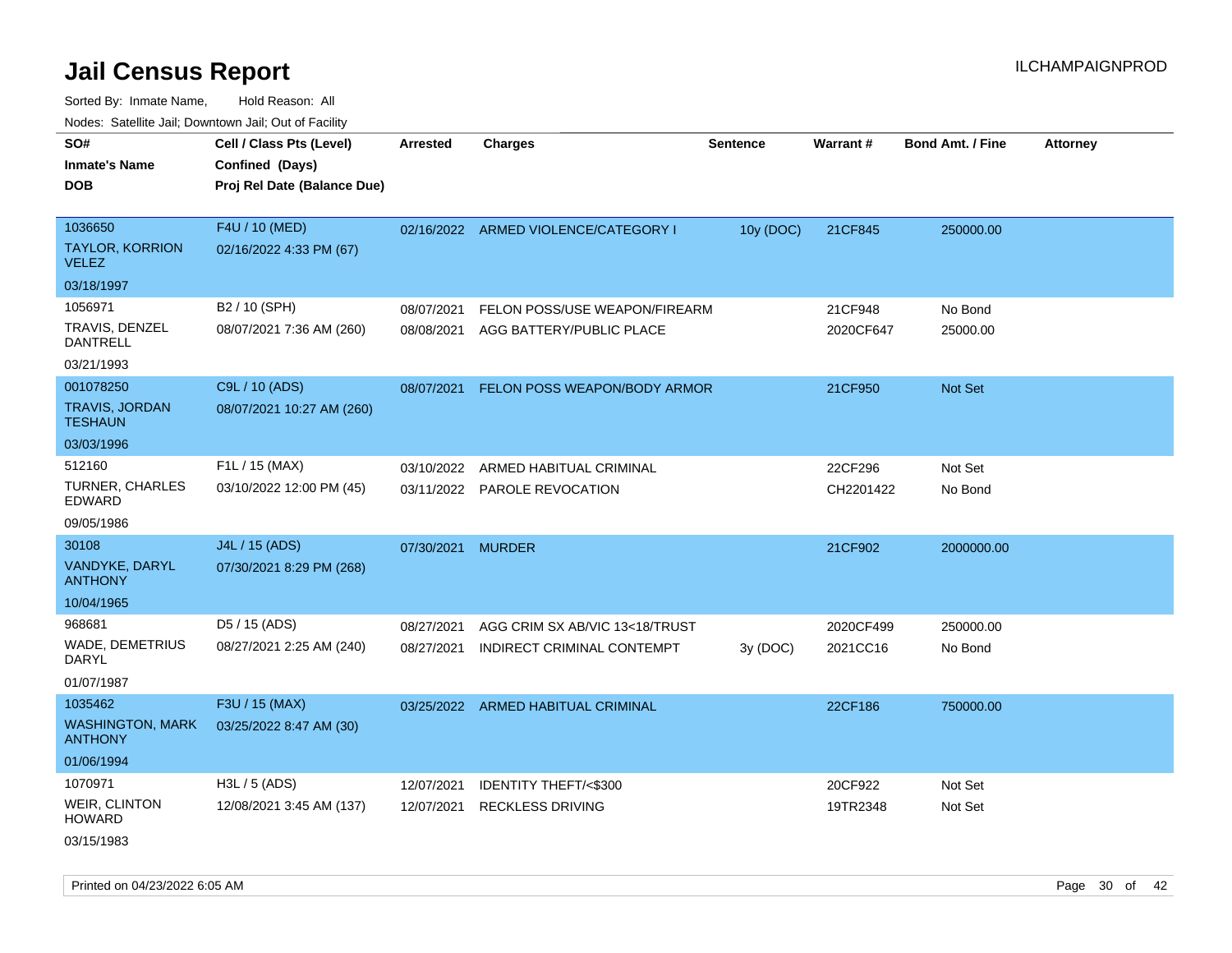| SO#<br><b>Inmate's Name</b><br><b>DOB</b>                           | Cell / Class Pts (Level)<br>Confined (Days)<br>Proj Rel Date (Balance Due) | <b>Arrested</b>                        | <b>Charges</b>                                                                               |            | <b>Sentence</b> | Warrant#                           | <b>Bond Amt. / Fine</b>        | <b>Attorney</b> |
|---------------------------------------------------------------------|----------------------------------------------------------------------------|----------------------------------------|----------------------------------------------------------------------------------------------|------------|-----------------|------------------------------------|--------------------------------|-----------------|
| 54212<br><b>WHITLOCK, GEORGE</b><br><b>ABRAM</b><br>11/10/1978      | E3U / 10 (ADS)<br>12/21/2021 1:20 PM (124)                                 | 12/21/2021<br>12/21/2021<br>12/21/2021 | RECEIVE/POSS/SELL STOLEN VEH<br><b>VIOLATE ORDER PROTECTION</b><br>ARMED VIOLENCE/CATEGORY I |            |                 | 2021CF669<br>2021CM391<br>21CF1576 | 10000.00<br>1000.00<br>Not Set |                 |
| 1058072<br><b>WILLIAMS, KENNETH</b><br><b>BERNARD</b><br>10/04/1985 | A2U / 15 (SPH)<br>02/25/2021 3:24 PM (423)                                 | 02/25/2021                             | ARMED HABITUAL CRIMINAL                                                                      |            |                 |                                    | Not Set                        |                 |
| 1020914<br><b>WILSON, BRANDON</b><br><b>LARON</b><br>07/05/1994     | F3L / 10 (MED)<br>03/06/2022 11:46 AM (49)                                 |                                        | 03/06/2022 FELON POSS/USE WEAPON/FIREARM                                                     |            |                 | 21CF1337                           | 250000.00                      |                 |
| 001078995<br>ZINK, PRESTIN L<br>08/19/1997                          | $G1U / 5$ (MIN)<br>03/29/2022 11:33 PM (26)                                | 03/29/2022                             | <b>METH DELIVERY&lt;5 GRAMS</b><br>03/29/2022 FUGITIVE FROM JUSTICE                          |            |                 | 22CF371<br>22CF370                 | Not Set<br>Not Set             |                 |
| <b>Total Downtown Jail: 75</b>                                      |                                                                            | Males: 75                              | Females: 0                                                                                   | Unknown: 0 |                 |                                    |                                |                 |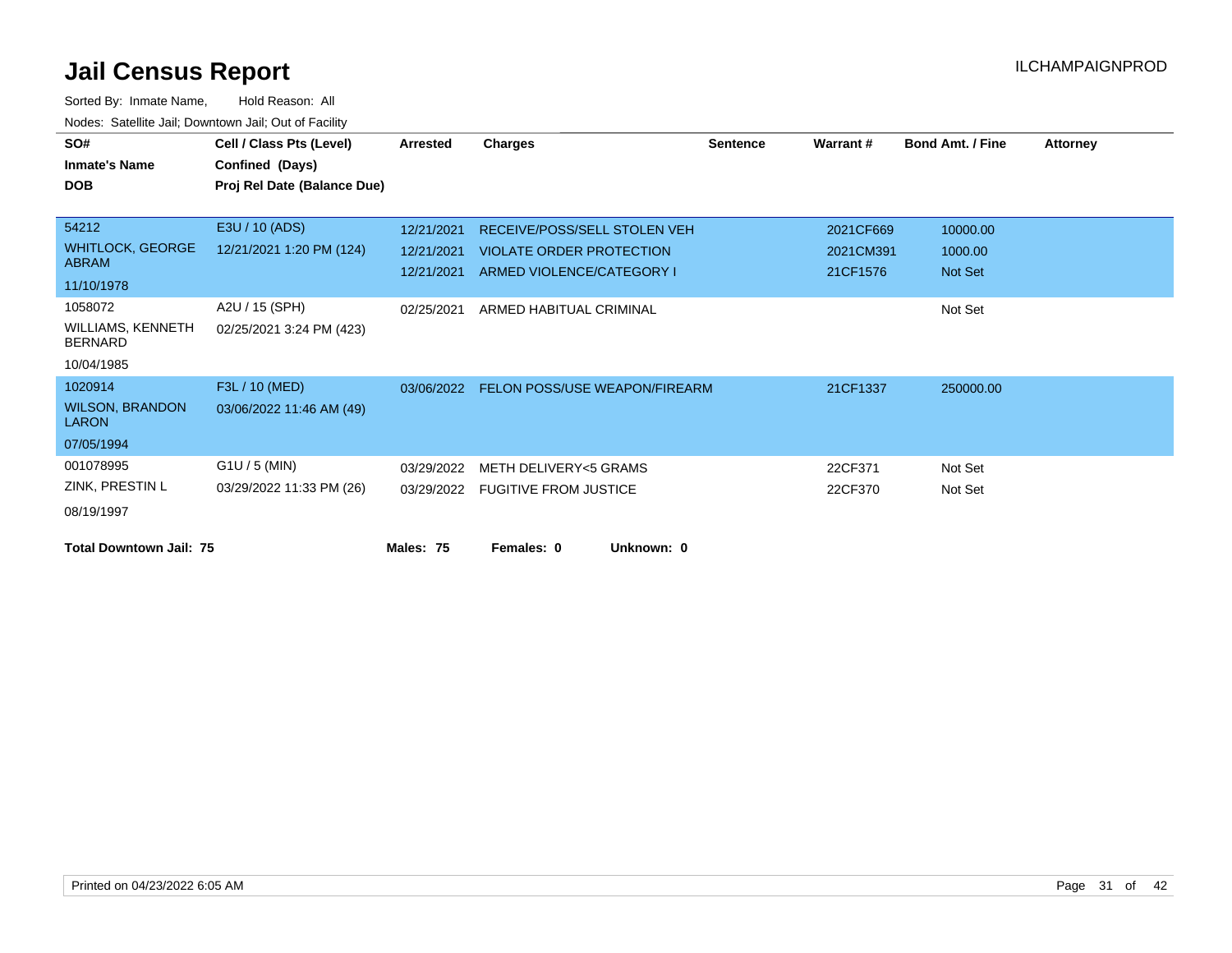| <b>Out of Facility</b>                     |                                               |                 |                                         |                 |            |                         |                 |
|--------------------------------------------|-----------------------------------------------|-----------------|-----------------------------------------|-----------------|------------|-------------------------|-----------------|
| SO#                                        | Cell / Class Pts (Level)                      | <b>Arrested</b> | <b>Charges</b>                          | <b>Sentence</b> | Warrant#   | <b>Bond Amt. / Fine</b> | <b>Attorney</b> |
| <b>Inmate's Name</b>                       | Confined (Days)                               |                 |                                         |                 |            |                         |                 |
| <b>DOB</b>                                 | Proj Rel Date (Balance Due)                   |                 |                                         |                 |            |                         |                 |
| 001078621                                  | <b>KAN / 10 (MED)</b>                         | 12/23/2021      | <b>RESIDENTIAL BURGLARY</b>             |                 | 21CF1582   | Not Set                 |                 |
|                                            | BAILEY, DANIEL SCOTT 12/23/2021 9:44 AM (122) | 01/14/2022      | <b>PROBATION VIOLATION</b>              |                 | 21CF1445   | Not Set                 |                 |
|                                            |                                               |                 |                                         |                 |            |                         |                 |
| 05/09/1999                                 |                                               |                 |                                         |                 |            |                         |                 |
| 548350                                     | EHD                                           | 03/29/2022      | AGG DUI/NO VALID DL                     |                 | 2020CF268  | Not Set                 |                 |
| BAILEY, NORBERT<br><b>WILLIAM</b>          | 03/29/2022 9:11 AM (26)                       |                 |                                         |                 |            |                         |                 |
| 02/14/1992                                 | 5/23/2022 (0.00)                              |                 |                                         |                 |            |                         |                 |
| 19971                                      | <b>EHD</b>                                    | 11/09/2021      | DRIVING RVK/SUSP DUI/SSS 4-9            |                 | 2021CF968  | Not Set                 |                 |
| <b>LYNN</b>                                | BARNESKE, RAYMOND 11/09/2021 9:32 AM (166)    |                 |                                         |                 |            |                         |                 |
| 08/17/1961                                 | 5/6/2022 (0.00)                               |                 |                                         |                 |            |                         |                 |
| 516062                                     | KAN / 15 (MAX)                                | 02/22/2021      | PHONE HARASSMENT/2+                     |                 | 20CF194    | 5000.00                 |                 |
| BENNETT, JOHN<br><b>MICHAEL</b>            | 02/22/2021 10:47 AM (426)                     | 02/22/2021      | AGG DISCH FIR/VEH/PC OFF/FRMAN          |                 | 21CF210    | No Bond                 |                 |
| 04/30/1986                                 |                                               |                 |                                         |                 |            |                         |                 |
| 33993                                      | <b>KAN / 10 (MED)</b>                         | 06/14/2021      | POSSESSING A CONTROLLED SUBSTAND        |                 | 21CF657    | <b>Not Set</b>          |                 |
| <b>BOOKER, STEPHON</b>                     | 06/14/2021 7:42 PM (314)                      | 06/14/2021      | AGGRAVATED DOMESTIC BATTERY             |                 | 21CF688    | Not Set                 |                 |
| <b>MONTELL</b>                             |                                               | 06/14/2021      | PAROLE REVOCATION                       |                 | CH2103612  | No Bond                 |                 |
| 06/11/1971                                 |                                               |                 |                                         |                 |            |                         |                 |
| 35366                                      | EHD                                           | 04/05/2022      | DRIVING RVK/SUSP DUI/SSS 4-9            |                 | 2020CF1405 | Not Set                 |                 |
| <b>BRADLEY, EARNEST</b><br>ANGELO VALENTIN | 04/05/2022 8:58 AM (19)                       |                 | 04/05/2022 DRIVING RVK/SUSP DUI/SSS 4-9 |                 | 2021CF361  | Not Set                 |                 |
| 07/30/1968                                 | 6/2/2022 (0.00)                               |                 |                                         |                 |            |                         |                 |
| 1074315                                    | KAN / 15 (MAX)                                | 07/27/2021      | AGG DISCHARGE FIREARM/VEH/SCH           |                 | 21CF927    | Not Set                 |                 |
| <b>BRIGGS, PATRICK</b><br><b>MONTAY</b>    | 08/03/2021 4:56 PM (264)                      |                 |                                         |                 |            |                         |                 |
| 08/05/2001                                 |                                               |                 |                                         |                 |            |                         |                 |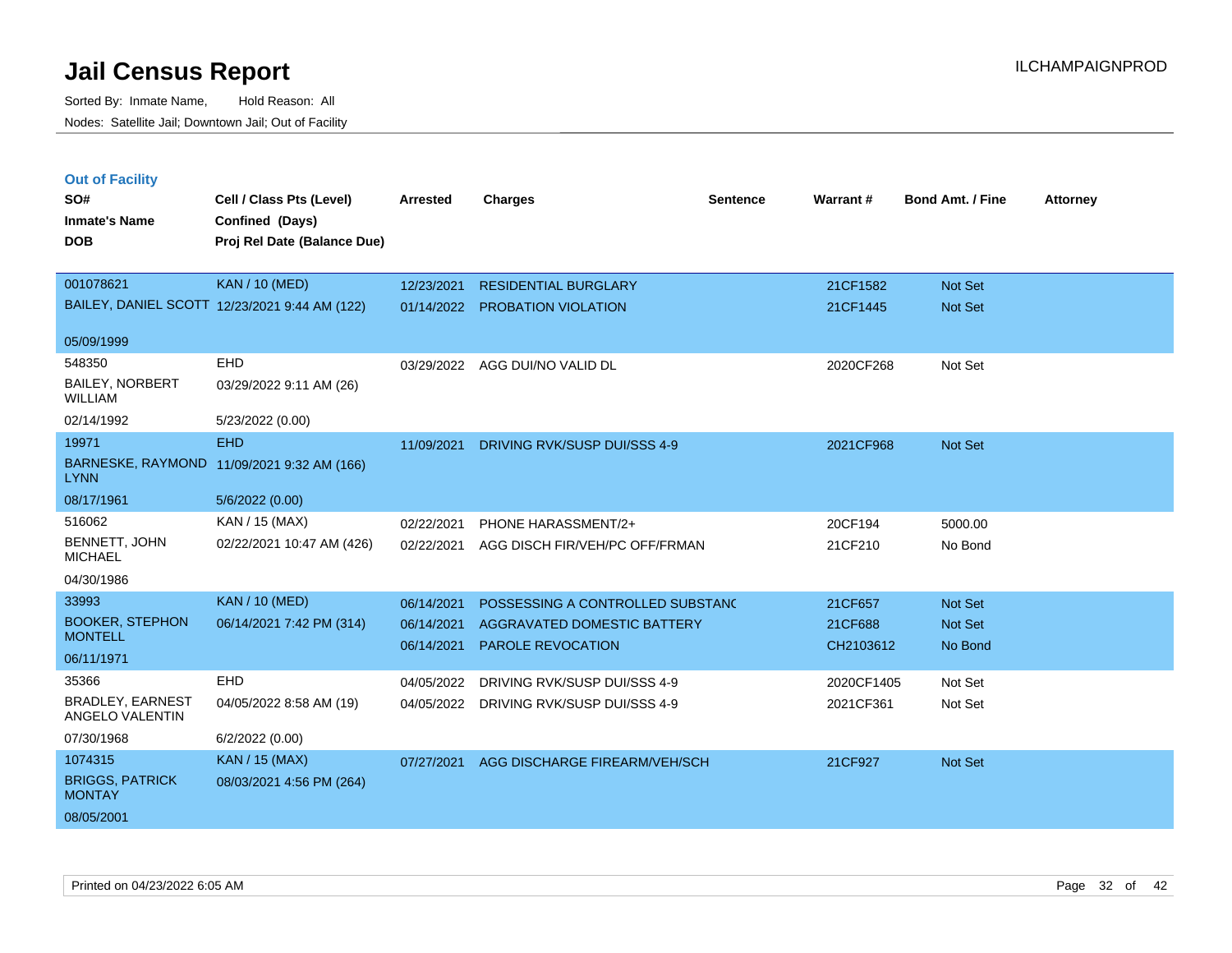| SO#<br><b>Inmate's Name</b><br><b>DOB</b>           | Cell / Class Pts (Level)<br>Confined (Days)<br>Proj Rel Date (Balance Due) | <b>Arrested</b>          | <b>Charges</b>                                                         | <b>Sentence</b> | <b>Warrant#</b>        | <b>Bond Amt. / Fine</b> | <b>Attorney</b> |  |
|-----------------------------------------------------|----------------------------------------------------------------------------|--------------------------|------------------------------------------------------------------------|-----------------|------------------------|-------------------------|-----------------|--|
| 001078880                                           | <b>KAN</b> / 15 (MAX)                                                      | 02/25/2022               | <b>PAROLE REVOCATION</b>                                               |                 | HN-2200660             | No Bond                 |                 |  |
| <b>BROACH, CAREU</b>                                | 02/25/2022 3:58 PM (58)                                                    | 02/25/2022               | AGG DISCHARGE FIREARM/BLDG/SCH<br>02/25/2022 ARMED VIOLENCE/CATEGORY I |                 | 22600096201<br>22CF237 | No Bond<br>Not Set      |                 |  |
| 02/27/2003                                          |                                                                            |                          |                                                                        |                 |                        |                         |                 |  |
| 001078065<br><b>BROWN, CHARMAN</b><br>LAKEEF        | KAN / 10 (ADS)<br>06/17/2021 12:32 PM (311)                                | 06/17/2021               | AGG BATTERY/DISCHARGE FIREARM                                          |                 | 21CF704                | 1000000.00              |                 |  |
| 11/30/2002                                          |                                                                            |                          |                                                                        |                 |                        |                         |                 |  |
| 001078008<br><b>BROWN, CODY</b><br><b>RUSSELL</b>   | <b>KAN / 15 (MAX)</b><br>02/15/2022 9:17 AM (68)                           |                          | 02/15/2022 AGG BATTERY/DISCHARGE FIREARM                               |                 | 21CF1090               | 500000.00               |                 |  |
| 02/15/2004                                          |                                                                            |                          |                                                                        |                 |                        |                         |                 |  |
| 1038554<br><b>BROWN, CORRION</b><br><b>DEVONTAE</b> | KAN / 15 (MAX)<br>08/18/2021 5:40 PM (249)                                 | 08/18/2021<br>08/18/2021 | DELIVERY OF OR POSSESSION OF W/INT<br>ARMED HABITUAL CRIMINAL          |                 | 21CF1009<br>21CF1162   | No Bond<br>Not Set      |                 |  |
| 04/19/1995                                          |                                                                            |                          |                                                                        |                 |                        |                         |                 |  |
| 1038579                                             | <b>KAN</b> / 15 (MAX)                                                      | 08/18/2021               | FELON POSS/USE WEAPON/FIREARM                                          |                 | 21CF1010               | Not Set                 |                 |  |
| <b>BROWN, MARKEL</b><br><b>RIKKI</b>                | 08/18/2021 2:05 PM (249)                                                   |                          |                                                                        |                 |                        |                         |                 |  |
| 01/06/1995                                          |                                                                            |                          |                                                                        |                 |                        |                         |                 |  |
| 1003006                                             | KAN / 15 (MAX)                                                             | 08/19/2021               | FELON POSS/USE MACHINE GUN                                             |                 | 21CF1011               | No Bond                 |                 |  |
| <b>BROWN, ROCKEITH</b><br>JAVONTE                   | 08/19/2021 12:55 AM (248)                                                  |                          |                                                                        |                 |                        |                         |                 |  |
| 07/23/1991                                          |                                                                            |                          |                                                                        |                 |                        |                         |                 |  |
| 1068812                                             | <b>KAN / 15 (MAX)</b>                                                      | 12/21/2021               | FELON POSS/USE FIREARM PRIOR                                           |                 | 21CF1568               | <b>Not Set</b>          |                 |  |
| BRYANT, DANNY<br><b>EUGENE</b>                      | 12/21/2021 1:50 PM (124)                                                   | 12/21/2021               | AGG DISCHARGE FIREARM/OCC VEH                                          |                 | 21CF741                | <b>Not Set</b>          |                 |  |
| 11/22/1989                                          |                                                                            |                          |                                                                        |                 |                        |                         |                 |  |
| 987334                                              | KAN / 15 (MAX)                                                             |                          | 03/10/2021 ATTEMPT (FIRST DEGREE MURDER)                               |                 | 19CF689                | Not Set                 |                 |  |
| CAIN, ISAIAH<br>DEPRIEST                            | 03/10/2021 2:22 PM (410)                                                   |                          |                                                                        |                 |                        |                         |                 |  |
| 12/23/1990                                          |                                                                            |                          |                                                                        |                 |                        |                         |                 |  |
| Printed on 04/23/2022 6:05 AM                       |                                                                            |                          |                                                                        |                 |                        |                         | Page 33 of 42   |  |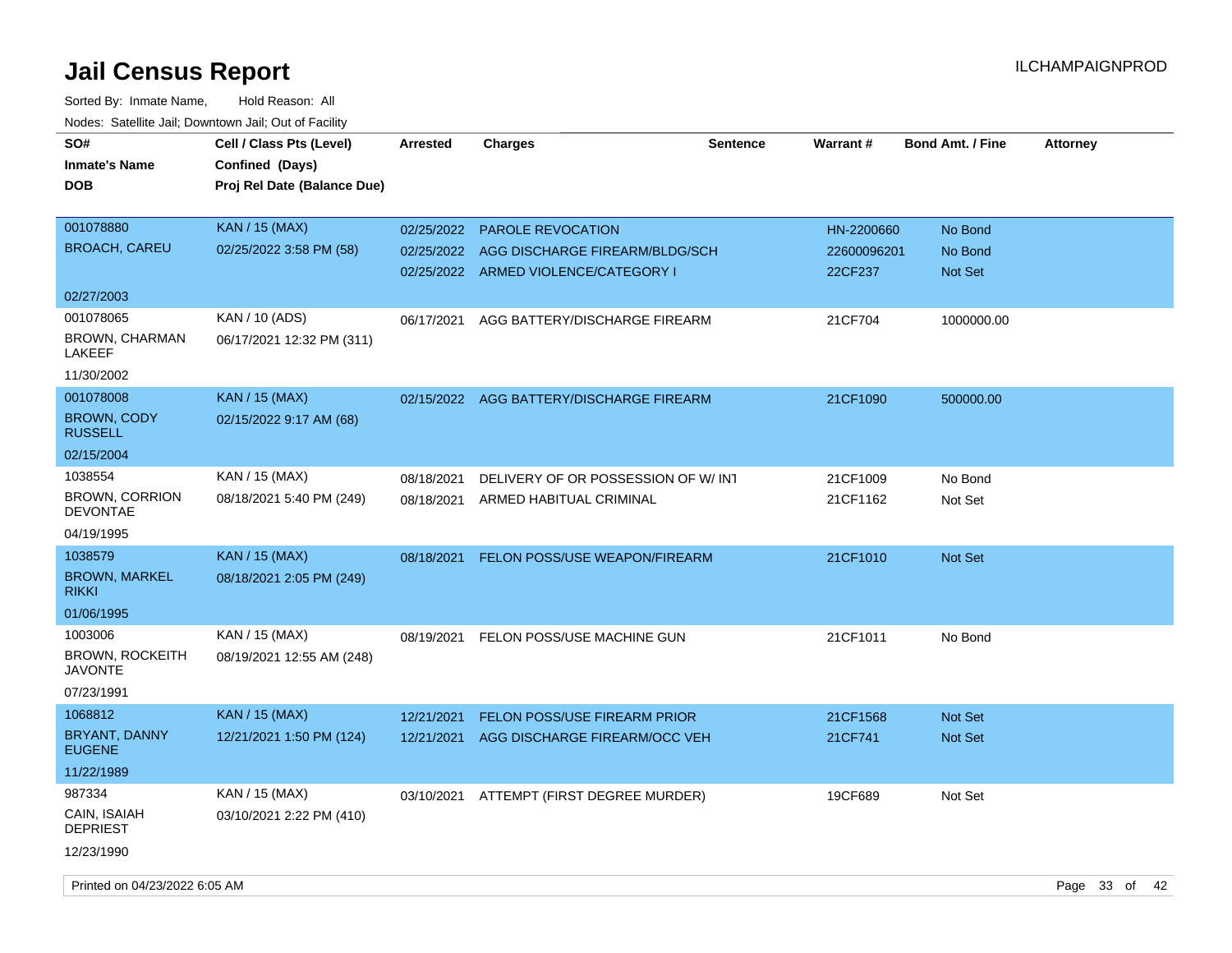| Noues. Sateme Jan, Downtown Jan, Out or Facility |                             |                 |                                |                 |            |                         |                 |
|--------------------------------------------------|-----------------------------|-----------------|--------------------------------|-----------------|------------|-------------------------|-----------------|
| SO#                                              | Cell / Class Pts (Level)    | <b>Arrested</b> | <b>Charges</b>                 | <b>Sentence</b> | Warrant#   | <b>Bond Amt. / Fine</b> | <b>Attorney</b> |
| <b>Inmate's Name</b>                             | Confined (Days)             |                 |                                |                 |            |                         |                 |
| <b>DOB</b>                                       | Proj Rel Date (Balance Due) |                 |                                |                 |            |                         |                 |
|                                                  |                             |                 |                                |                 |            |                         |                 |
| 992962                                           | <b>KAN / 15 (ADS)</b>       | 05/25/2021      | MURDER/INTENT TO KILL/INJURE   |                 | 2018CF1045 | 1000000.00              |                 |
| <b>CAMPBELL, KEITH</b><br><b>KNAQEEB</b>         | 05/25/2021 1:19 PM (334)    |                 |                                |                 |            |                         |                 |
| 07/22/1991                                       |                             |                 |                                |                 |            |                         |                 |
| 001078576                                        | KAN / 15 (MAX)              | 11/09/2021      | UNLAWFUL USE OF A WEAPON       |                 | 21CF1383   | Not Set                 |                 |
| CARTER, DEMONDRE<br><b>DAVON</b>                 | 11/09/2021 6:01 PM (166)    |                 |                                |                 |            |                         |                 |
| 05/27/2001                                       |                             |                 |                                |                 |            |                         |                 |
| 1064992                                          | <b>KAN / 15 (MAX)</b>       | 09/20/2021      | ARMED VIOLENCE/CATEGORY I      |                 | 21CF1137   | Not Set                 |                 |
| <b>CARTER, KEJUAN</b><br><b>JAVONTE</b>          | 09/20/2021 11:42 PM (216)   |                 |                                |                 |            |                         |                 |
| 06/27/1998                                       |                             |                 |                                |                 |            |                         |                 |
| 001078729                                        | KAN / 15 (ADS)              | 01/02/2022      | MURDER/INTENT TO KILL/INJURE   |                 | 20CF396    | 1000000.00              |                 |
| CARTER, TROY<br><b>DEMON</b>                     | 01/02/2022 10:29 AM (112)   |                 |                                |                 |            |                         |                 |
| 01/02/2004                                       |                             |                 |                                |                 |            |                         |                 |
| 001078461                                        | <b>KAN / 10 (MED)</b>       | 10/07/2021      | AGG DOMESTIC BATTERY/STRANGLE  | 42m (DOC)       | 2021CF1208 | <b>Not Set</b>          |                 |
| COLE, ERIC JOSE                                  | 10/08/2021 12:25 AM (198)   |                 |                                |                 |            |                         |                 |
| 01/24/2002                                       |                             |                 |                                |                 |            |                         |                 |
| 1048488                                          | KAN / 10 (ADS)              | 12/30/2021      | ARMED VIOLENCE/CATEGORY I      |                 | 2022CF4    | Not Set                 |                 |
| COLSON, WAYNE<br>ARTHUR, Third                   | 12/30/2021 8:27 AM (115)    |                 |                                |                 |            |                         |                 |
| 10/14/1995                                       |                             |                 |                                |                 |            |                         |                 |
| 57733                                            | <b>KAN / 15 (SPH)</b>       | 02/25/2020      | <b>HOMICIDE</b>                |                 | 2020-CF250 | No Bond                 |                 |
| <b>CRAIG, ANTOINE</b><br><b>DARRELL</b>          | 02/25/2020 4:08 PM (789)    | 02/25/2020      | FELON POSS/USE WEAPON/FIREARM  |                 | 19CF-1827  | No Bond                 |                 |
| 10/09/1982                                       |                             |                 |                                |                 |            |                         |                 |
| 001077939                                        | KAN / 10 (MED)              | 05/10/2021      | FIREARM/FOID INVALID/NOT ELIG  |                 | 21CF526    | No Bond                 |                 |
| <b>CROSS, PATRICK</b><br><b>DONTRELLE</b>        | 05/10/2021 7:31 PM (349)    | 06/02/2021      | POSS STOLEN VEHICLE > \$25,000 |                 | 21CF612    | Not Set                 |                 |
| 11/07/2001                                       |                             |                 |                                |                 |            |                         |                 |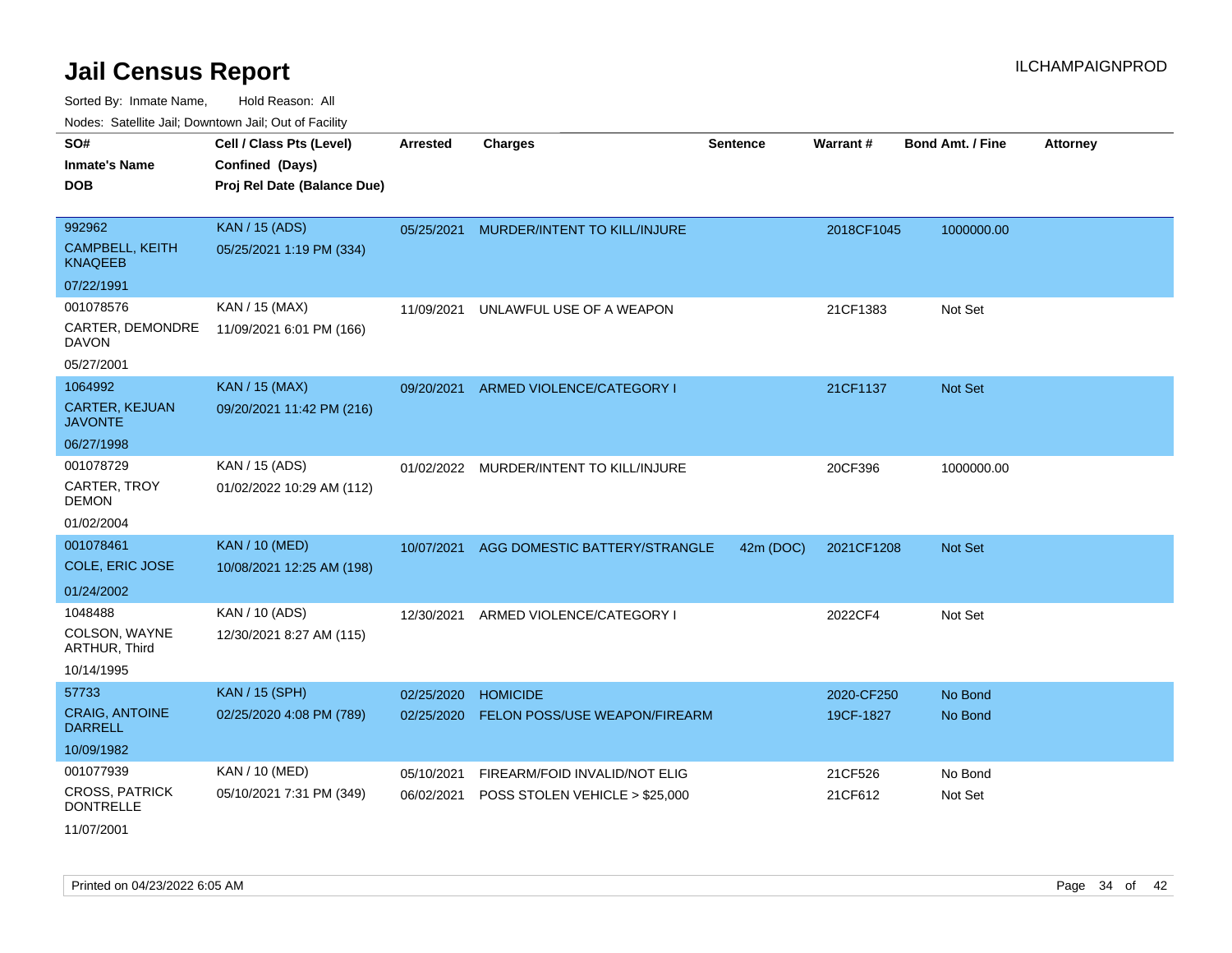Sorted By: Inmate Name, Hold Reason: All Nodes: Satellite Jail; Downtown Jail; Out of Facility

| SO#<br><b>Inmate's Name</b><br><b>DOB</b>              | Cell / Class Pts (Level)<br>Confined (Days)<br>Proj Rel Date (Balance Due) | <b>Arrested</b>                        | <b>Charges</b>                                                                                | <b>Sentence</b> | Warrant#                          | <b>Bond Amt. / Fine</b>           | <b>Attorney</b> |
|--------------------------------------------------------|----------------------------------------------------------------------------|----------------------------------------|-----------------------------------------------------------------------------------------------|-----------------|-----------------------------------|-----------------------------------|-----------------|
| 25022<br><b>CRUMP, ROBERT</b><br><b>ANTHONY</b>        | EHD / 10 (MED)<br>02/17/2022 11:48 AM (66)                                 |                                        | 02/17/2022 AGG DUI/2/PASS<16                                                                  |                 | 2021CF560                         | No Bond                           |                 |
| 02/06/1966                                             | 5/14/2022 (0.00)                                                           |                                        |                                                                                               |                 |                                   |                                   |                 |
| 001078538<br>DAWKINS, LEN<br>03/23/1987                | KAN / 10 (ADS)<br>10/26/2021 8:18 PM (180)                                 | 10/26/2021                             | CRIM SEX ASSAULT/FORCE                                                                        |                 | 21CF1301                          | Not Set                           |                 |
| 1061304                                                | <b>KAN / 15 (MAX)</b>                                                      | 10/11/2021                             | <b>ARMED HABITUAL CRIMINAL</b>                                                                |                 | 21CF1226                          | No Bond                           |                 |
| <b>DORRIS, KEMION</b><br><b>DAETOCE</b>                | 10/11/2021 7:30 PM (195)                                                   | 10/11/2021<br>10/11/2021               | ARMED HABITUAL CRIMINAL<br><b>HOME INVASION/FIREARM</b>                                       |                 | 21CF1227<br>21CF1228              | No Bond<br>No Bond                |                 |
| 11/19/1997                                             |                                                                            |                                        |                                                                                               |                 |                                   |                                   |                 |
| 001079018<br>FINLEY, KEITH DAVID<br>08/23/1963         | EHD<br>04/05/2022 10:38 AM (19)<br>10/1/2022 (0.00)                        |                                        | 04/05/2022 DRIVING RVK/SUSP DUI/SSS 4-9                                                       |                 | 2022CF22                          | Not Set                           |                 |
| 1036803                                                | <b>EHD</b>                                                                 |                                        |                                                                                               |                 |                                   |                                   |                 |
| GARCIA-ROMERO,<br><b>LUCERO</b>                        | 04/20/2022 7:32 AM (4)                                                     |                                        | 04/20/2022 AGG DUI/NO VALID DL                                                                |                 | 2020CF550                         | Not Set                           |                 |
| 01/07/1995                                             | 4/27/2022 (0.00)                                                           |                                        |                                                                                               |                 |                                   |                                   |                 |
| 1013012<br>GARY, XAVIER LAMAR<br>12/14/1991            | KAN / 15 (MAX)<br>07/08/2021 9:24 AM (290)                                 | 07/08/2021<br>07/08/2021<br>07/08/2021 | FELON POSS/USE FIREARM PRIOR<br>ATTEMPT (FIRST DEGREE MURDER)<br>FELON POSS/USE FIREARM PRIOR |                 | 21CF798<br>2021CF790<br>2020CF650 | Not Set<br>1000000.00<br>25000.00 |                 |
| 1065946                                                | <b>KAN / 10 (MED)</b>                                                      | 09/04/2021                             | AGG BATTERY/DISCHARGE FIREARM                                                                 |                 | 21CF1057                          | 750000.00                         |                 |
| GODBOLT, DESMOND<br><b>DEVONTAE</b>                    | 09/04/2021 1:17 AM (232)                                                   | 09/04/2021                             | RESIST/OBSTRUCTING A PEACE OFFICEF                                                            |                 | 21CM407                           | Not Set                           |                 |
| 11/15/1997                                             |                                                                            |                                        |                                                                                               |                 |                                   |                                   |                 |
| 1070118<br><b>GRAHAM, CORTEZ</b><br>LAMON<br>001011000 | KAN / 15 (MAX)<br>08/31/2021 9:32 PM (236)                                 | 08/31/2021<br>09/02/2021               | AGGRAVATED DOMESTIC BATTERY<br>PROBATION VIOLATION                                            |                 | 21CF1049<br>21CF55                | No Bond<br>Not Set                |                 |

03/31/1976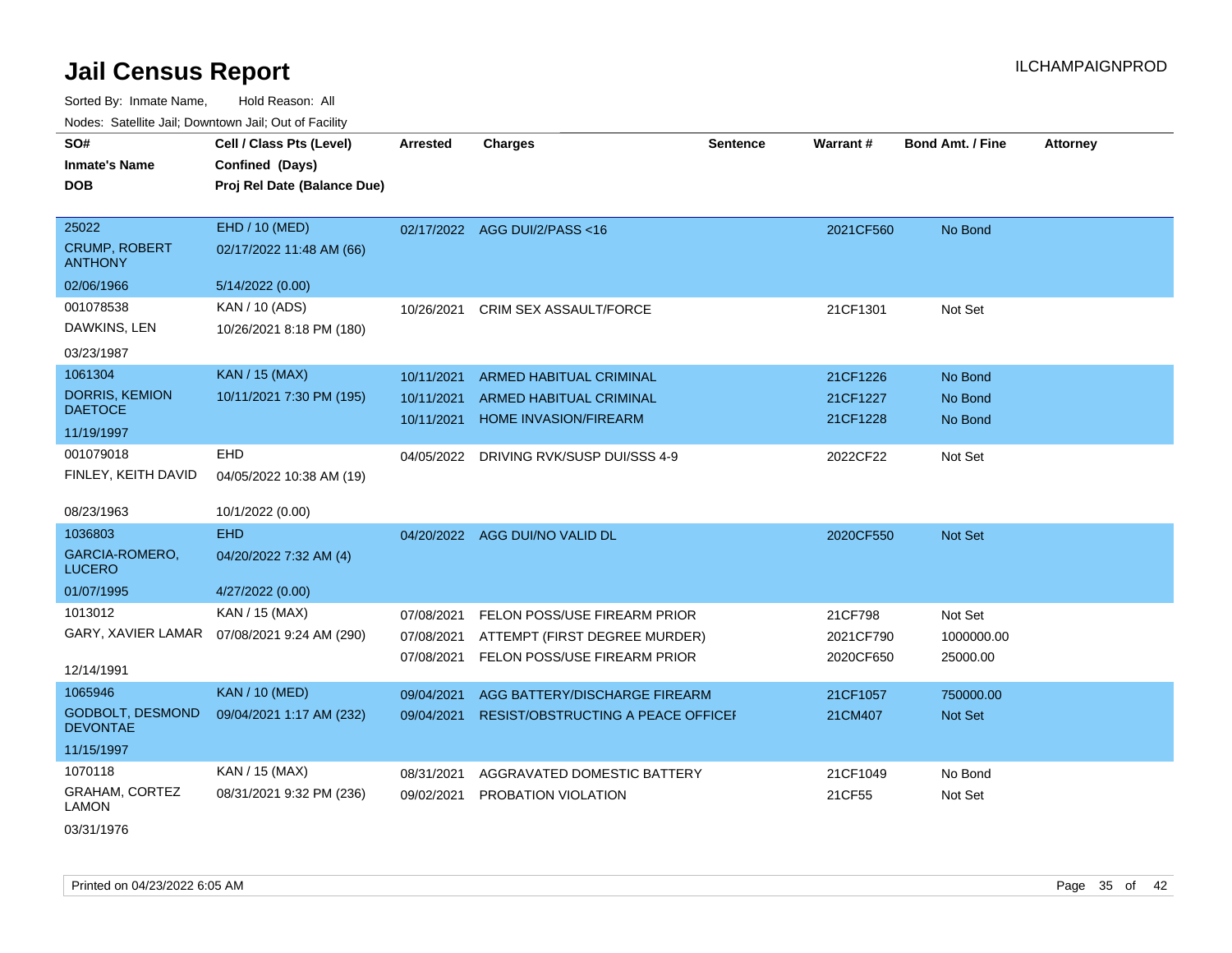| SO#                                   | Cell / Class Pts (Level)                     | <b>Arrested</b>      | <b>Charges</b>                 | <b>Sentence</b> | Warrant#   | <b>Bond Amt. / Fine</b> | <b>Attorney</b> |
|---------------------------------------|----------------------------------------------|----------------------|--------------------------------|-----------------|------------|-------------------------|-----------------|
| <b>Inmate's Name</b>                  | Confined (Days)                              |                      |                                |                 |            |                         |                 |
| <b>DOB</b>                            | Proj Rel Date (Balance Due)                  |                      |                                |                 |            |                         |                 |
|                                       |                                              |                      |                                |                 |            |                         |                 |
| 1076506                               | <b>KAN / 15 (MAX)</b>                        | 09/17/2021           | AGG UUW/PERSON/CM THREAT VIOL  |                 | 21CF1131   | <b>Not Set</b>          |                 |
|                                       | GRAY, JAMARH EMERE 09/17/2021 10:41 AM (219) | 09/20/2021           | <b>DOMESTIC BATTERY</b>        |                 | 21CM430    | Not Set                 |                 |
| 06/21/2003                            |                                              |                      |                                |                 |            |                         |                 |
| 1055117                               | EHD                                          | 02/15/2022           | AGG BATTERY/PUBLIC PLACE       |                 | 2021CM47   | Not Set                 |                 |
| <b>GREAM, JOHN</b><br>ROBERT LEE      | 02/15/2022 10:44 AM (68)                     |                      |                                |                 |            |                         |                 |
| 08/23/1996                            | 6/13/2022 (0.00)                             |                      |                                |                 |            |                         |                 |
| 1037683                               | <b>EHD</b>                                   | 02/23/2022           | AGG DUI/LIC SUSP OR REVOKED    |                 | 2020CF350  | <b>Not Set</b>          |                 |
| <b>HARRISON, HAROLD</b><br><b>RAY</b> | 02/23/2022 10:01 AM (60)                     | 02/23/2022 AGG DUI/3 |                                |                 | 2020CF1351 | <b>Not Set</b>          |                 |
| 11/30/1963                            | 5/22/2022 (0.00)                             |                      |                                |                 |            |                         |                 |
| 1045186                               | <b>KAN / 15 (MAX)</b>                        | 08/16/2021           | ARMED VIOLENCE/CATEGORY I      |                 | 21CF934    | 1000000.00              |                 |
| HOLBROOK, JOHNNIE                     | 08/16/2021 11:07 AM (251)                    | 08/16/2021           | FELON POSS/USE WEAPON/FIREARM  |                 | 19CF968    | Not Set                 |                 |
| <b>MATHIS</b>                         |                                              | 08/16/2021           | AGG FLEEING POLICE/21 MPH OVER |                 | 21CF988    | Not Set                 |                 |
| 07/19/1996                            |                                              | 08/16/2021           | FELON POSS/USE WEAPON/FIREARM  |                 | 21CF989    | Not Set                 |                 |
|                                       |                                              | 03/30/2022           | <b>MURDER</b>                  |                 |            | 2000000.00              |                 |
| 972300                                | <b>KAN / 10 (MED)</b>                        | 12/22/2021           | <b>RESIDENTIAL BURGLARY</b>    |                 | 18CF1691   | 25000.00                |                 |
| HOLT, MICHAEL<br><b>TERRELL</b>       | 12/22/2021 8:36 AM (123)                     | 12/22/2021           | AGG CRIM SEX ABUSE/VICTIM <9   |                 | 19CF1277   | 250000.00               |                 |
| 12/25/1989                            |                                              |                      |                                |                 |            |                         |                 |
| 001078146                             | KAN / 15 (MAX)                               | 07/09/2021           | AGG BATTERY/DISCHARGE FIREARM  |                 | 21CF795    | 1000000.00              |                 |
| HUNT, TEIGAN<br><b>JAZAIREO</b>       | 07/09/2021 12:41 PM (289)                    | 07/09/2021           | ARMED ROBBERY/ARMED W/FIREARM  |                 | 21CF806    | Not Set                 |                 |
| 05/14/2003                            |                                              |                      |                                |                 |            |                         |                 |
| 989743                                | <b>KAN</b> / 15 (ADS)                        | 04/13/2021           | AGGRAVATED DOMESTIC BATTERY    |                 | 21CF399    | Not Set                 |                 |
| <b>JACKSON, STEVE</b><br><b>ALLEN</b> | 04/13/2021 2:45 AM (376)                     |                      |                                |                 |            |                         |                 |
| 06/04/1991                            |                                              |                      |                                |                 |            |                         |                 |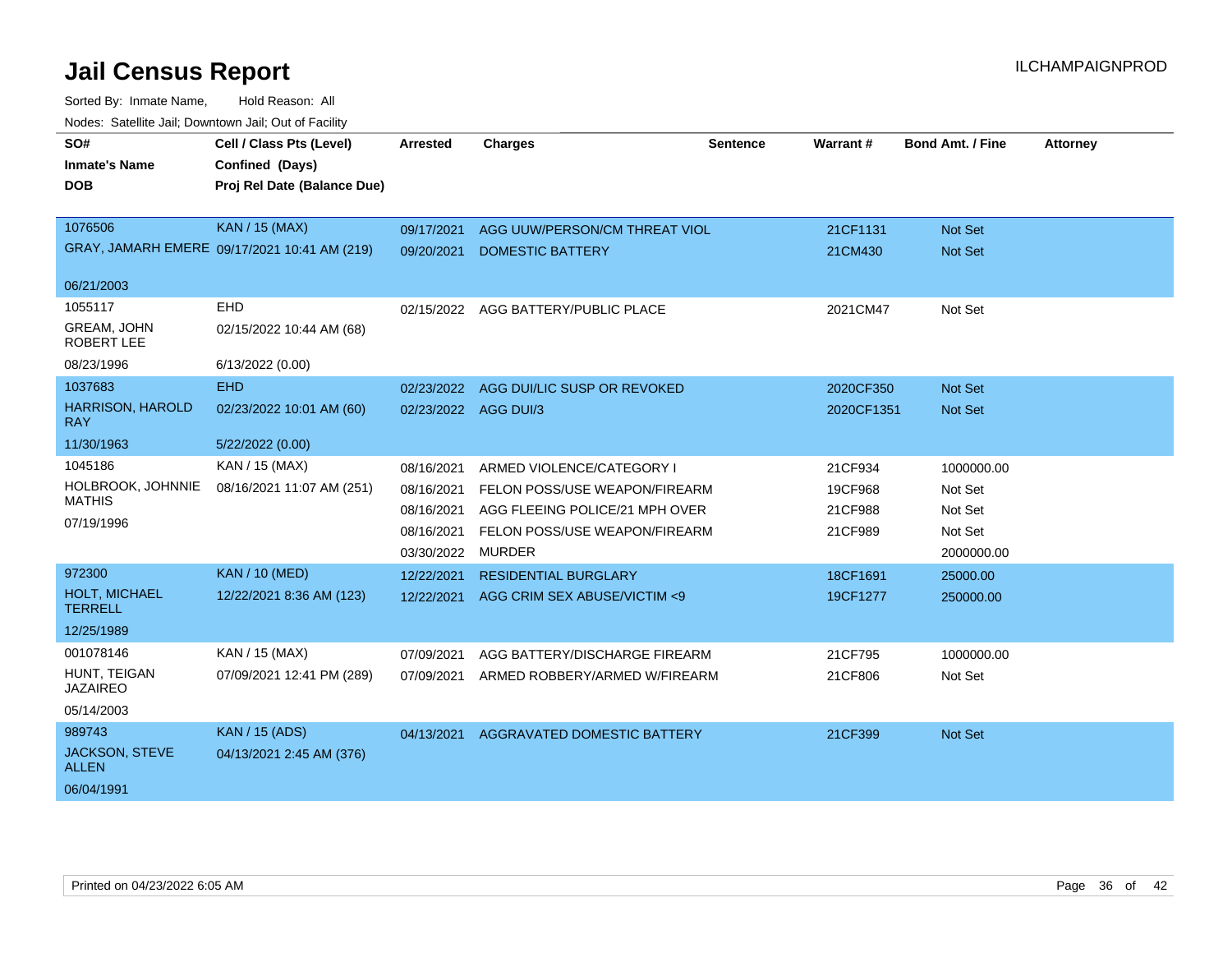Sorted By: Inmate Name, Hold Reason: All Nodes: Satellite Jail; Downtown Jail; Out of Facility

| SO#<br><b>Inmate's Name</b><br><b>DOB</b> | Cell / Class Pts (Level)<br>Confined (Days)<br>Proj Rel Date (Balance Due) | <b>Arrested</b>      | Charges                                 | <b>Sentence</b> | Warrant#   | <b>Bond Amt. / Fine</b> | <b>Attorney</b> |
|-------------------------------------------|----------------------------------------------------------------------------|----------------------|-----------------------------------------|-----------------|------------|-------------------------|-----------------|
| 001078788                                 | KAN / 5 (ADS)                                                              |                      | 01/21/2022 AGGRAVATED BATTERY           |                 | 22CF93     | Not Set                 |                 |
| JOHNSON, BRENTON<br>ZAE                   | 01/21/2022 8:33 PM (93)                                                    |                      |                                         |                 |            |                         |                 |
| 08/07/1987                                |                                                                            |                      |                                         |                 |            |                         |                 |
| 57271                                     | EHD                                                                        | 03/08/2022           | DRIVING RVK/SUSP DUI/SSS 4-9            |                 | 2021CF34   | Not Set                 |                 |
| <b>KEYS, CAPREE</b><br><b>REMONE</b>      | 03/08/2022 9:17 AM (47)                                                    |                      | 03/08/2022 DRIVING RVK/SUSP DUI/SSS 4-9 |                 | 2020CF1116 | Not Set                 |                 |
| 11/23/1982                                | 9/3/2022 (0.00)                                                            |                      |                                         |                 |            |                         |                 |
| 001078237                                 | <b>KAN</b> / 15 (ADS)                                                      | 08/03/2021           | AGG DISCHARGE FIREARM/OCC VEH           |                 | 21CF928    | No Bond                 |                 |
| LAWS, TERON<br><b>RAMONTE</b>             | 08/03/2021 6:29 PM (264)                                                   |                      |                                         |                 |            |                         |                 |
| 04/03/2001                                |                                                                            |                      |                                         |                 |            |                         |                 |
| 001078470                                 | KAN / 15 (MAX)                                                             | 10/10/2021           | MURDER/INTENT TO KILL/INJURE            |                 | 21CF1221   | Not Set                 |                 |
| LEE, AMAHRION<br><b>JA'MERE</b>           | 10/10/2021 1:23 PM (196)                                                   |                      |                                         |                 |            |                         |                 |
| 11/05/2002                                |                                                                            |                      |                                         |                 |            |                         |                 |
| 56792                                     | <b>KAN / 10 (MED)</b>                                                      | 02/02/2021           | <b>ARMED HABITUAL CRIMINAL</b>          |                 | 2021CF141  | 500000.00               |                 |
| LILLARD, LAWRENCE<br><b>TYRONE</b>        | 02/02/2021 2:11 PM (446)                                                   | 02/22/2021           | <b>DRIVING ON REVOKED LICENSE</b>       |                 | 21TR426    | 5000.00                 |                 |
| 10/20/1982                                |                                                                            |                      |                                         |                 |            |                         |                 |
| 40877                                     | EHD                                                                        | 02/01/2022 AGG DUI/3 |                                         |                 | 2020CF986  | Not Set                 |                 |
| MABRY-HALL.<br>REBECCA SUE                | 02/01/2022 9:32 AM (82)                                                    |                      |                                         |                 |            |                         |                 |
| 03/21/1971                                | 5/1/2022 (0.00)                                                            |                      |                                         |                 |            |                         |                 |
| 001078896                                 | <b>KAN / 15 (MAX)</b>                                                      |                      | 03/01/2022 ARMED HABITUAL CRIMINAL      |                 | 22CF239    | Not Set                 |                 |
| MANN, DAVID<br><b>WILBERT, Junior</b>     | 03/01/2022 4:35 AM (54)                                                    |                      |                                         |                 |            |                         |                 |
| 04/02/1976                                |                                                                            |                      |                                         |                 |            |                         |                 |
| 1004137                                   | KAN / 15 (MAX)                                                             | 02/14/2022           | AGG CRIM SEX ABUSE/VIC 13-17            |                 | 22CF165    | 250000.00               |                 |
| MCDONALD, DAVON D                         | 02/14/2022 4:21 PM (69)                                                    |                      |                                         |                 |            |                         |                 |

11/08/1992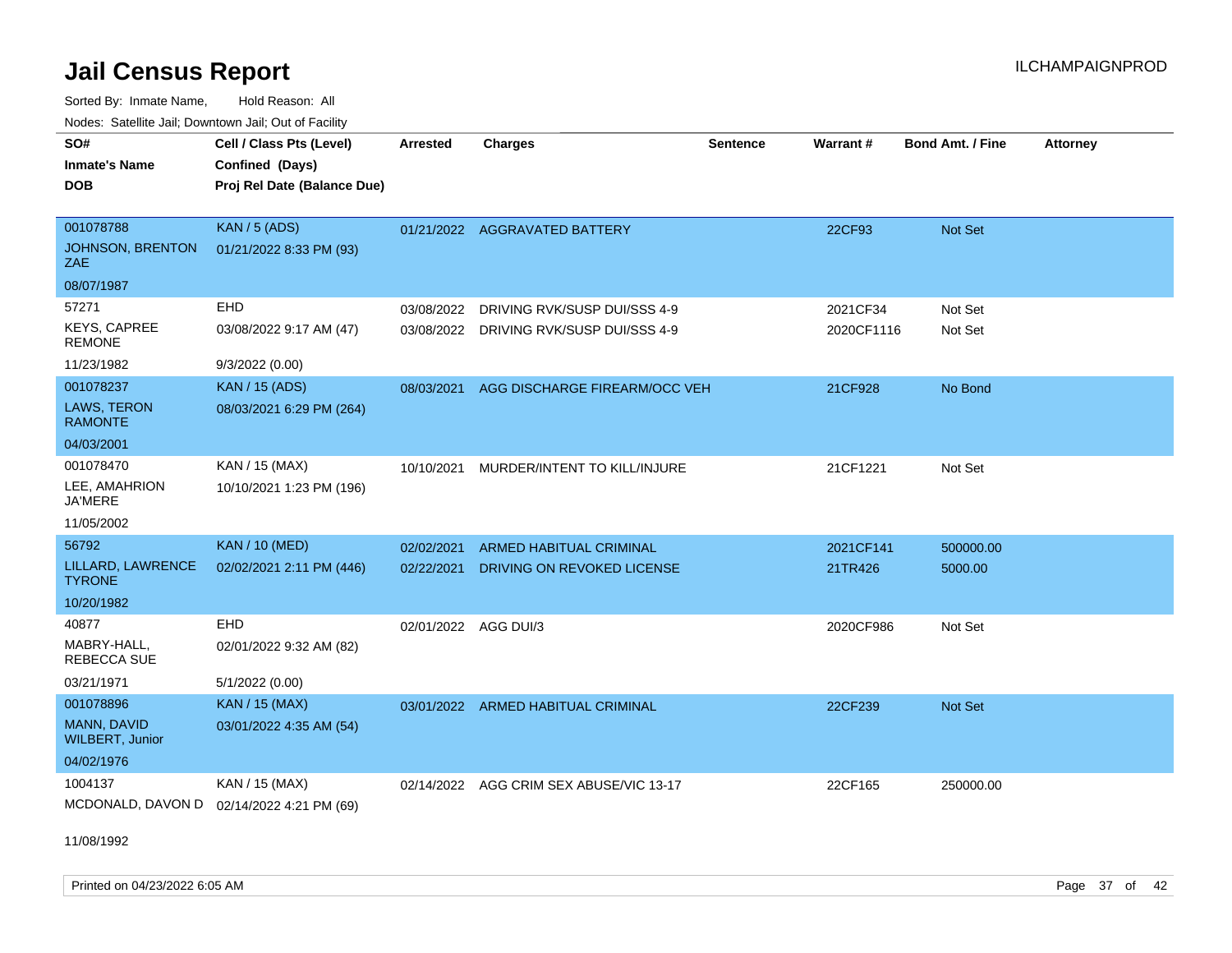Sorted By: Inmate Name, Hold Reason: All Nodes: Satellite Jail; Downtown Jail; Out of Facility

| voues. Salemie Jan, Downlown Jan, Out of Facility |                                               |                 |                                     |                 |             |                         |                 |
|---------------------------------------------------|-----------------------------------------------|-----------------|-------------------------------------|-----------------|-------------|-------------------------|-----------------|
| SO#                                               | Cell / Class Pts (Level)                      | <b>Arrested</b> | <b>Charges</b>                      | <b>Sentence</b> | Warrant#    | <b>Bond Amt. / Fine</b> | <b>Attorney</b> |
| <b>Inmate's Name</b>                              | Confined (Days)                               |                 |                                     |                 |             |                         |                 |
| DOB.                                              | Proj Rel Date (Balance Due)                   |                 |                                     |                 |             |                         |                 |
|                                                   |                                               |                 |                                     |                 |             |                         |                 |
| 001078575                                         | <b>KAN / 10 (MED)</b>                         | 11/09/2021      | <b>GUNRUNNING</b>                   |                 | 21CF1330    | 750000.00               |                 |
| <b>MCLAURIN, KEYON A</b>                          | 11/09/2021 12:41 PM (166)                     |                 |                                     |                 |             |                         |                 |
| 11/19/2002                                        |                                               |                 |                                     |                 |             |                         |                 |
| 1011046                                           | KAN / 15 (ADS)                                | 04/10/2021      | ATTEMPT (FIRST DEGREE MURDER)       |                 | 21CF392     | Not Set                 |                 |
| MILES, DARRION                                    | 04/11/2021 12:46 AM (378)                     | 03/24/2022      | <b>MURDER</b>                       |                 | 22CF346     | Not Set                 |                 |
| <b>ANTONIO KEVONTA</b>                            |                                               |                 |                                     |                 |             |                         |                 |
| 03/18/1990                                        |                                               |                 |                                     |                 |             |                         |                 |
| 001077278                                         | <b>KAN / 15 (MAX)</b>                         | 10/06/2020      | <b>MURDER/INTENT TO KILL/INJURE</b> |                 | 2020CF146   | 2000000.00              |                 |
| MILLER, D'ANDRE                                   | 10/06/2020 12:49 PM (565)                     | 10/06/2020      | AGG FLEEING POLICE/21 MPH OVER      |                 | 2019CF1171  | 50000.00                |                 |
| 09/08/1986                                        |                                               |                 |                                     |                 |             |                         |                 |
| 001078712                                         | <b>KAN / 10 (MED)</b>                         | 12/23/2021      | AGG DISCH FIREARM/1ST AID PERS      |                 | 21CF1581    | Not Set                 |                 |
| MONTGOMERY,<br><b>RASHARD MYKI</b>                | 12/23/2021 4:27 PM (122)                      |                 |                                     |                 |             |                         |                 |
| 11/05/2001                                        |                                               |                 |                                     |                 |             |                         |                 |
| 1026477                                           | <b>KAN / 15 (ADS)</b>                         | 09/21/2021      | AGG DISCHARGE FIREARM/OCC VEH       |                 | 21CF1138    | Not Set                 |                 |
| NEWBILL, DEVONTRE<br><b>LAMONT</b>                | 09/21/2021 2:27 AM (215)                      | 09/22/2021      | PROBATION VIOLATION                 |                 | 20CF577     | Not Set                 |                 |
| 11/22/1993                                        |                                               |                 |                                     |                 |             |                         |                 |
| 1072907                                           | <b>KAN</b>                                    | 07/14/2021      | ATTEMPT (FIRST DEGREE MURDER)       |                 | 2021-CF-832 | 2000000.00              |                 |
| NIKOLAEV, YEVGENIY                                | 07/14/2021 10:10 PM (284)                     | 07/14/2021      | CRIMINAL DAMAGE <\$500/SCHOOL       |                 | 2021CF840   | 5000.00                 |                 |
|                                                   |                                               |                 |                                     |                 |             |                         |                 |
| 10/06/1983                                        |                                               |                 |                                     |                 |             |                         |                 |
| 001078558                                         | <b>KAN / 10 (MED)</b>                         | 11/03/2021      | UNLAWFUL USE OF A WEAPON            | 3y (DOC)        | 21CF1352    | Not Set                 |                 |
| PARRISH, DOMINIC<br><b>WALTER</b>                 | 11/03/2021 1:25 PM (172)                      |                 |                                     |                 |             |                         |                 |
| 08/23/2001                                        |                                               |                 |                                     |                 |             |                         |                 |
| 001078063                                         | KAN / 15 (MAX)                                | 06/15/2021      | AGG CRIM SEX ASSAULT/WEAPON         |                 | 2021CF678   | 1000000.00              |                 |
|                                                   | PERRY, ROBERT Junior 06/15/2021 4:37 PM (313) | 06/15/2021      | <b>ROBBERY</b>                      |                 | 2021CF159   | 25000.00                |                 |

12/21/1990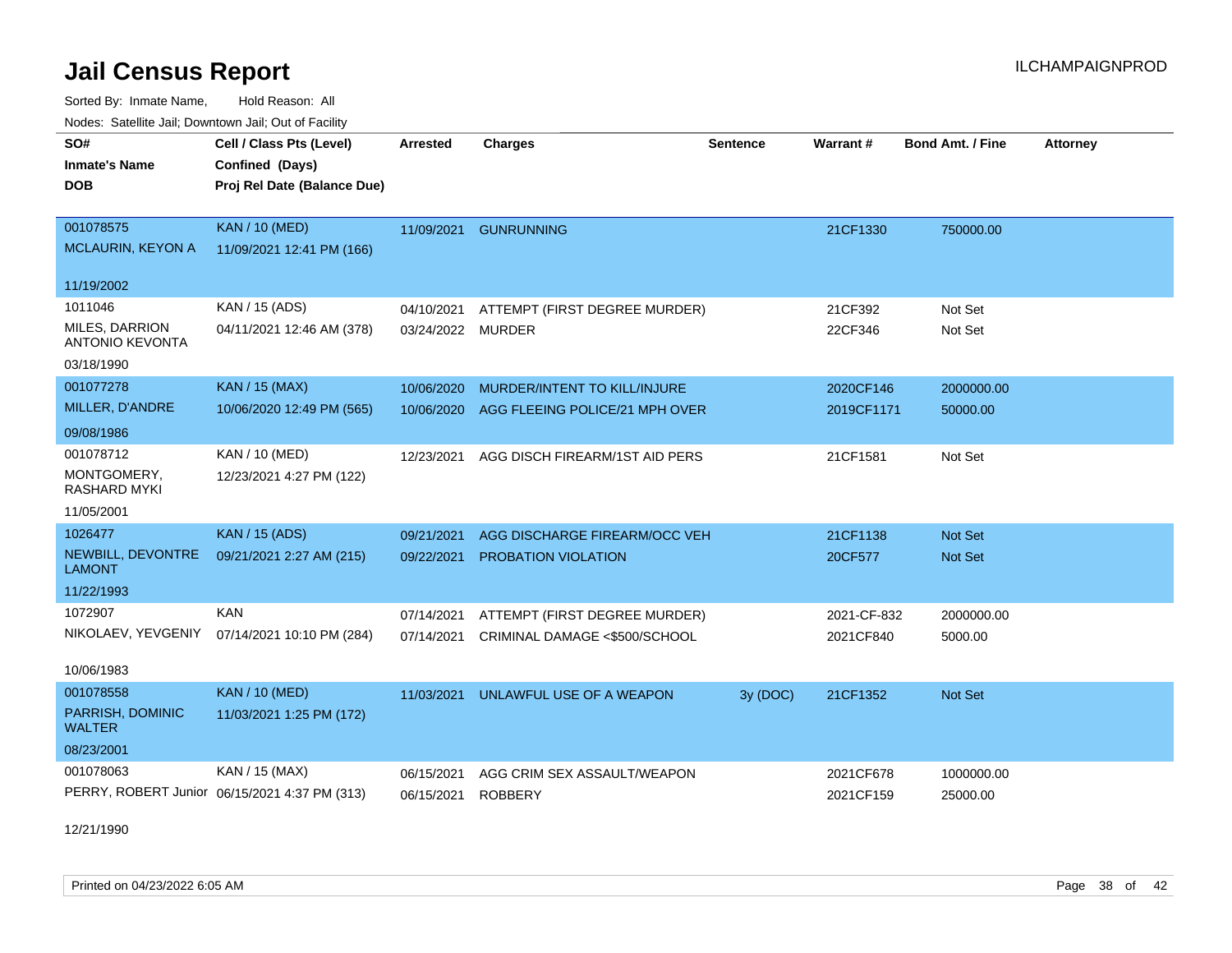Sorted By: Inmate Name, Hold Reason: All

Nodes: Satellite Jail; Downtown Jail; Out of Facility

| SO#                                     | Cell / Class Pts (Level)                    | <b>Arrested</b> | <b>Charges</b>                           | <b>Sentence</b> | <b>Warrant#</b> | <b>Bond Amt. / Fine</b> | <b>Attorney</b> |
|-----------------------------------------|---------------------------------------------|-----------------|------------------------------------------|-----------------|-----------------|-------------------------|-----------------|
| <b>Inmate's Name</b>                    | Confined (Days)                             |                 |                                          |                 |                 |                         |                 |
| <b>DOB</b>                              | Proj Rel Date (Balance Due)                 |                 |                                          |                 |                 |                         |                 |
|                                         |                                             |                 |                                          |                 |                 |                         |                 |
| 001078799                               | <b>KAN / 10 (MED)</b>                       |                 | 01/27/2022 FIREARM/FOID INVALID/NOT ELIG |                 | 22CF116         | Not Set                 |                 |
| PURNELL, MARKISE<br><b>MONROE</b>       | 01/27/2022 9:50 AM (87)                     |                 |                                          |                 |                 |                         |                 |
| 07/13/2002                              |                                             |                 |                                          |                 |                 |                         |                 |
| 001077614                               | KAN / 15 (MAX)                              | 01/17/2021      | ATTEMPT (FIRST DEGREE MURDER)            |                 | 21CF66          | Not Set                 |                 |
| <b>DEVON</b>                            | ROBINSON, DONTRELL 01/17/2021 3:08 PM (462) |                 |                                          |                 |                 |                         |                 |
| 09/22/2002                              |                                             |                 |                                          |                 |                 |                         |                 |
| 1061216                                 | <b>KAN / 10 (MED)</b>                       | 06/22/2021      | <b>HOME INVASION/FIREARM</b>             |                 | 21CF727         | <b>Not Set</b>          |                 |
| <b>RUNGE, ANDRE</b><br><b>MARSEAN</b>   | 06/22/2021 4:42 PM (306)                    |                 |                                          |                 |                 |                         |                 |
| 12/05/1997                              |                                             |                 |                                          |                 |                 |                         |                 |
| 650295                                  | PIA / 50 (MAX)                              | 04/22/2020      | CRIMINAL SEXUAL ASSAULT                  |                 | 2020-CF407      | 750000.00               |                 |
| SANDAGE, JERALD                         | 04/22/2020 6:30 AM (732)                    | 04/22/2020      | <b>CRIMINAL SEXUAL ASSAULT</b>           |                 | 2020-CF408      | 750000.00               |                 |
| <b>EUGENE</b>                           |                                             | 04/22/2020      | <b>CRIMINAL SEXUAL ABUSE</b>             |                 | 2020-CF409      | 750000.00               |                 |
| 06/07/1971                              |                                             | 04/22/2020      | <b>CRIMINAL SEXUAL ASSAULT</b>           |                 | 2020-CF410      | 750000.00               |                 |
|                                         |                                             | 04/22/2020      | OFFICIAL MISCONDUCT                      |                 | 2019-CF1811     | 25000.00                |                 |
| 59178                                   | <b>KAN / 15 (MAX)</b>                       | 12/13/2021      | AGG DISCHARGE FIREARM/OCC VEH            |                 | 21CF1274        | 1500000.00              |                 |
| <b>SANDERS, MICHAEL</b><br><b>JEAN</b>  | 12/13/2021 4:17 PM (132)                    |                 |                                          |                 |                 |                         |                 |
| 12/22/1967                              |                                             |                 |                                          |                 |                 |                         |                 |
| 001078704                               | KAN / 15 (MAX)                              | 12/21/2021      | MURDER/INTENT TO KILL/INJURE             |                 | 21CF1575        | Not Set                 |                 |
| SHORTER, JAQUAN<br><b>MAURICE</b>       | 12/23/2021 1:23 AM (122)                    |                 |                                          |                 |                 |                         |                 |
| 10/08/1998                              |                                             |                 |                                          |                 |                 |                         |                 |
| 1062194                                 | <b>KAN / 15 (MAX)</b>                       | 02/27/2020      | MURDER/OTHER FORCIBLE FELONY             |                 | 20CF-247        | 1000000.00              |                 |
| <b>SIMMONS, MICHAEL</b><br><b>JAMAL</b> | 02/27/2020 1:11 PM (787)                    | 09/23/2020      | AGG BATTERY/DISCHARGE FIREARM            |                 | 20CF1061        | <b>Not Set</b>          |                 |
| 11/03/1997                              |                                             |                 |                                          |                 |                 |                         |                 |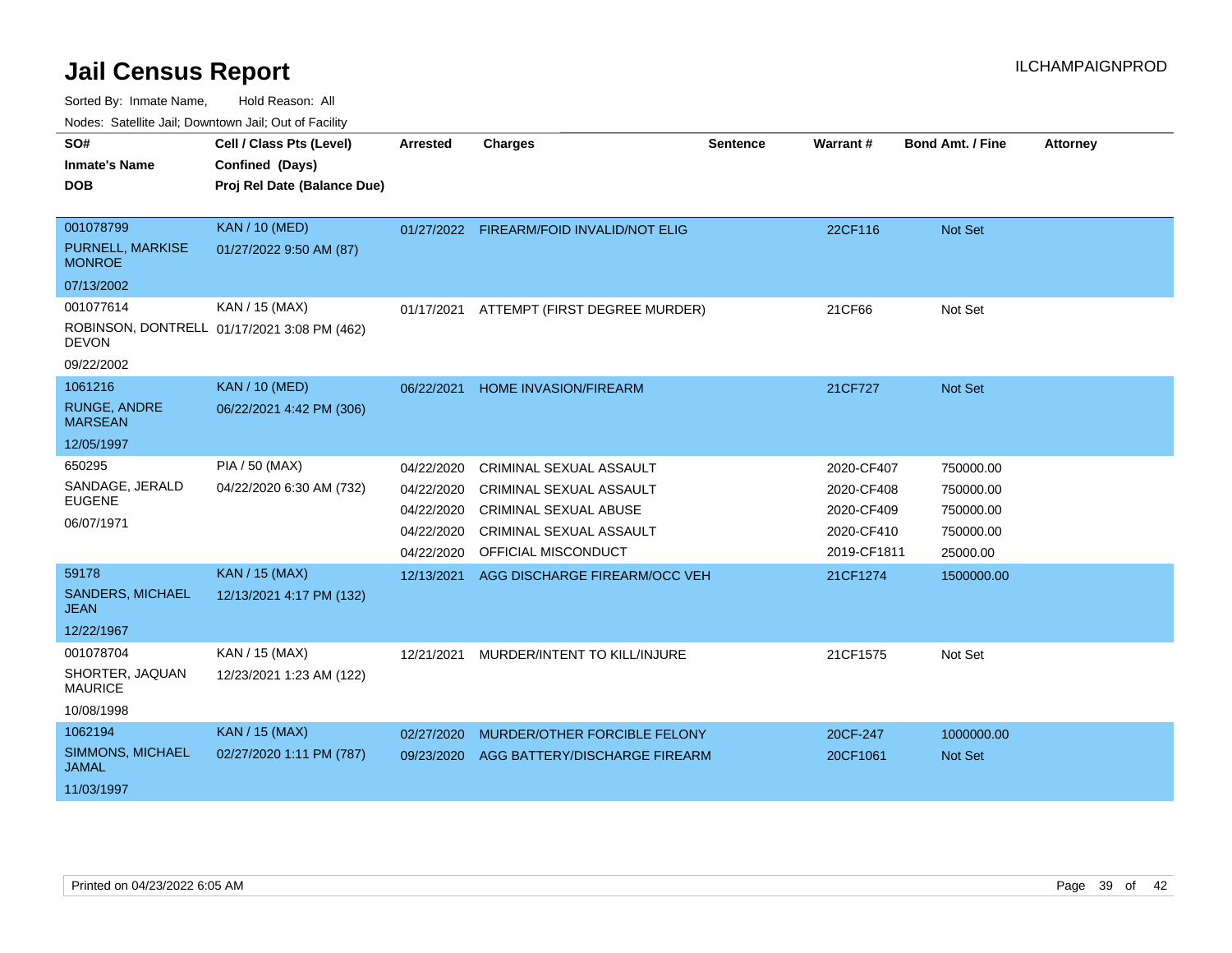| SO#<br><b>Inmate's Name</b><br><b>DOB</b> | Cell / Class Pts (Level)<br>Confined (Days)<br>Proj Rel Date (Balance Due) | <b>Arrested</b> | <b>Charges</b>                          | <b>Sentence</b> | Warrant#   | <b>Bond Amt. / Fine</b> | <b>Attorney</b> |
|-------------------------------------------|----------------------------------------------------------------------------|-----------------|-----------------------------------------|-----------------|------------|-------------------------|-----------------|
| 1038158                                   | <b>KAN / 10 (MED)</b>                                                      |                 | 02/04/2022 CRIMINAL SEX ASSAULT/CONSENT |                 | 22CF146    | Not Set                 |                 |
| <b>SMITH, RASHAD</b><br><b>JARECE</b>     | 02/04/2022 11:42 PM (79)                                                   |                 |                                         |                 |            |                         |                 |
| 09/16/1995                                |                                                                            |                 |                                         |                 |            |                         |                 |
| 001077868                                 | KAN / 15 (MAX)                                                             | 04/21/2021      | ARMED ROBBERY/ARMED W/FIREARM           |                 | 21CF445    | Not Set                 |                 |
| SPEARMENT,<br><b>KENTRELL</b>             | 04/21/2021 9:48 PM (368)                                                   | 08/19/2021      | FLEEING/ATTEMPT ELUDE OFFICER           |                 | 2021TR1053 | 1000.00                 |                 |
| 01/21/2002                                |                                                                            |                 |                                         |                 |            |                         |                 |
| 001078182                                 | $EHD / 5$ (MIN)                                                            | 12/20/2021      | DRIVING ON REVOKED LICENSE              |                 | 2021CF800  | No Bond                 |                 |
| STRONG, KEVIN<br><b>GARDNER</b>           | 12/20/2021 4:34 PM (125)                                                   |                 |                                         |                 |            |                         |                 |
| 02/12/1963                                | 6/18/2022 (0.00)                                                           |                 |                                         |                 |            |                         |                 |
| 65920                                     | KAN / 15 (MAX)                                                             | 12/21/2021      | ARMED ROBBERY/ARMED W/FIREARM           |                 | 21CF1543   | 100000.00               |                 |
| TAPSCOTT,<br><b>CORNELIUS</b>             | 12/21/2021 10:57 PM (124)                                                  |                 |                                         |                 |            |                         |                 |
| 07/14/1985                                |                                                                            |                 |                                         |                 |            |                         |                 |
| 1046632                                   | <b>KAN / 15 (MAX)</b>                                                      | 09/14/2021      | ARMED VIOLENCE/CATEGORY II              |                 | 21CF912    | 750000.00               |                 |
|                                           | TATE, JAVON MARQUIS 09/14/2021 12:10 PM (222)                              |                 |                                         |                 |            |                         |                 |
| 08/10/1996                                |                                                                            |                 |                                         |                 |            |                         |                 |
| 1033031                                   | KAN / 15 (MAX)                                                             | 08/19/2020      | *AGG BATTERY W/FIREARM/PERSON           |                 | 2020-CF923 | 500000.00               |                 |
| TOMS, ANDREW<br><b>CHUCKY</b>             | 08/19/2020 5:59 PM (613)                                                   |                 |                                         |                 |            |                         |                 |
| 09/28/1978                                |                                                                            |                 |                                         |                 |            |                         |                 |
| 1004142                                   | <b>KAN / 15 (MAX)</b>                                                      | 10/27/2021      | POSSESSION OF METH/15<100GRAMS          |                 | 2021CF1298 | 1500000.00              |                 |
| TOY, KAYON LARENZ                         | 10/22/2021 1:01 PM (184)                                                   |                 |                                         |                 |            |                         |                 |
| 09/12/1991                                |                                                                            |                 |                                         |                 |            |                         |                 |
| 001078386                                 | KAN / 10 (MED)                                                             | 09/14/2021      | POSSESSION OF STOLEN FIREARM            | 3y(DOC)         | 2021CF1099 | No Bond                 |                 |
| TURNER, AMARIO                            | 09/14/2021 11:42 PM (222)                                                  |                 |                                         |                 |            |                         |                 |
| 09/23/2002                                |                                                                            |                 |                                         |                 |            |                         |                 |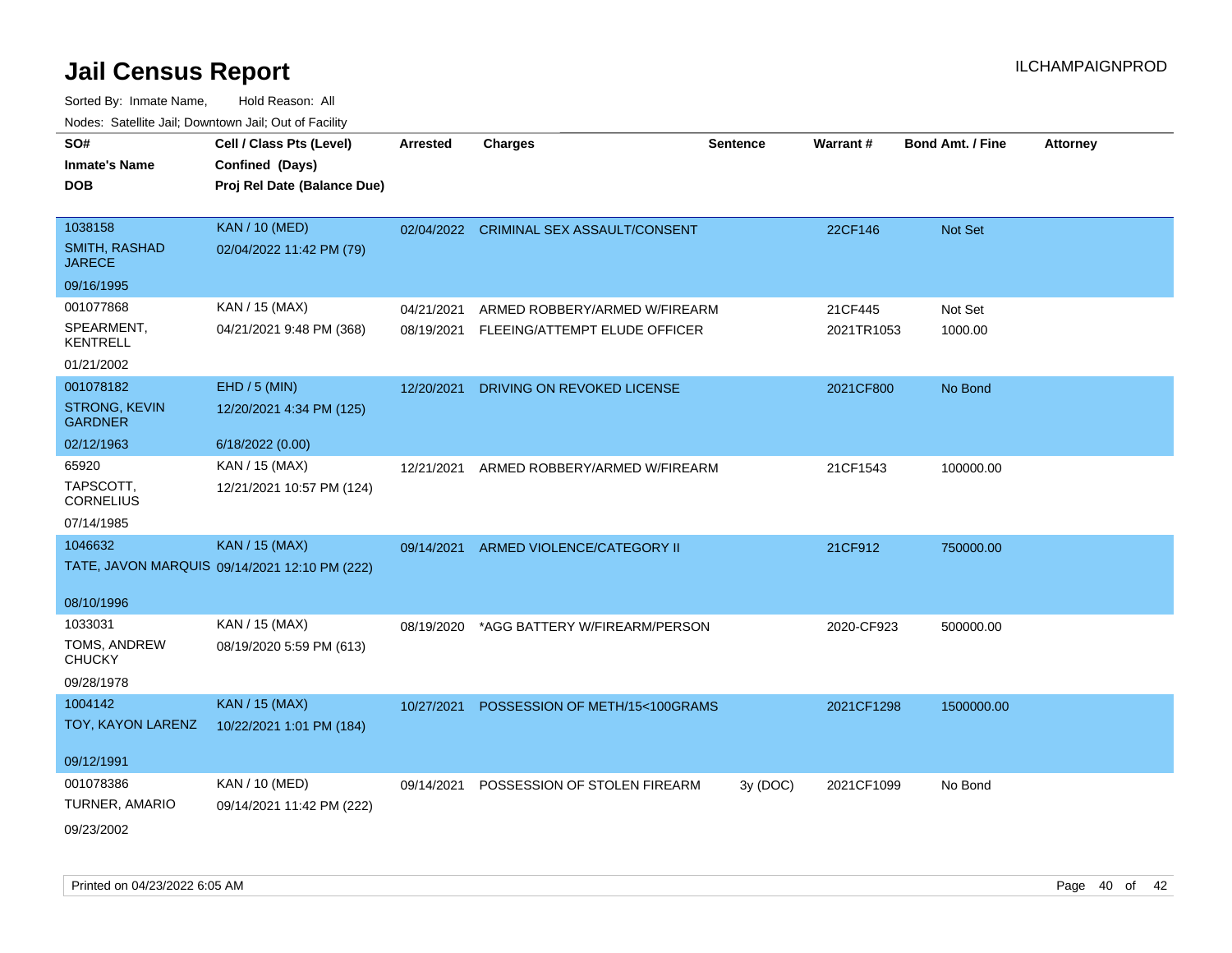| SO#                                        | Cell / Class Pts (Level)    | <b>Arrested</b> | <b>Charges</b>                          | <b>Sentence</b> | Warrant#      | <b>Bond Amt. / Fine</b> | <b>Attorney</b> |
|--------------------------------------------|-----------------------------|-----------------|-----------------------------------------|-----------------|---------------|-------------------------|-----------------|
| <b>Inmate's Name</b>                       | Confined (Days)             |                 |                                         |                 |               |                         |                 |
| <b>DOB</b>                                 | Proj Rel Date (Balance Due) |                 |                                         |                 |               |                         |                 |
|                                            |                             |                 |                                         |                 |               |                         |                 |
| 961786                                     | <b>KAN / 15 (ADS)</b>       |                 | 01/24/2022 ARMED HABITUAL CRIMINAL      |                 | 22CF104       | Not Set                 |                 |
| <b>WARREN, DESIE</b><br>ARNEZ              | 01/24/2022 7:23 AM (90)     |                 |                                         |                 |               |                         |                 |
| 04/28/1988                                 |                             |                 |                                         |                 |               |                         |                 |
| 1062558                                    | KAN / 10 (MED)              | 10/02/2021      | FELON POSS/USE WEAPON/FIREARM           |                 | 21CF1185      | Not Set                 |                 |
| <b>WELLS, JIAMANTE</b><br><b>AMORE</b>     | 10/02/2021 8:29 PM (204)    |                 |                                         |                 |               |                         |                 |
| 09/02/1995                                 |                             |                 |                                         |                 |               |                         |                 |
| 1002033                                    | KAN / 15 (MAX)              | 09/08/2021      | DRIVING ON SUSPENDED LICENSE            |                 | 2019-TR-11944 | 5000.00                 |                 |
| <b>WEST, ANTONIO</b>                       | 09/08/2021 11:01 PM (228)   | 09/08/2021      | ARMED ROBBERY/ARMED W/FIREARM           |                 | 2020-CF-1406  | 500000.00               |                 |
| <b>DEONTA</b>                              |                             | 09/08/2021      | AGG UNLAWFUL USE OF WEAPON/VEH          |                 | 2021-CF-AWOW  | <b>Not Set</b>          |                 |
| 04/15/1992                                 |                             | 09/08/2021      | OBSTRCT JUSTICE/LEAVE STATE             |                 | 2021-CF-AWOW  | <b>Not Set</b>          |                 |
|                                            |                             | 09/08/2021      | ARMED VIOLENCE/CATEGORY I               |                 | 2021-CF-AWOW  | <b>Not Set</b>          |                 |
| 1022068                                    | KAN / 15 (ADS)              | 10/10/2021      | FELON POSS/USE WEAPON/FIREARM           |                 | 21CF1212      | Not Set                 |                 |
| <b>WILKINS, MICHAEL</b><br>CARL            | 10/10/2021 5:07 AM (196)    |                 |                                         |                 |               |                         |                 |
| 07/10/1992                                 |                             |                 |                                         |                 |               |                         |                 |
| 001078709                                  | <b>KAN / 15 (MAX)</b>       | 12/22/2021      | ARMED VIOLENCE/CATEGORY I               |                 | 21CF1586      | Not Set                 |                 |
| <b>WILLIAMS, DAVID LEE</b>                 | 12/22/2021 11:00 AM (123)   |                 |                                         |                 |               |                         |                 |
| 12/18/1989                                 |                             |                 |                                         |                 |               |                         |                 |
| 1075313                                    | KAN / 15 (ADS)              |                 | 01/29/2022 POSSESSION OF STOLEN FIREARM | 3y (DOC)        | 22CF132       | Not Set                 |                 |
| <b>WILLIAMS, EARDIS</b><br>ANTONIO, Junior | 01/29/2022 1:23 AM (85)     |                 |                                         |                 |               |                         |                 |
| 01/21/1999                                 |                             |                 |                                         |                 |               |                         |                 |
| 539662                                     | <b>KAN / 10 (MED)</b>       | 08/14/2021      | DOM BTRY/CONTACT/1-2 PRECONV            | 7y (DOC)        | 2021CF770     | 250000.00               |                 |
| <b>WILLIAMS, JAVONTAE</b><br><b>DEMAR</b>  | 08/14/2021 1:28 AM (253)    | 08/14/2021      | <b>CITY OV ARREST</b>                   |                 | 2017OV893     | 1000.00                 |                 |
| 07/28/1991                                 |                             |                 |                                         |                 |               |                         |                 |